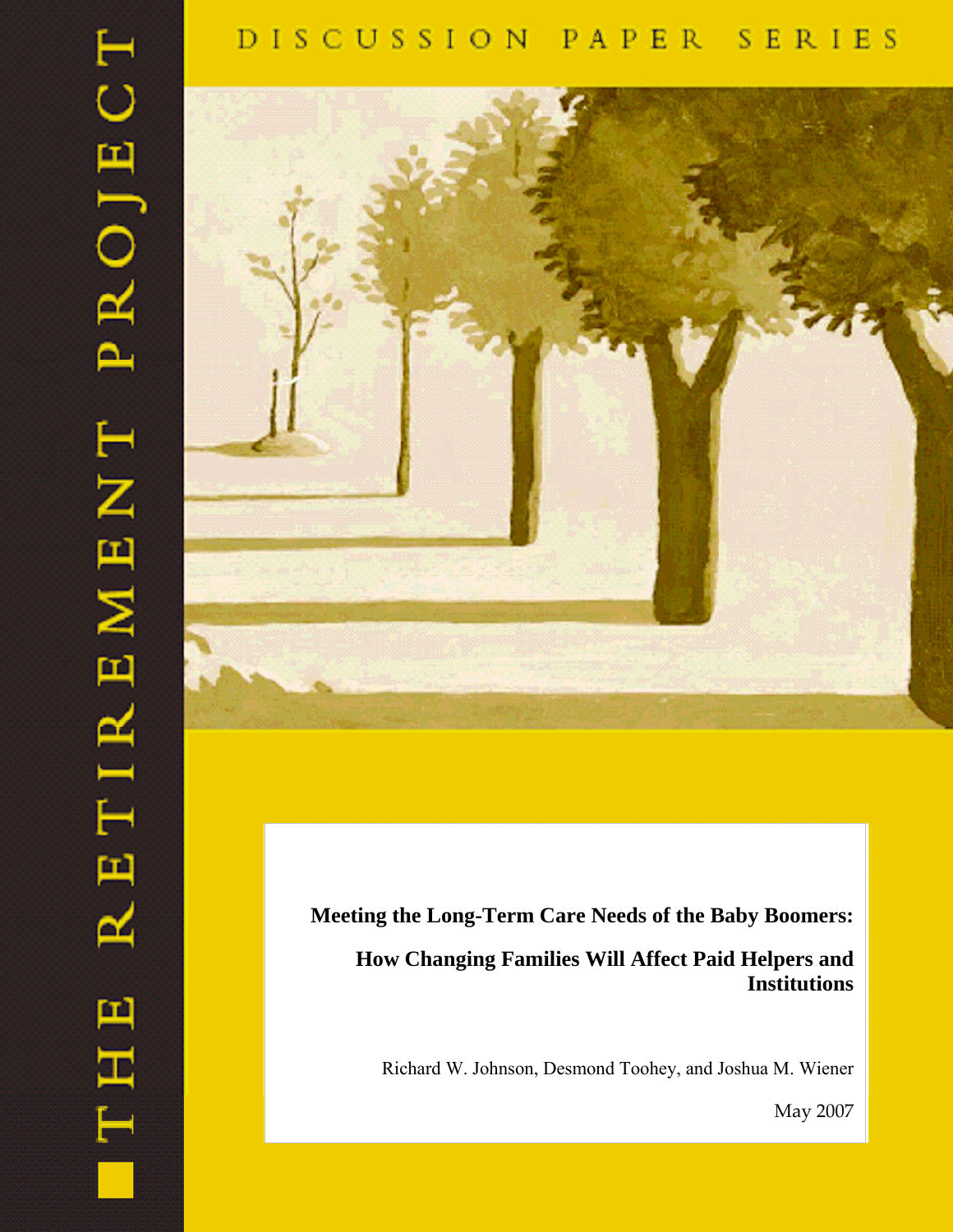# **The Retirement Project**

Discussion Paper 07-04

**Meeting the Long-Term Care Needs of the Baby Boomers: How Changing Families Will Affect Paid Helpers and Institutions**

Richard W. Johnson, Desmond Toohey, and Joshua M. Wiener

May 2007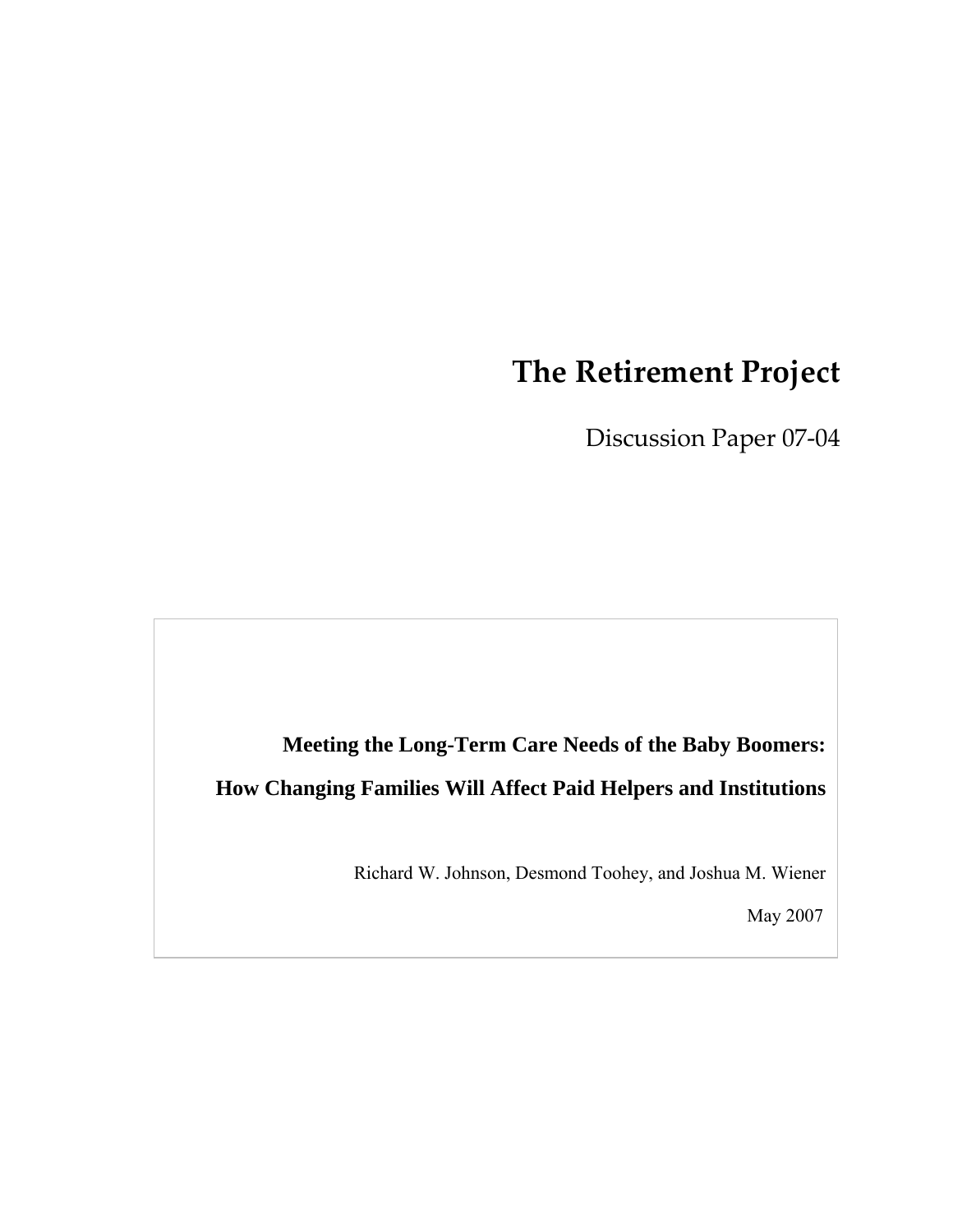#### The Retirement Project

*A crosscutting team of Urban Institute experts in Social Security, Medicare, Medicaid, tax and budget policy, and micro-simulation modeling ponder the aging of American society.* 

The aging of America raises many questions about what's in store for future and current retirees and whether society can sustain current systems that support the retired population. Who will prosper? Who won't? Many good things are happening too, like longer life and better health. Although much of the baby boom generation will be better off than those retiring today, many face uncertain prospects. Especially vulnerable are divorced women, single mothers, never-married men, high school dropouts, and Hispanics. Even Social Security—which tends to equalize the distribution of retirement income by paying low-income people more then they put in and wealthier contributors less—may not make them financially secure.

Uncertainty about whether workers today are saving enough for retirement further complicates the outlook. New trends in employment, employer-sponsored pensions, and health insurance influence retirement decisions and financial security at older ages. And, the sheer number of reform proposals, such as personal retirement accounts to augment traditional Social Security or changes in the Medicare eligibility age, makes solid analyses imperative.

Urban Institute researchers assess how current retirement policies, demographic trends, and private sector practices influence older Americans' security and decision-making. Numerous studies and reports provide objective, nonpartisan guidance for policymakers.

The nonpartisan Urban Institute publishes studies, reports, and books on timely topics worthy of public consideration. The views expressed are those of the authors and should not be attributed to the Urban Institute, its trustees, its funders, or other authors in the series.

This report was prepared under grant 049919 from the Robert Wood Johnson Foundation's Changes in Heath Care Financing and Organization (HCFO). Richard W. Johnson is principal research associate at the Urban Institute, Desmond Toohey is a research assistant at the Urban Institute, and Joshua M. Wiener is senior fellow and program director for aging, disability, and long-term care at RTI International. The views expressed here should not be attributed to RTI International.

Publisher: The Urban Institute, 2100 M Street, N.W., Washington, D.C. 20037 Copyright © 2007. Permission is granted for reproduction of this document, with attribution to the Urban Institute.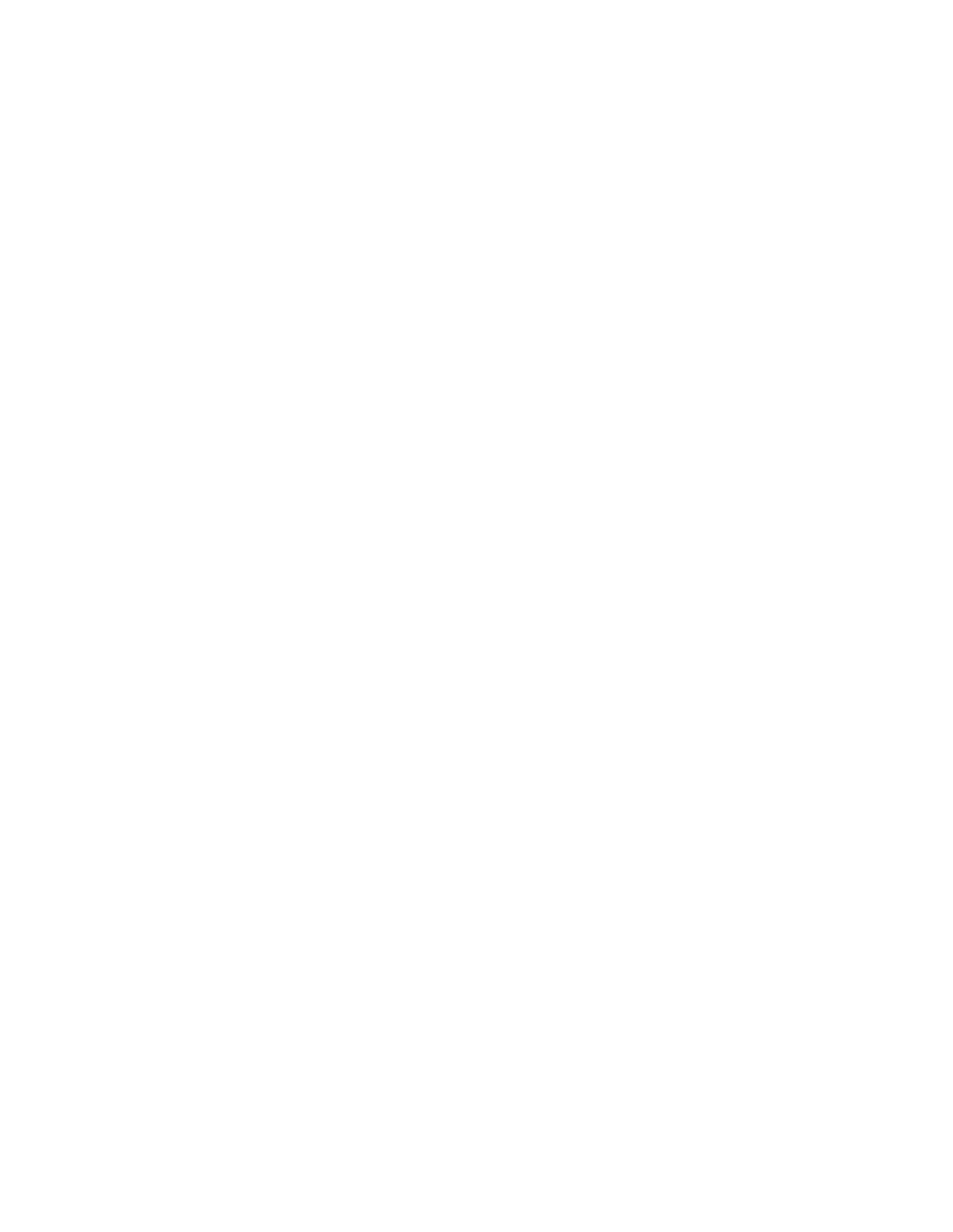# **Contents**

| Projecting the Frail Older Population and Long-Term Care Arrangements 8 |
|-------------------------------------------------------------------------|
|                                                                         |
|                                                                         |
|                                                                         |
|                                                                         |
|                                                                         |
|                                                                         |
|                                                                         |
|                                                                         |
|                                                                         |
|                                                                         |
|                                                                         |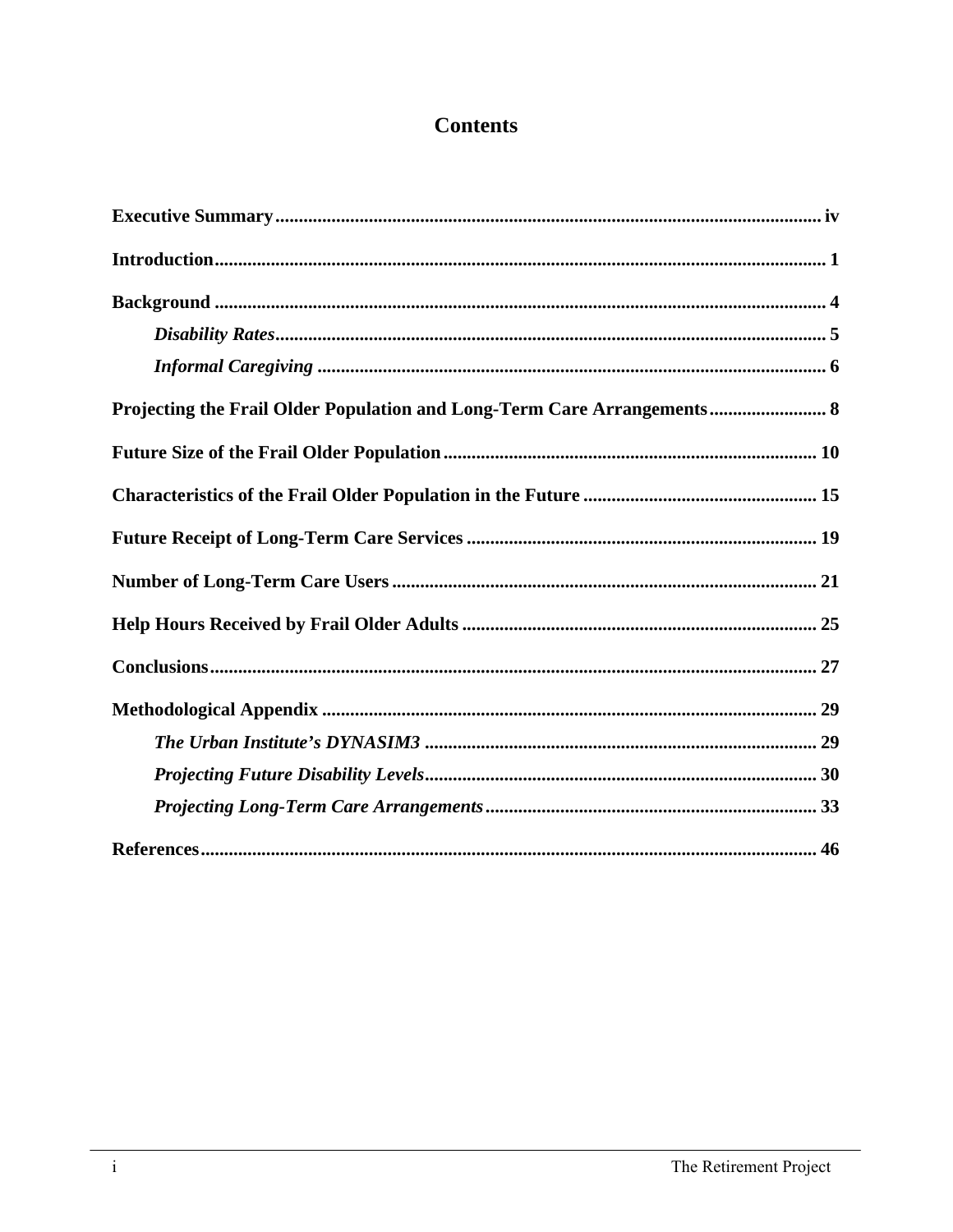# **Tables**

| Table 1.               | Size of the Frail Older Population, by Disability Scenario,                                                                             |
|------------------------|-----------------------------------------------------------------------------------------------------------------------------------------|
| Table 2.               | Demographic Characteristics of the Frail Older Population,                                                                              |
| Table 3.               | <b>Educational Attainment and Income of the Frail Older Population,</b>                                                                 |
| Table 4.               | Characteristics of the Adult Children of Frail Older Adults, 2000-2040  19                                                              |
| Table 5.               | Percentage of the Frail Older Population Receiving Long-Term                                                                            |
| Table 6.               | <b>Number of Older Adults Receiving Long-Term Care Services, by Disability</b>                                                          |
| Table 7.               | <b>Number of Older Adults Receiving Long-Term Care Services, As</b><br>Percentage of the Population Ages 25 to 64, by Disability Growth |
| <b>Appendix Tables</b> |                                                                                                                                         |
|                        |                                                                                                                                         |
|                        |                                                                                                                                         |
|                        |                                                                                                                                         |
|                        | Table A4. Determinants of Unpaid Long-Term Care Use, for Frail Older                                                                    |
|                        | Table A5. Determinants of Paid Long-Term Care Services, for Frail Older Adults with                                                     |
|                        | Table A6. Determinants of Long-Term Care Service Use, for Frail Older Adults without                                                    |
|                        | Table A7. Determinants of Monthly Hours of Help Received by Frail Older                                                                 |
|                        | Table A8. Determinants of Monthly Hours of Help Received by Frail Older                                                                 |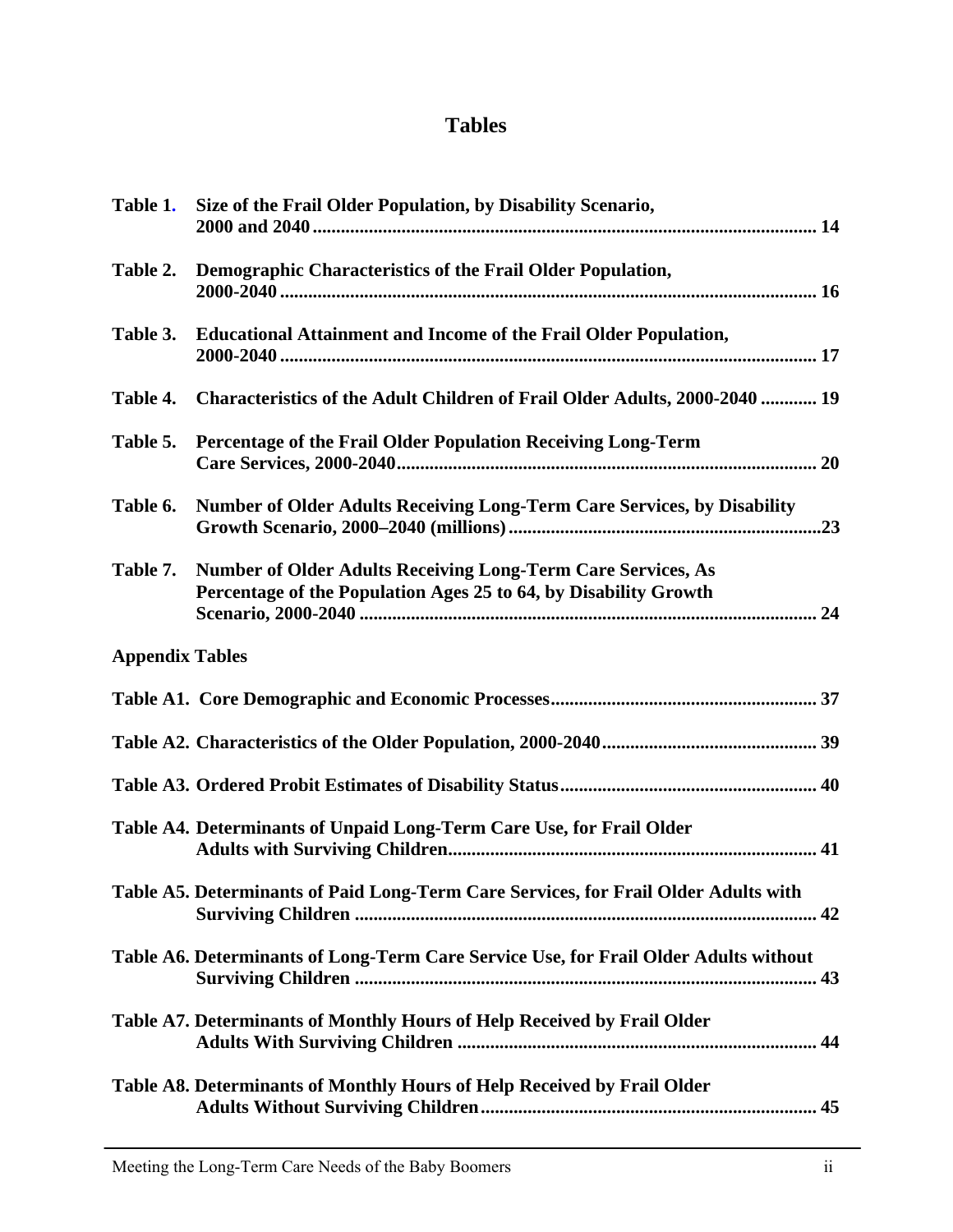# **Figures**

| Figure 1. Percentage of Adults Ages 65 and Older With Disabilities, 2000-2040  11                                                                                  |
|--------------------------------------------------------------------------------------------------------------------------------------------------------------------|
|                                                                                                                                                                    |
| Figure 3. Frail Adults Ages 65 and Older, As Percentage of the Population Ages 25-64,                                                                              |
| Figure 4. Distribution of Number of Adult Children for the Frail Older Population,                                                                                 |
| Figure 5. Number of Frail Older Adults Receiving Long-Term Care Services, by Type,                                                                                 |
| Figure 6. Number of Frail Older Adults Using Long-Term Care Services, as Share of<br>Population Ages 25–64, 2000–2040 (Intermediate Disability Growth Scenario).22 |
| Figure 7. Mean Monthly Hours of At-Home Care Among Recipients, by Source,                                                                                          |
| Figure 8. Total Monthly Help Hours Received by Frail Older Adults From Adult<br>Children and Paid Sources, By Disability Growth Scenario, 2000 and 2040 26         |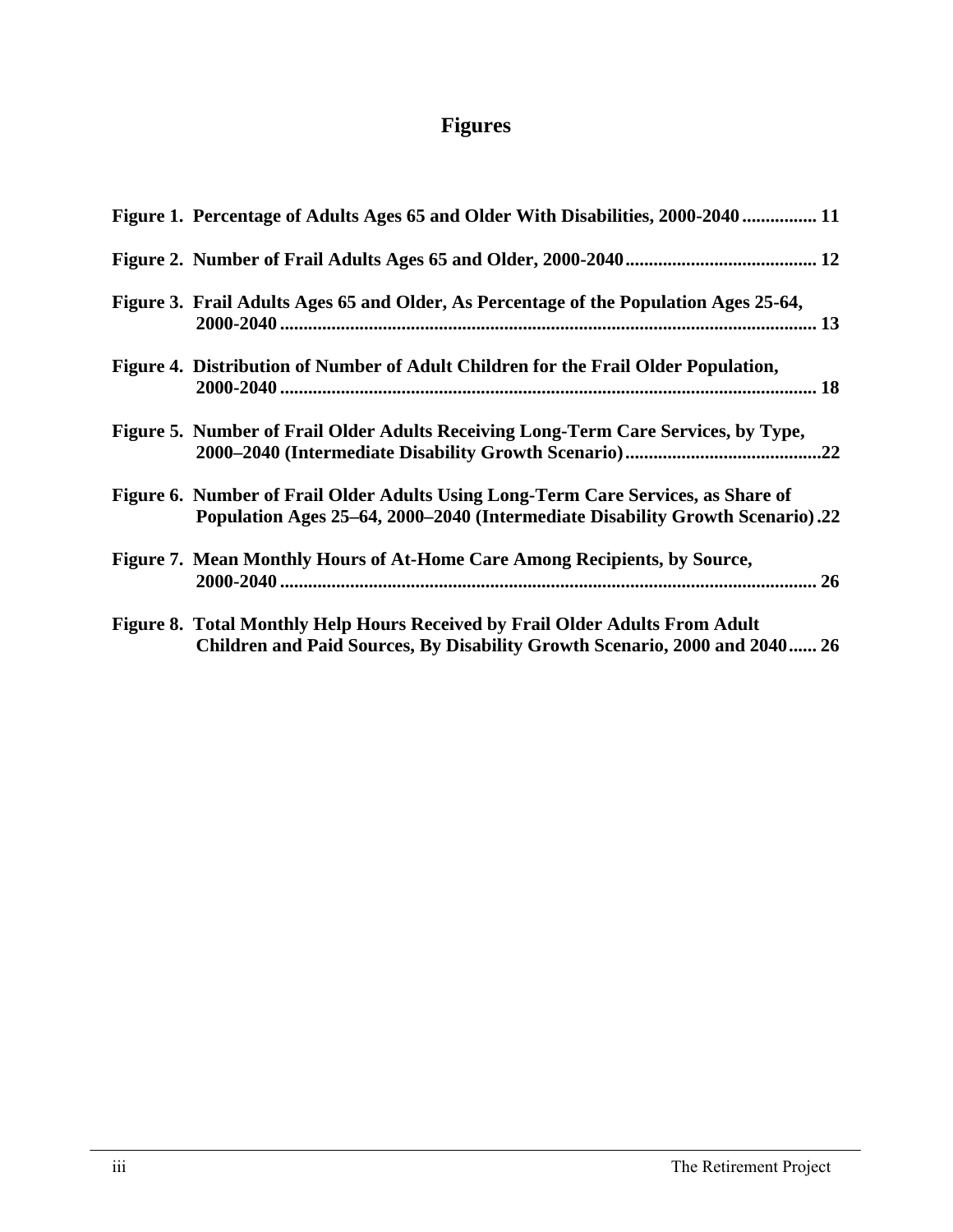### **Executive Summary**

Population aging, especially when the baby boomers reach ages 85 and older, signals a likely surge in the use of long-term care services. Long-term care is the help people need when physical or mental disabilities impair their capacity to perform everyday life's basic tasks. It is a leading cause of catastrophic out-of-pocket costs for families and involves substantial government spending, primarily through Medicaid and Medicare. Few people have insurance coverage against the high costs of long-term care. After impoverishing themselves, most people must turn to Medicaid, a means-tested welfare program, to pay for their long-tem care services. The quality of long-term care is often problematic, and a growing shortage of long-term care workers will likely further threaten service delivery.

Social and demographic changes create additional challenges. Much of the care received by frail elders is provided informally by the family, and adult daughters often assume primary responsibility for their parents' care. The availability of family caregivers may fall over time because of rising divorce rates, increasing childlessness, and declining family sizes. The rising labor force participation of women may also reduce their ability to provide informal care, and it is unclear whether men will fill the gap.

The future demand for long-term care depends heavily on how old-age disability rates evolve over time. Although evidence points to recent health improvements at older ages, there is no guarantee that these trends will continue. Disability associated with the rising prevalence of diabetes and obesity in the younger population might offset the future decline in disability rates at older ages.

This study projects to 2040 the number and percentage of people ages 65 and older with disabilities and their use of long-term care services. The analysis combines new results from models of current long-term care use with simulations of the size and characteristics of the future population. Population projections were based on *DYNASIM3*, the Urban Institute's dynamic microsimulation model of the older population. Models of current long-term care arrangements were estimated based on data from the 2002 Health and Retirement Study, a nationally representative survey of older Americans. The projections show how changes in disability levels, financial resources, children's availability, and other characteristics will affect the future demand for paid and unpaid long-term care services.

Given uncertainty about future disability rates, the report shows outcomes for three different disability projection scenarios. The intermediate disability scenario, which provides the "best guess" of the future size of the frail older population, does not assume any particular trend in disability rates. Instead, projected rates depend on changing mortality rates, educational attainment, income levels, and age and race distributions. The high disability projections assume that old-age disability rates will increase by 0.6 percent per year from 2000 to 2014 and remain constant thereafter, reflecting recent disability increases at younger ages. The low disability projections assume that overall old-age disability rates will decline by 1 percent per year indefinitely. The analysis defines disability as any difficulty with the activities of daily living (such as eating, bathing, and dressing) or the instrumental activities of daily living (such as housekeeping, using the telephone, and managing money).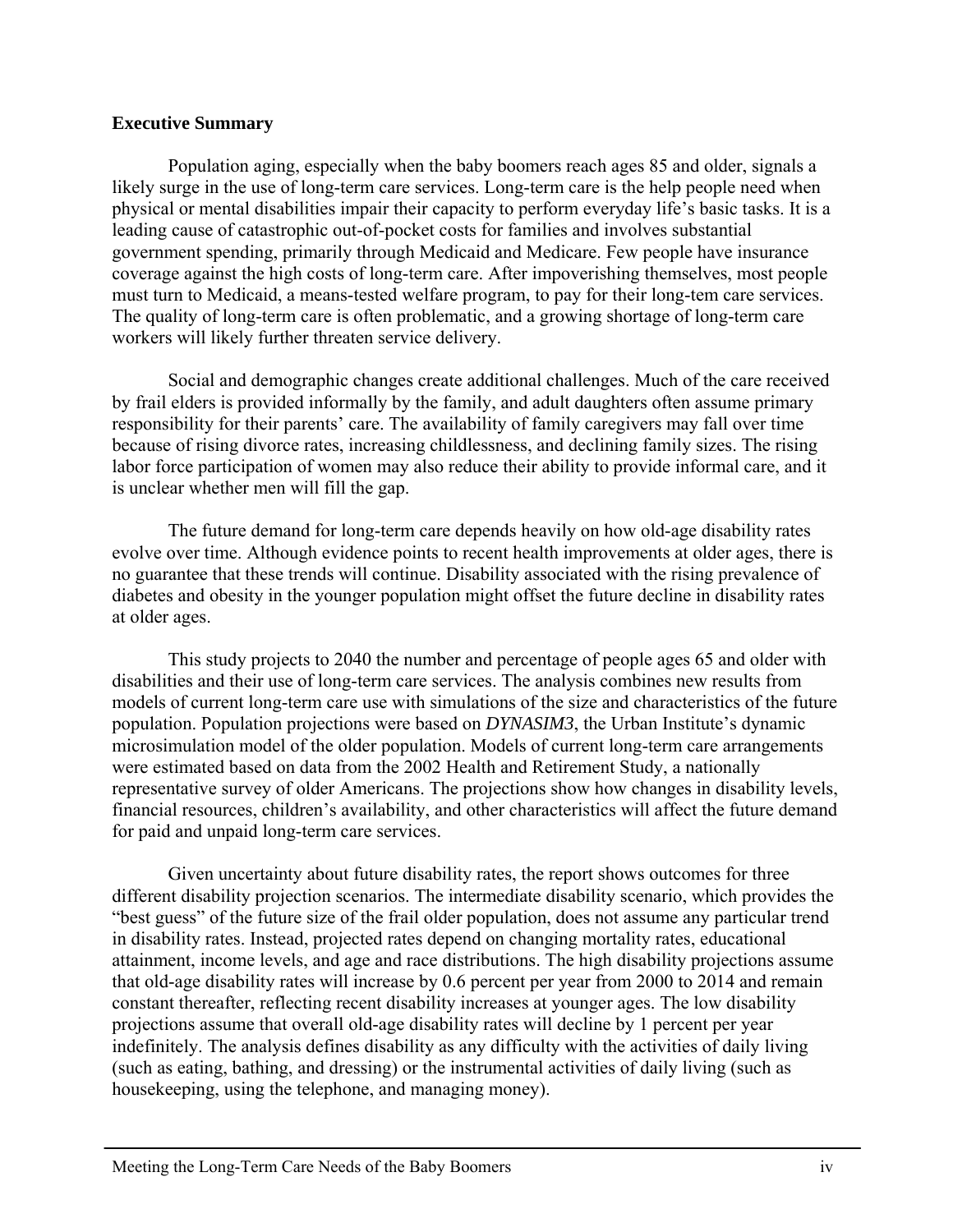# **Future Size of the Frail Older Population**

- The intermediate disability growth scenario shows that disability rates at ages 65 and older will decline by a few percentage points between 2000 and 2020 but then rise somewhat through 2040 as the earliest boomers reach their 80s. Between 2000 and 2040, this scenario projects that old-age disability rates will fall from 30 to 28 percent.
- Because the overall size of the older population will increase rapidly, the number of disabled older Americans will soar in coming decades. Between 2000 and 2040 the number of older adults with disabilities will more than double, increasing from about 10 million to about 21 million, according to the intermediate disability scenario.
- The disabled older population will grow faster than the younger population, likely raising the economic burden of long-term care. The intermediate disability scenario projects that in 2040 there will be only about 9 adults ages 25 to 64 to support each disabled older adult, down from about 15 younger adults in 2000.
- Even under the most optimistic disability scenario, which assumes that disability rates fall by 1 percent per year, the size of the disabled older population will grow by more than 50 percent between 2000 and 2040, and the number of disabled older adults for every adult ages 25 to 64 will increase.

# **Future Receipt of Paid Long-Term Care Services**

- Between 2000 and 2040, the share of disabled older adults receiving paid help will increase from about 22 to 26 percent, while the share receiving unpaid help from children will fall from about 28 to 24 percent. These projections reflect declines in average family size and continued improvement in women's earnings prospects.
- Rapid population growth will substantially boost the number of older people using paid long-term care services. If future disability rates follow the intermediate growth scenario, the number receiving paid home care will more than double between 2000 and 2040, increasing from 2.2 million to 5.3 million. The number of older nursing home residents will also more than double over the period, increasing from 1.2 million to 2.7 million.
- The simulations show that even under the most optimistic scenario long-term care burdens on families and institutions will increase substantially in coming decades. If disability rates decrease steadily and substantially over time the number of older adults using paid home care will increase by three-fourths between 2000 and 2040 and the number in nursing homes will increase by two-thirds.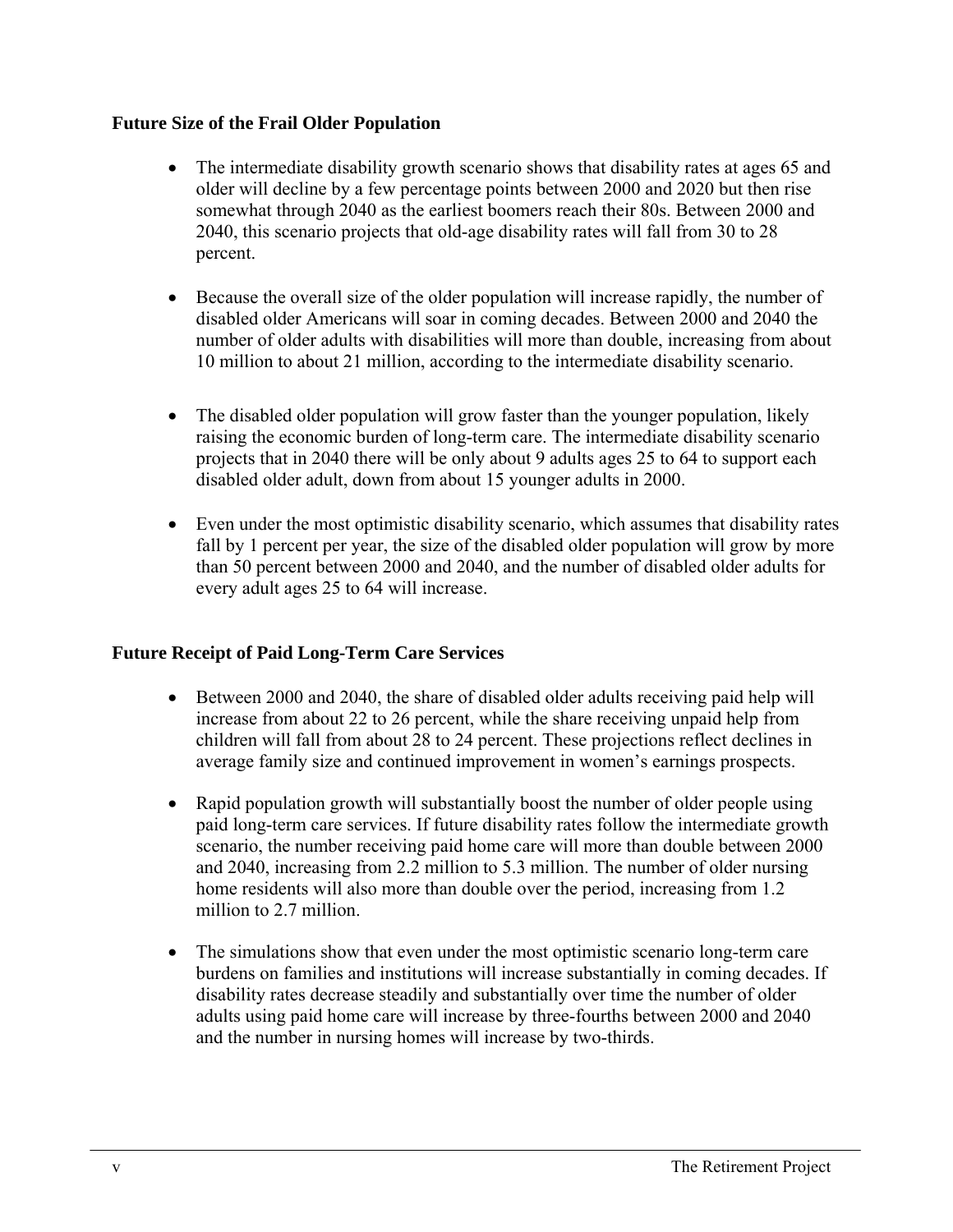# **Help Hours Received by Disabled Older Adults**

- Between 2000 and 2040 the average number of paid hours of help hours per frail elder will increase by about 36 percent, from 163 hours per month to 221 hours.
- The projected increase in the intensity of paid home care, combined with the increase in the size of the frail older population, will substantially boost the total number of paid home care hours received by older Americans. Under the intermediate disability growth scenario, total paid home care hours will more than triple between 2000 and 2040. Total paid home care hours would almost quadruple under the high disability scenario.

How long-term care arrangements actually evolve will depend heavily on future policy choices. Efforts to promote private long-term care insurance might add funding for future longterm care services and increase the use of paid care. Medicaid and Medicare expansions could also make paid services more affordable. However, problems recruiting and retaining long-term care workers could limit the availability of paid services and sharply raise costs. The financing and organization of long-term care is the third leg of retirement security for America's older adults as they age. It deserves more attention from policymakers to ensure that frail elders receive high quality care that is affordable to them and society.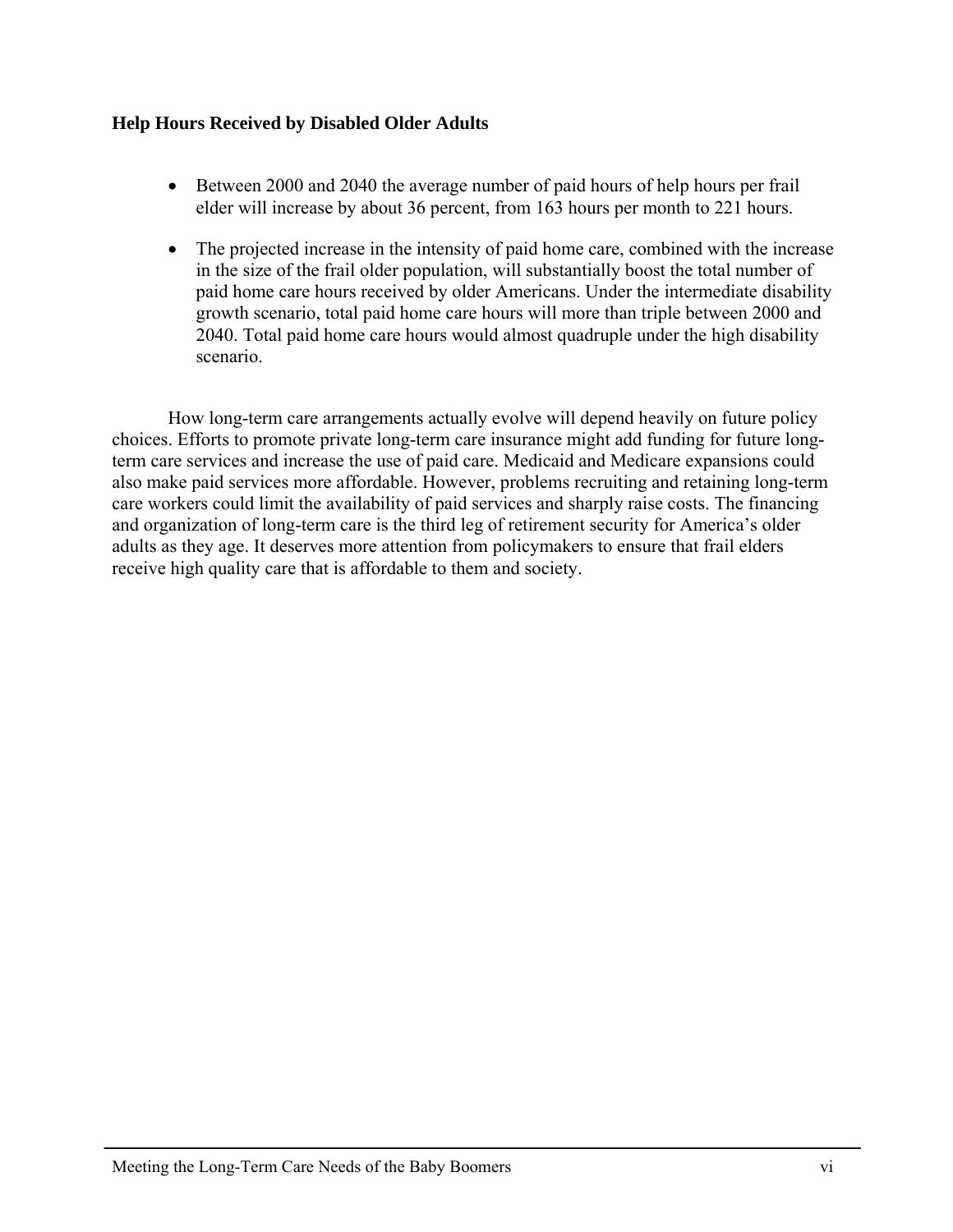#### **Introduction**

The United States is growing older. With the aging of the "baby boom" generation, the number of older persons in the United States is projected to increase from 35 million persons to 87 million persons between 2000 and 2050 (U.S. Census Bureau 2004). The 85-and-over population, which has the highest disability rate of any age group, is expected to grow even faster, from 4 million persons in 2000 to 21 million persons by 2050. The increasing importance of the older population is reflected in public policy debates about income security and Social Security and about health care and Medicare.

Missing from the current debate is a serious examination of long-term care provided by nursing homes, home health agencies, personal care attendants, adult day care programs, assisted living facilities, and family and friends. Long-term care is the help needed to cope when physical or mental disabilities impair the capacity to perform the basic tasks of everyday life. Twentiethcentury medicine's assault on infectious diseases was accompanied by the growing prominence of chronic illnesses, such as Alzheimer's disease, osteoporosis, heart disease and stroke, and their associated disability. Although estimates vary, data from the 2004/2005 National Long-Term Care Survey suggests that about 7 million older people have difficulties with the activities of daily living (ADLs), such as eating, bathing and dressing, or difficulties with the instrumental activities of daily living (IADLs), such as housekeeping, using the telephone, and managing money (Manton, Gu, and Lamb 2006). Disability rates are strongly related to age; about 50 percent of the population ages 85 and older has a disability, compared with only 10 percent of the population ages 65 to 74. Among the population ages 65 and older, 69 percent will develop disabilities before they die, and 35 percent will eventually enter a nursing home (Kemper, Komisar, and Alecxih 2005/2006).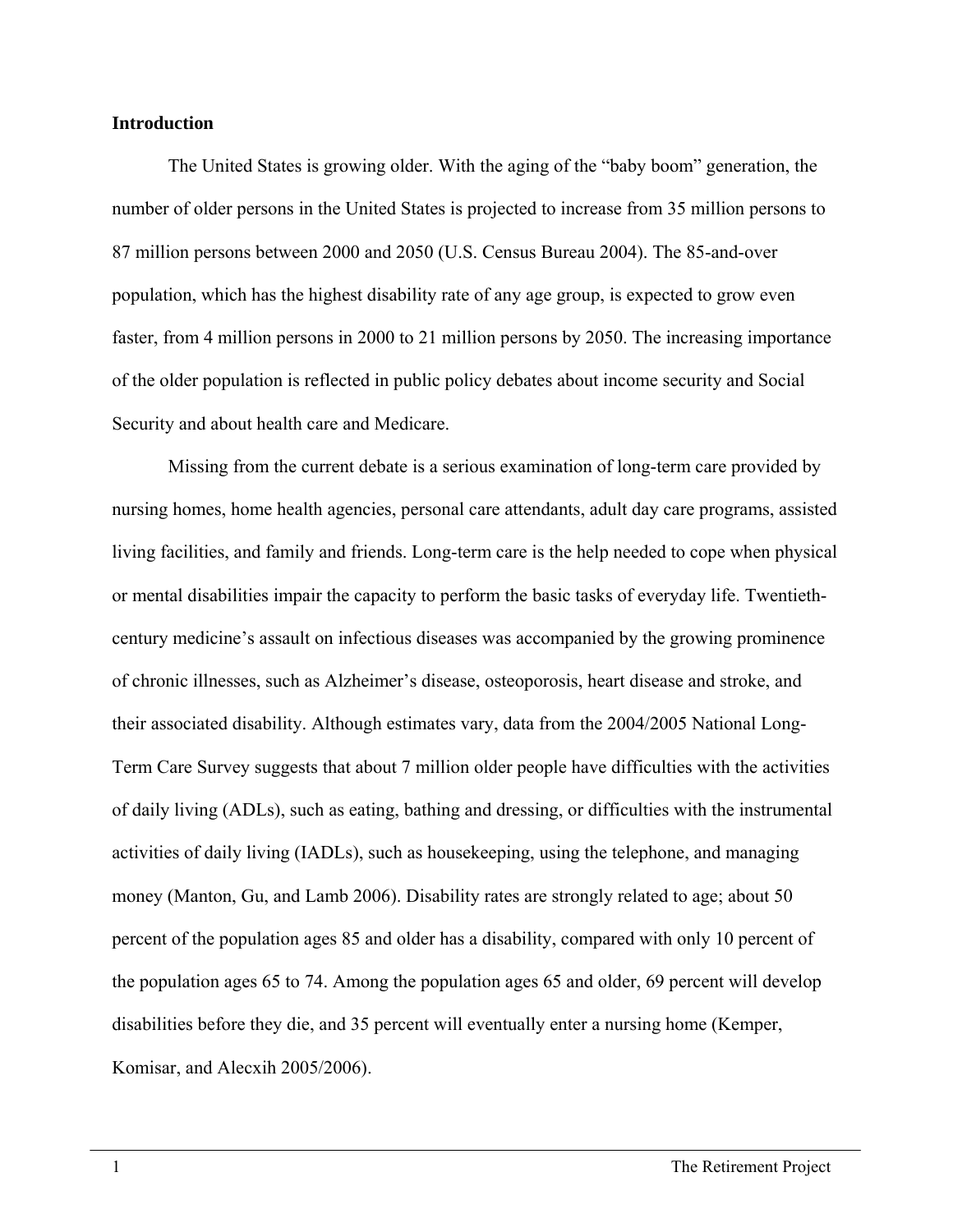The aging of the population combined with age-related disability rates signals a likely substantial increase in the need for long-term care services and financing in the future, which could exacerbate problems with the current system. These problems include the following:

- Long-term care is a leading cause of catastrophic out-of-pocket costs (Wiener, Illston, and Hanley 1994). Nearly a fifth of older people will incur more than \$25,000 in lifetime out-ofpocket long-term costs before they die (Kemper, Komisar, and Alecxih 2005/2006).
- Few people have insurance coverage against the high costs of long-term care. The average cost of a private room in a nursing home was \$74,095 a year in 2005 (MetLife 2005). Medicare does not cover long-term care and only about 9 percent of the population ages 55 and older had any form of private long-term care insurance in 2002, most of which has major coverage limitations (Johnson and Uccello 2005; Wiener 2006). After impoverishing themselves, most people must depend on Medicaid, a means-tested welfare program, to pay for their long-term care services.
- Government expenditures, mainly Medicaid and Medicare, are substantial and will likely increase with the growing need for long-term care services. Long-term care accounts for about a third of total Medicaid expenditures (Burwell, Sredl, and Eiken 2006). In 1999, the U.S. Congressional Budget Office (1999) projected that Medicare and Medicaid long-term care expenditures for older adults would roughly double in constant-dollar terms between 2000 and 2020; total expenditures were projected to almost triple in constant-dollar terms between 2000 and 2040.
- Despite the preference of older people for home and community-based services, the longterm care financing and delivery system is biased towards institutional care. In fiscal year 2004, only 20 percent of Medicaid long-term care expenditures for people age 65 and older went to home and community based services.<sup>[1](#page-11-0)</sup>
- The quality of long-term care services is often problematic. In 2005, about 16 percent of facilities were cited for quality of care problems that caused harm or immediate jeopardy to residents (U.S. Government Accountability Office 2005). Moreover, in 2005, the Administration on Aging's national ombudsman reporting system received more than 230,000 complaints concerning nursing facility residents' quality of care, quality-of-life problems, and residents' rights (U.S. Administration on Aging 2007).
- There is a shortage of long-term care workers, with associated high turnover rates and low levels of training (Stone and Wiener 2001). Turnover rates for certified nurse assistants in nursing homes average about 70 percent per year, but exceeded 100 percent per year in some states (Decker et al. 2003).

<span id="page-11-0"></span> $\overline{a}$ <sup>1</sup> Based on unpublished 2005 Urban Institute analyses.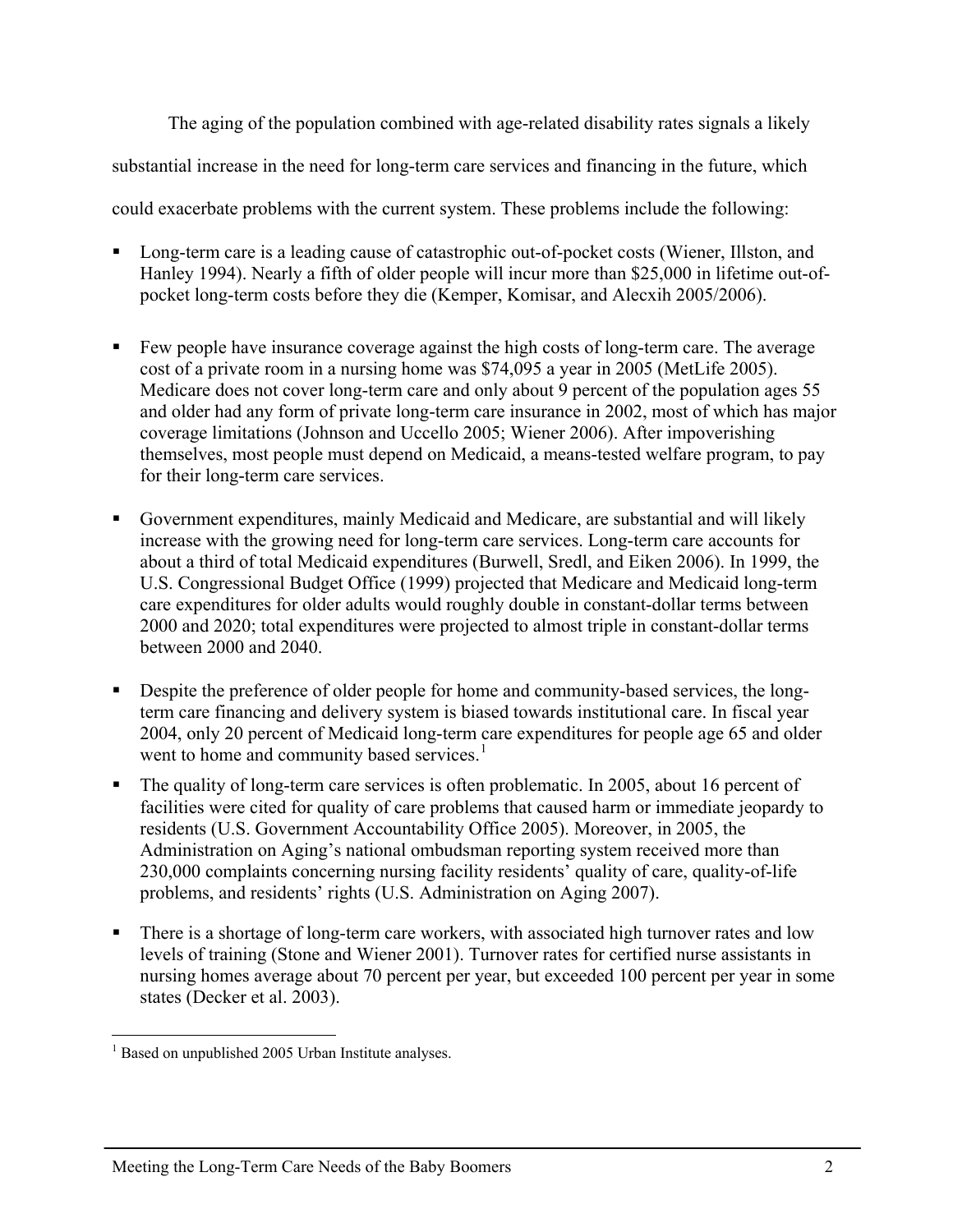This study contributes to the debate on the future of long-term care by providing projections to 2040 of the number and percent of older people with disabilities and their use of long-term care services. These projections were developed by adding a long-term care module, mostly based on analysis of the Health and Retirement Study (HRS), to the Urban Institute's *DYNASIM3* model, which projects demographic characteristics, work participation, income and assets, and family structure for older adults. This study goes beyond earlier projections (Rivlin and Wiener 1988; Wiener, Illston, and Hanley 1994) by explicitly modeling the effects of certain factors, such as the impact of education on disability rates and the availability and use of informal care on the use of paid services, that were not included in earlier models. On the one hand, higher educational levels, which have been projected to increase over time with the aging of the baby boom generation, have been associated with lower levels of disability; on the other hand, the projected decline in the number of children of older people may decrease the availability of informal care and cause an increase in the use of nursing home care and paid home care.

The simulations show that even under the most optimistic scenario long-term care burdens on families and institutions will increase substantially in coming decades. Our projections indicate that if disability rates decrease steadily and substantially over time the number of older adults using paid home care will increase by three-fourths between 2000 and 2040 and the number in nursing homes will increase by two-thirds. Over the same period, the number receiving help from their adult children will increase by about one-third. Under the less optimistic assumption that disability rates will decline only modestly over time, the number of older adults using paid home care and nursing home care will more than double between 2000 and 2040, and the total hours of paid home care will more than triple.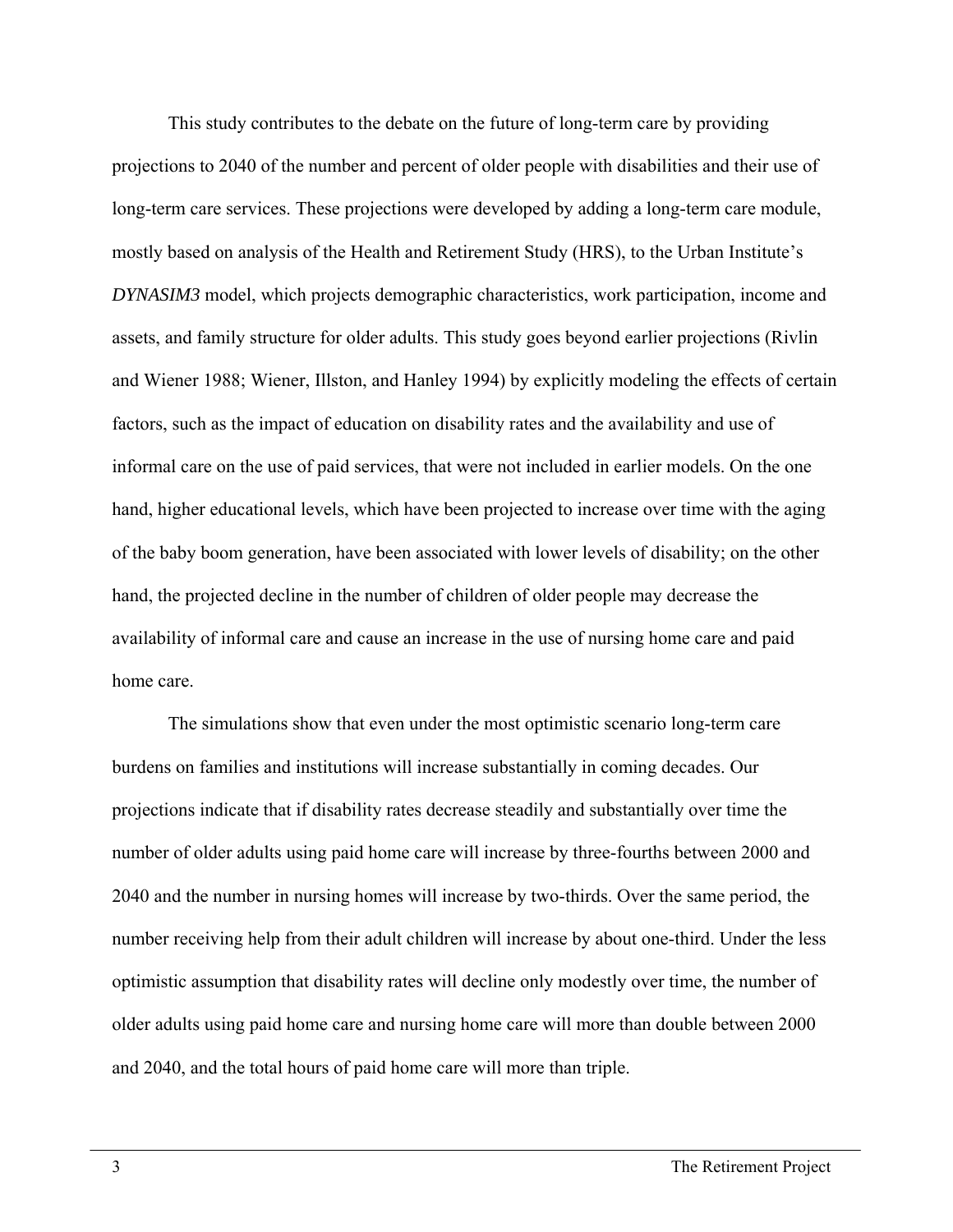#### **Background**

The long-term care delivery system includes informal care, paid home care, residential care facilities and nursing homes. In 2002, 61 percent of frail older adults who did not live in nursing homes received help with basic personal activities or with household chores from paid and unpaid caregivers (Johnson and Wiener 2006). Among older adults with severe disabilities living at home, nearly 9 in 10 received help, and care recipients averaged 289 hours of help per month. Almost three-fifths (57 percent) of frail older adults received some unpaid care, as did 81 percent of persons with limitations in three or more activities of daily living. Only 14 percent of frail older adults and 37 percent of older adults with severe disabilities received paid home care services in 2002. Current public policies at the federal and state levels are designed to expand the role of home and community-based services to "rebalance" the financing and organization of long-term care (Wiener and Tilly 2003).

Assisted living and other congregate settings are a fast-growing housing and service option for adults with disabilities. Although they encompass a wide range of housing options and are difficult to define, they typically offer frail older adults basic services and round-the-clock oversight in settings that are less institutional than nursing homes. Most offer group meals, housekeeping services, medication reminders, and help with ADLs (Hawes et al. 1999). Based on data from 1998 and 2000, Spillman and Black (2005) estimated that between 400,000 and 800,000 older people lived in residential care facilities.

Nursing homes, increasingly the last resort for older adults with long-term care needs, primarily serve persons with severe medical and disability problems. In December 2006, 1.4 million adults lived in Medicare and Medicaid-certified nursing homes, and about 90 percent of residents were age 65 or older (American Health Care Association 2006; Jones 2002). The share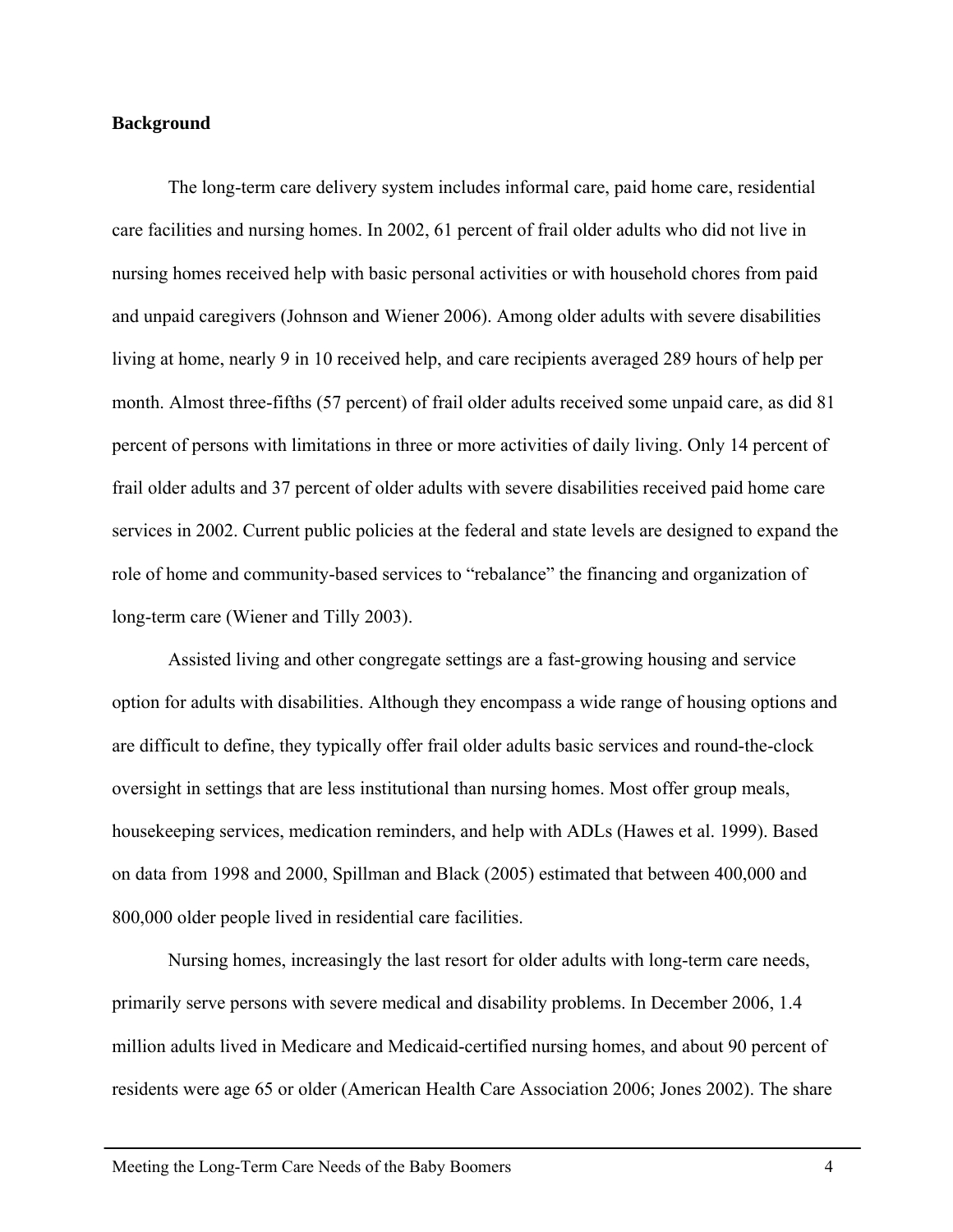of older adults in institutions has declined in recent years, falling from 7.5 percent of older people in 1982 to 4.0 percent in 2004/2005 (Manton, Gu, and Lamb 2006).

The use of long-term care services is a complicated process that depends on many factors, including the level and type of disability, age, gender, financial status, marital status, and availability of informal care (Wiener, Illston, and Hanley 1994). *DYNASIM3* uses these factors in a microsimulation model to project future long-term care use, meaning that it starts with a sample of actual people and simulates what happens to each of them individually over time. Some factors are likely to change in ways that increase the use of services compared to current patterns, while others may reduce service use. Two critical determinants of long-term care use are the disability rate and availability of informal services.

#### *Disability Rates*

Long-term care services are used by people with disabilities, usually in ADLs and IADLs, or who are cognitively impaired (e.g., those with Alzheimer's disease). Future demand for long-term care services depends on whether disability rates rise or fall. There is a growing consensus that limitations in IADLs and functional limitations, such as difficulty bending, reaching and stooping, declined during the 1990s (Freedman, Martin, and Schoeni 2002). There is less agreement, however, about recent trends in the more severe type of disability that involves ADL limitations. One study found that the combined age-adjusted share of the older population with ADL disabilities or living in institutions fell by about 20 percent between 1982 and 2004/2005 (Manton, Gu, and Lamb 2006). Other studies, however, have found no significant changes in recent ADL disability rates (Crimmins, Saito, and Reynolds 1997; Schoeni, Freedman, and Wallace 2001; Waidmann and Liu 2000), while still others have found small increases (Crimmins and Saito 2000; Liao et al. 2001).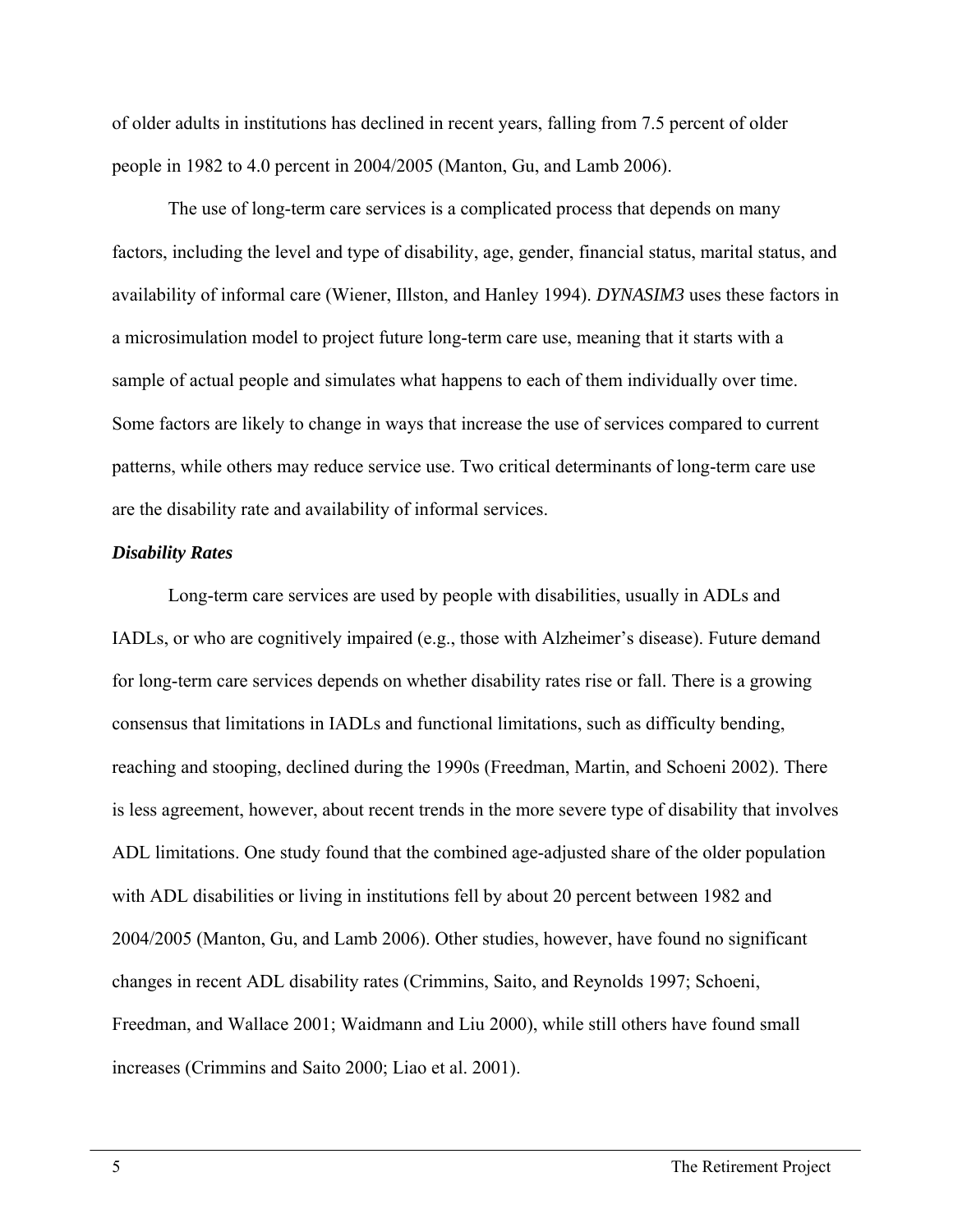The fact that disability rates declined in the past, however, does not guarantee that they will decline in the future. Much of the recent decline in disability appears to be related to educational gains among older Americans (Freedman and Martin 1999). Average schooling levels will continue to rise in the older population (Smith 2000), but it is not certain that the strong negative relationship between education and disability will persist. Disability associated with the rising prevalence of diabetes and obesity in the younger population might offset the future decline in disability rates at older ages (Lakdawalla et al. 2003; Mokdad et al. 2000, 2001). In fact, between 1984 and 2000 disability rates increased at ages 40 to 49 while falling at ages 60 to 69 (Lakdawalla, Bhattacharya, and Goldman 2004). In addition, recent research found that adults born between 1948 and 1953 reported worse health in 2004, when they were ages 51 to 56, than those born 12 years earlier reported in 1992, when they were the same age (Soldo et al. 2006). Other research, however, found that mortality rates at ages 55 to 74 were lower between 1999 and 2002 than between 1971 and 1975, largely due to reduced smoking and better control of blood pressure (Cutler, Glaeser, and Rosen 2007).

#### *Informal Caregiving*

Much of the long-term care received by frail elders is provided informally by the family at home, and adult daughters often assume primary responsibility for the care of their parents. The availability of family caregivers may decline over time because of rising divorce rates (Teachman, Tedrow, and Crowder 2000), increasing childlessness (Bachu 1999), and declining family sizes (Bachu and O'Connell 2001). Women born between 1956 and 1960 had only 1.9 children on average, compared with 3.2 children for women born between 1931 and 1935 (Redfoot and Pandya 2002), while the share of women ages 40 to 44 without any children almost doubled (to 19 percent) between 1980 and 1998 (Bachu and O'Connell 2001). The rising labor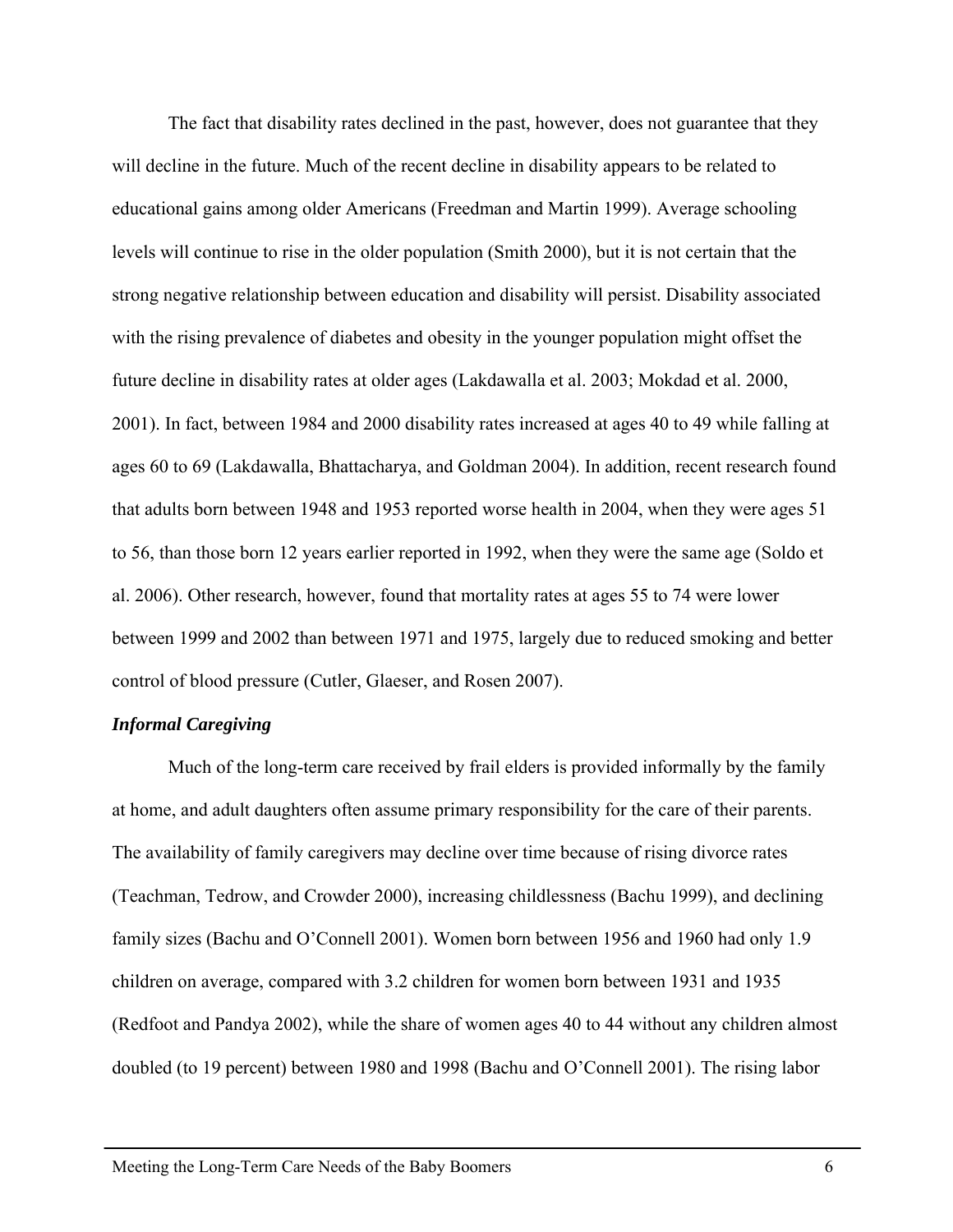force participation of women (Blau 1998) may also reduce their ability to provide informal care and it is unclear whether men will fill the gap. From 1980 to 2001, the labor force participation rate of married women ages 45 to 64 increased from 47 percent to 66 percent (U.S. Census Bureau 2002). The impact of these social and demographic pressures will intensify once the boomers reach their 70s and 80s and many develop long-term care needs.

How families respond to these pressures will have important consequences for older adults, younger family members, and the cost of public programs. If family members respond by providing less informal care in coming years, many older adults may turn to paid services, such as formal home care or nursing home care. Greater longevity by men may result in more married couples that will reduce demand for paid long-term care (Lackdawalla and Philpson 2002). However, in one study using data from the Study of Asset and Health Dynamics Among the Oldest Old (AHEAD), frequent help from children with basic personal care reduced the likelihood of nursing home use over a two-year period by about 60 percent for disabled older adults ages 70 and older (Lo Sasso and Johnson 2002). Thus, the reduced availability of informal care from children may increase demand for nursing home care. Similarly, in a study of determinants of home care use, frail older people with high-earning adult children received less unpaid care from their offspring and more care from paid sources than frail older adults whose children had worse labor market prospects (Johnson forthcoming). These findings imply that the demand for paid services will likely rise in the future as the opportunity cost of care from adult children—especially daughters—grows.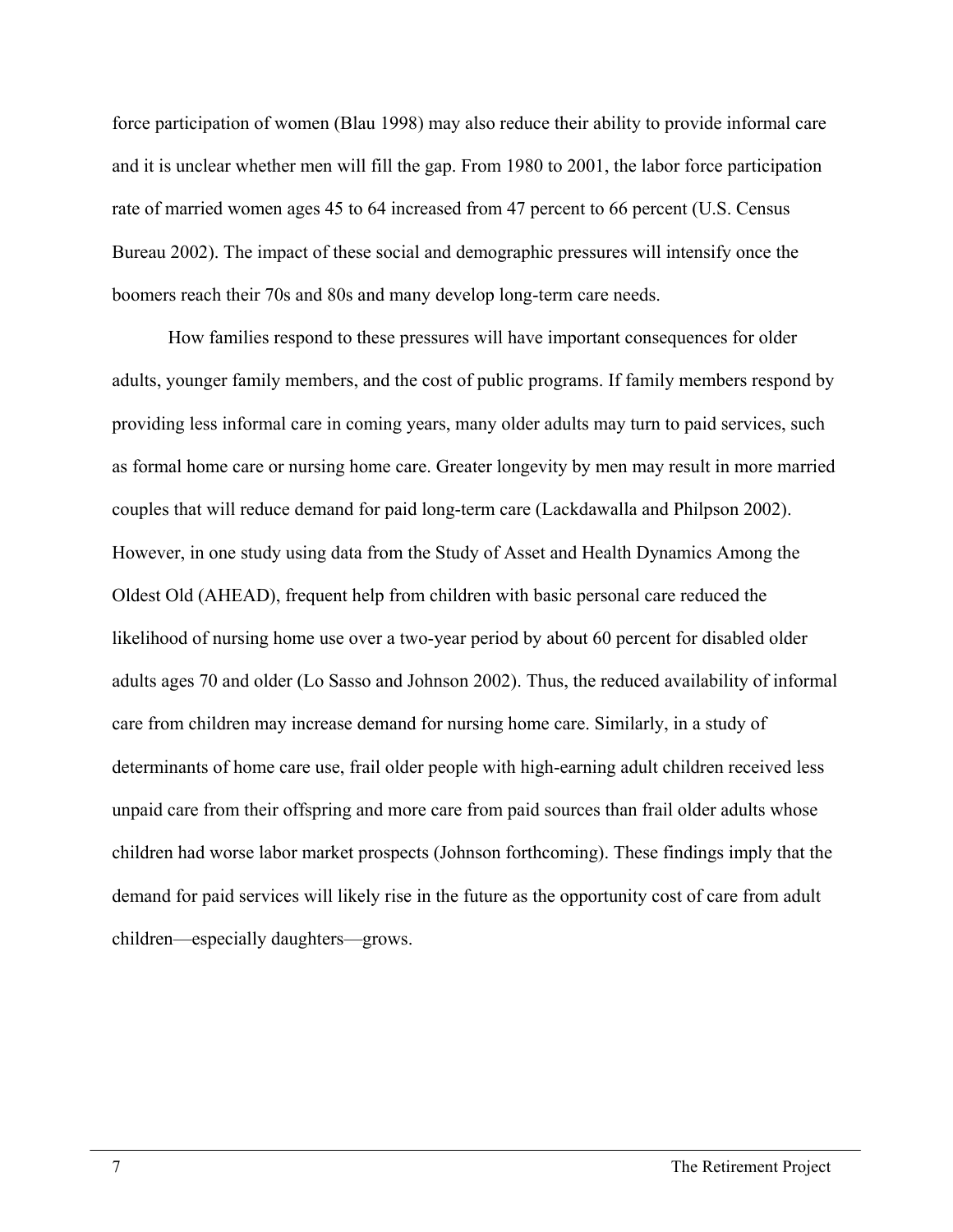#### **Projecting the Frail Older Population and Long-Term Care Arrangements**

 We examined boomers' likely long-term care arrangements by applying results from models of current long-term care use to simulations of the size and characteristics of the future population. Population projections were based on *DYNASIM3*, the Urban Institute's dynamic microsimulation model. Current models of long-term care arrangements were based on data from the 2002 HRS, a nationally representative longitudinal survey of older Americans conducted by the University of Michigan with primary funding from the National Institute on Aging. The projections show how changes in disability levels, financial resources, children's availability, and other characteristics will affect the future demand for paid and unpaid services. The appendix provides additional details about our methods.

 The number of older Americans with long-term care needs in coming decades will depend on future trends in disability rates, but as noted earlier experts disagree about how these trends will evolve. Given the uncertainty about future disability rates, we computed three different disability projection scenarios. The intermediate disability scenario, which provides our "best guess" about the future size of the frail older population, does not assume a specific trend in disability rates. Instead, projected rates depend on changing mortality rates, educational attainment, income levels, and age and race distributions. For example, this scenario projects that rising education and income would reduce disability rates, but that disability rates would rise as the share of the older population at very advanced ages increases over time. The high disability projections assume that old-age disability rates would increase by 0.6 percent per year from 2000 to 2014 and remain constant thereafter, about the rate of increase Goldman et al. (2005) projected, reflecting recent disability increases at younger ages. The low disability projections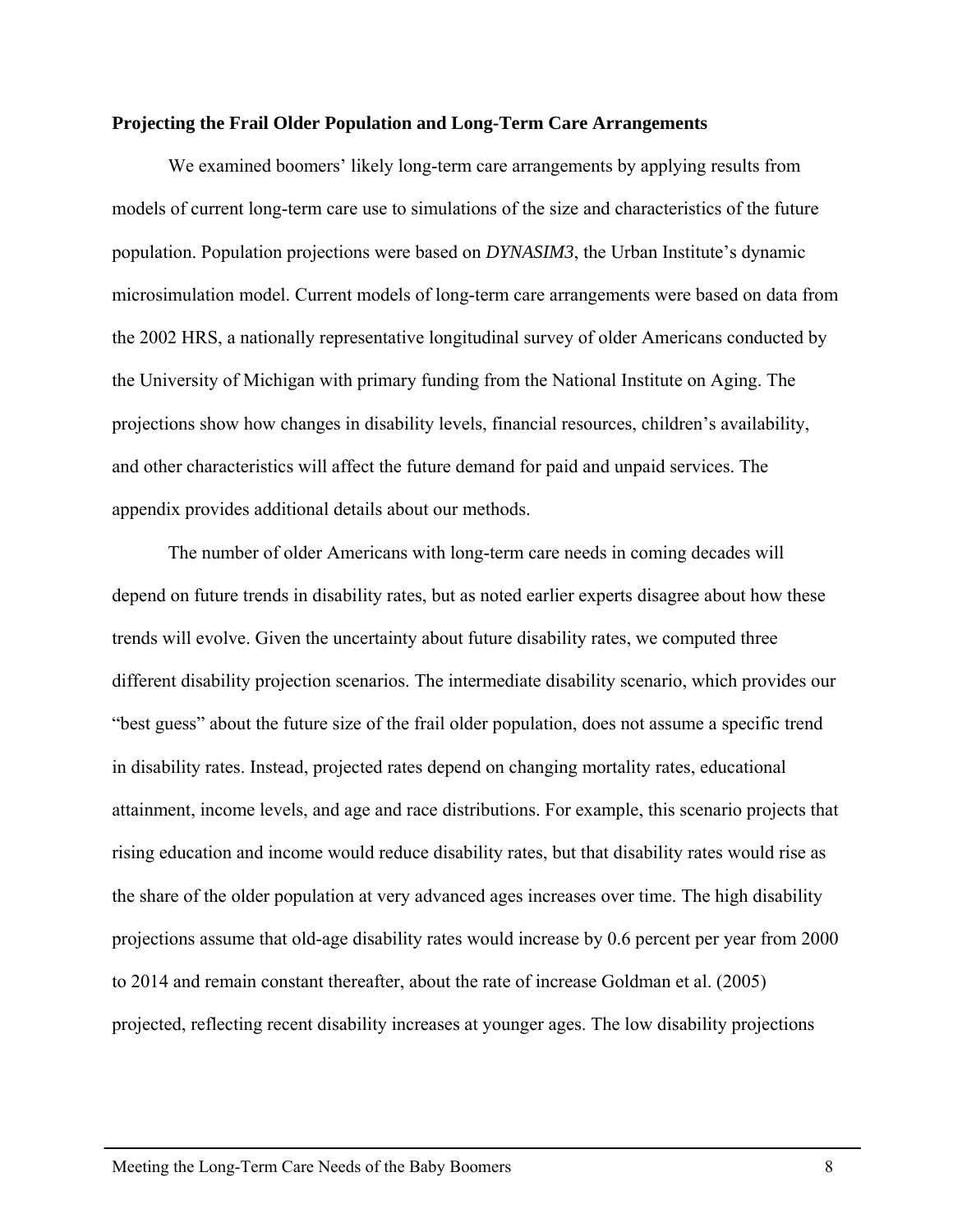assume that overall old-age disability rates would decline by 1 percent per year indefinitely, consistent with recent U.S. Congressional Budget Office (2004) assumptions.

We combined projections of individual and family characteristics with estimated parameters from current models of long-term care arrangements to project the future use of paid and unpaid long-term care services. We based our model of current long-term care arrangements on the assumption that families make rational decisions about long-term care arrangements so as to maximize their well-being subject to financial and time constraints. Adult children and their frail parents likely weigh relative costs and benefits when making long-term care arrangements, and would thus use less unpaid help from children and more assistance from paid helpers when the costs to children of providing care are relatively high. Previous projections of future longterm care use have not fully addressed the impact of the changing availability of informal care (Kennell et al. 1992; Lakdawalla et al. 2003; Rivlin and Wiener 1988; Wiener, Illston, and Hanley 1994). The price of unpaid care from adult children depends on how much they could earn in the labor market if they chose to work. Other factors that affect long-term care arrangements include the potential care recipient's disability level, gender, age, race and ethnicity, marital status, number of adult sons and daughters, and the children's income, disability, education, and demographic characteristics.

 The analysis projects the number of frail Americans ages 65 and older and the number who receive long-term care. Frailty is defined as difficulty with at least one ADL or IADL. ADLs consist of bathing, getting in and out of bed, eating, dressing, walking across the room, and using the toilet. IADLs consist of shopping for groceries, preparing hot meals, using the telephone, taking medications, and managing money. The results show the number and share of older frail Americans receiving any unpaid care, unpaid care from adult children, unpaid care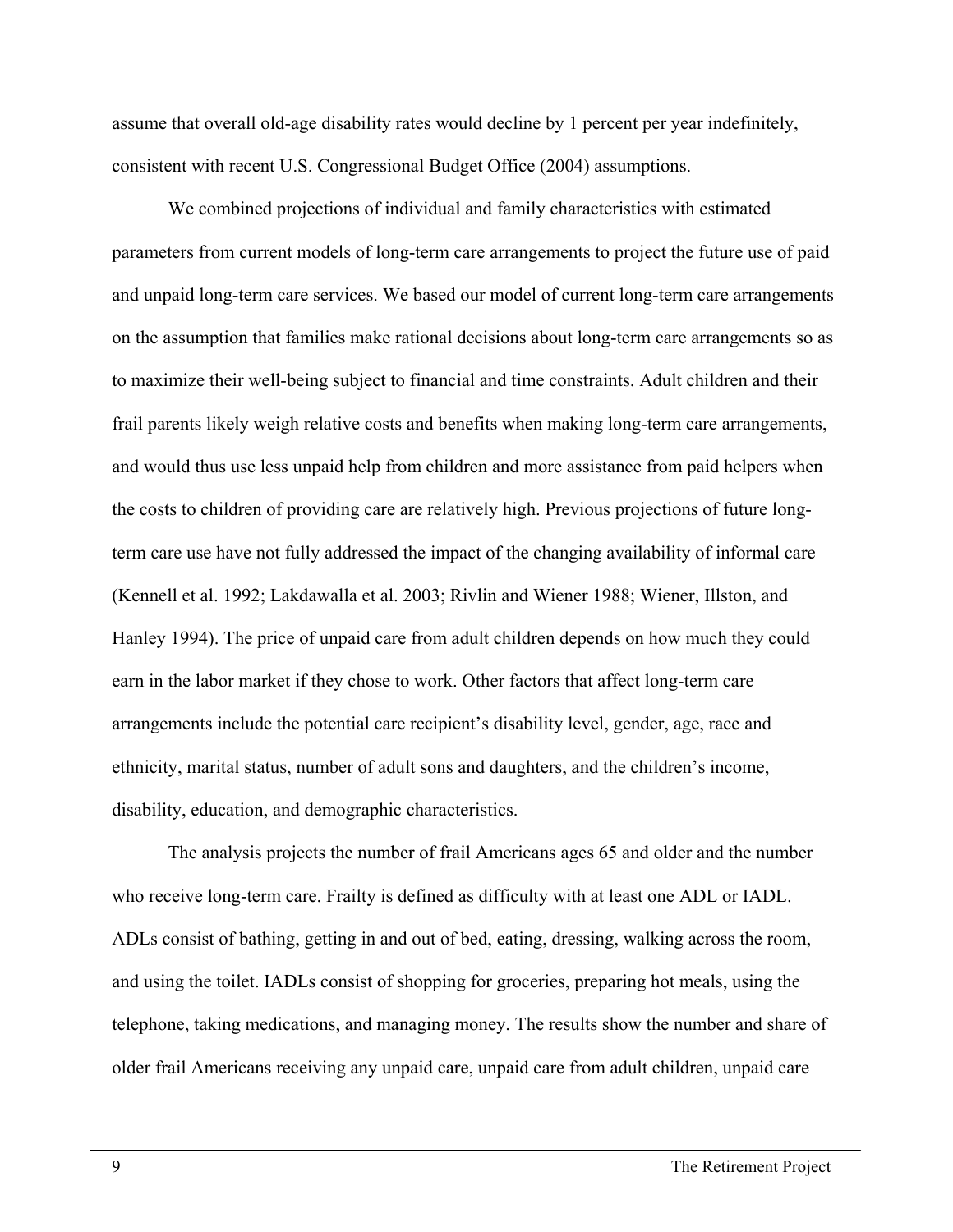from other family members or friends, paid home care, and nursing home care. Additionally, we project total monthly hours of at-home care received from paid and unpaid sources. We report outcomes for 2000, 2010, 2020, 2030, and 2040 under the high, intermediate, and low disability scenarios, but we highlight results for the intermediate scenario, which represents our best estimate of future outcomes. The report also projects long-term care arrangements for the subset of frail older Americans with severe disabilities, defined as three or more ADL limitations.

 The projections assume that current policies and behavior patterns persist through 2040. The results reflect changes over time in key characteristics of the frail older population, including financial resources, the availability of child caregivers and the cost of their time, and age, race, and educational distributions. However, policy changes could cause actual future outcomes to diverge substantially from our projections. For example, increased government subsidies for paid home care or private long-term care insurance could promote the future use of paid helpers at home. Similarly, future generations of older frail Americans may be more comfortable with paid helpers than the current generation, perhaps because of earlier experiences with childcare providers, leading to greater future use of paid home care than we project.

#### **Future Size of the Frail Older Population**

 $\overline{a}$ 

 The intermediate disability scenario shows that between 2000 and 2020 disability rates at ages 65 and older will decline by a few percentage points, falling from about 30 to 26 percent (figure 1).  $2$  This 4-percentage-point decline will reduce the relative risk that an older adult

<span id="page-19-0"></span> $2$  Our disability rate for 2000 is consistent with results from the HRS, but exceeds rates estimated in some other datasets. For example, 80.3 percent of respondents in the National Long-Term Care Survey reported no disabilities in 1999 (Manton and Gu 2001). Discrepancies arise from differences in disability definitions, the wording and flow of survey questions, the treatment of missing data, and the sampled population (Freedman et al. 2004).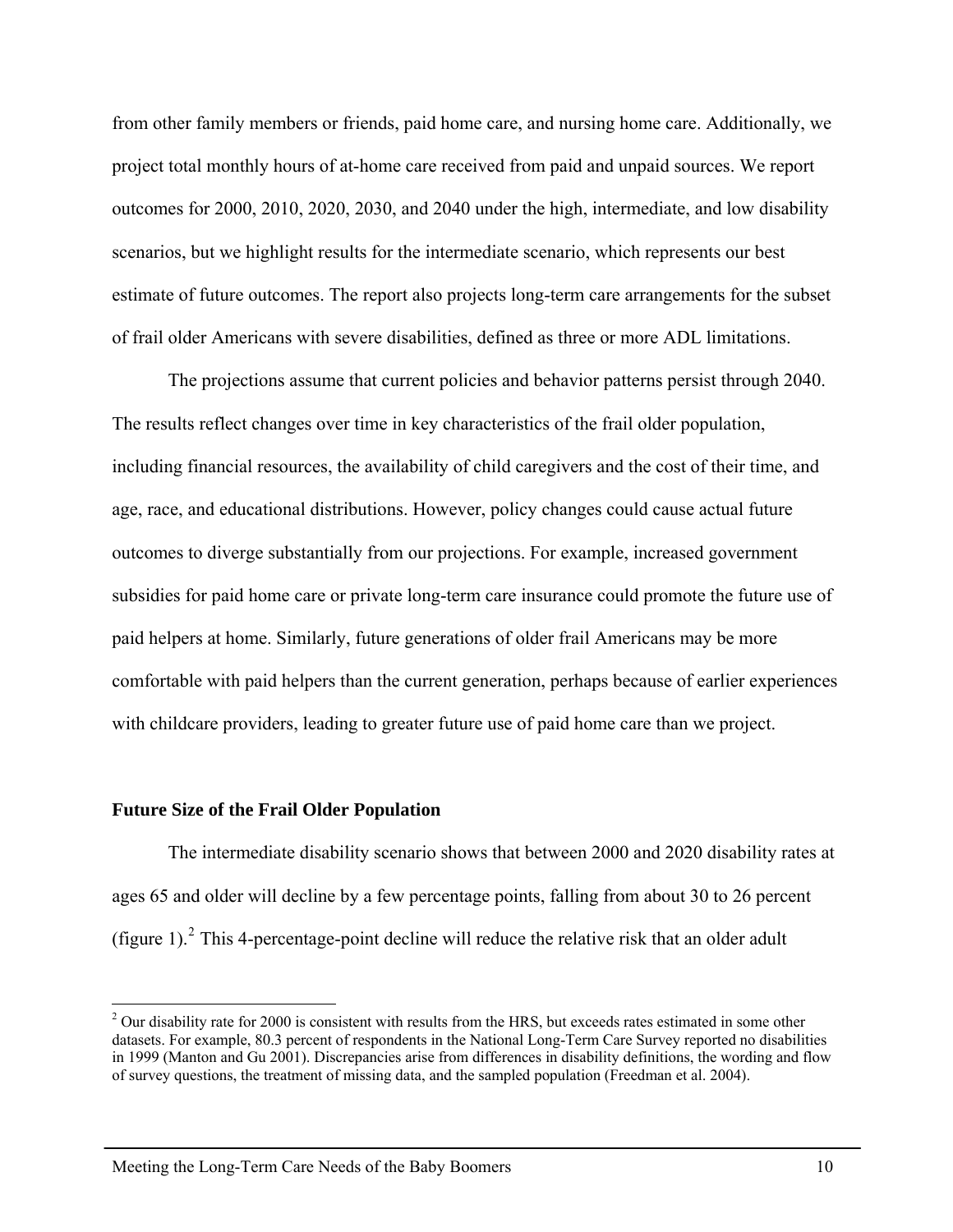



**Percentage of Adults Ages 65 and Older with Disabilities, 2000–2040** 

becomes frail by about 15 percent. Severe disability rates, defined by the presence of three or more ADL limitations, will fall by about 2 percentage points, to about 7 percent, a relative decline of 23 percent. Educational gains among older adults will drive these projected improvements, under the assumption that current health advantages for well-educated older adults persist. Between 2000 and 2020, the share of adults ages 65 and older with a college degree will nearly double, to about 28 percent. (Appendix table A2 describes the changing characteristics of the older population.)

 Between 2020 and 2040, however, disability rates at older ages will rise by more than 2 percentage points, to about 28 percent, as the older population ages rapidly. With the oldest baby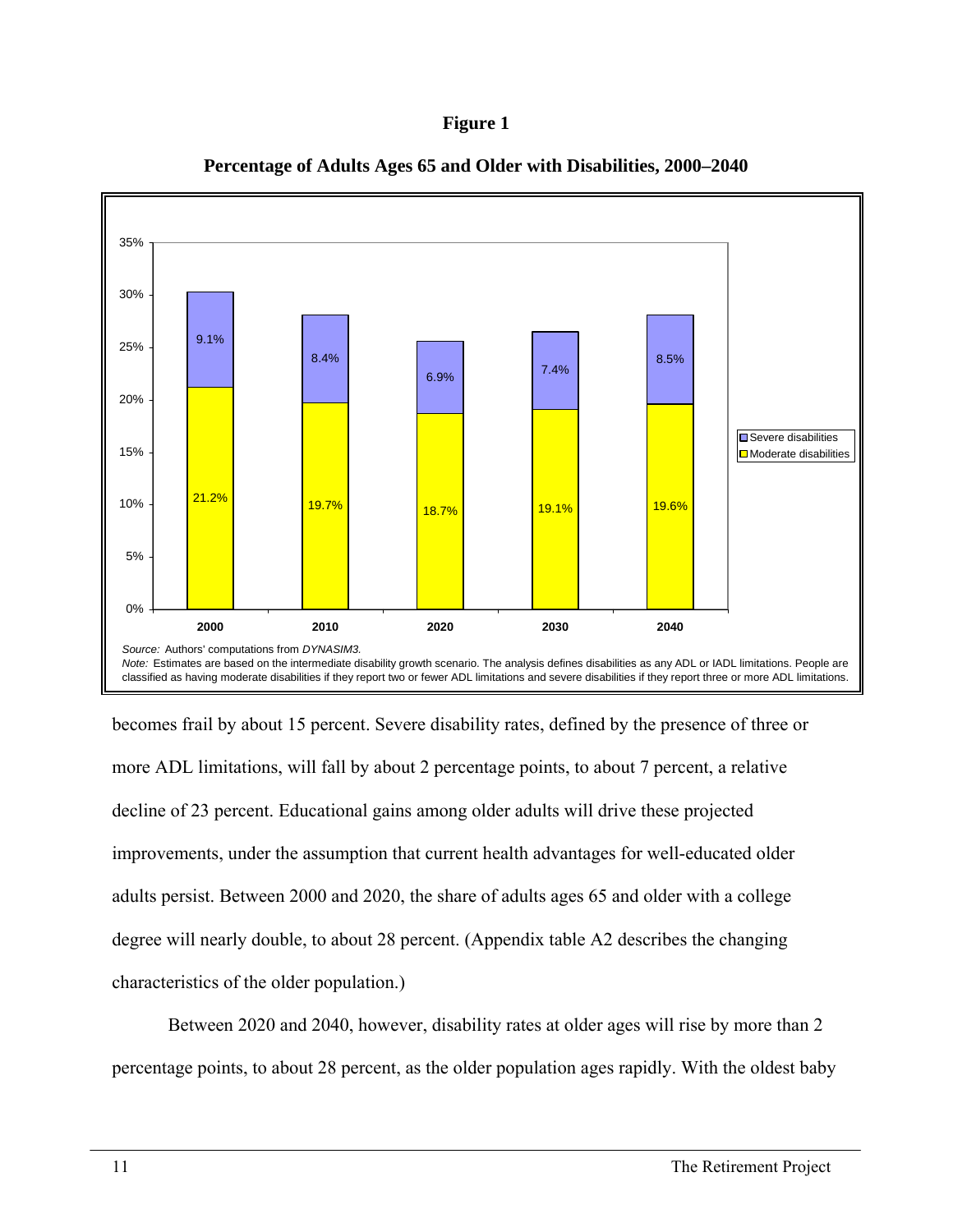boomers turning 85 in 2031, the number of adults ages 85 and older as a portion of the population ages 65 and older will rise from about 9 percent in 2030 to about 14 percent in 2040, after remaining fairly constant during the previous 30 years. Between 2000 and 2040, then, the intermediate disability scenario implies that disability rates will decline by only about 2 percentage points.

Because the overall size of the older population will expand rapidly, the number of frail older Americans will soar in coming decades. Between 2000 and 2040, the number of older adults with disabilities will more than double, increasing from about 10 million to about 21 million (figure 2). The number of older Americans with severe disabilities will increase by more than 3 million, to about 6 million adults.



**Figure 2** 

**Number of Frail Adults Ages 65 and Older, 2000–2040**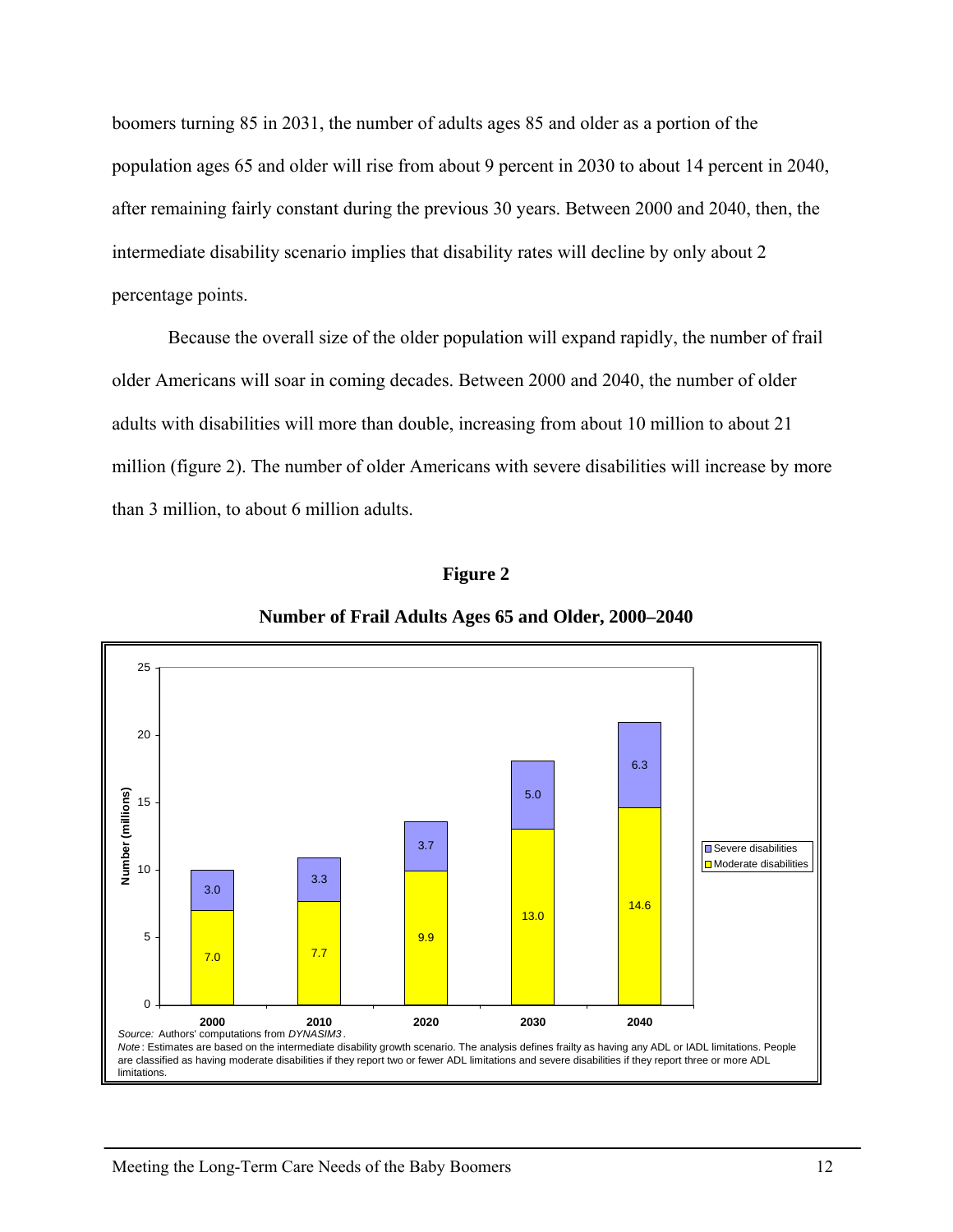The frail older population will grow faster than the younger population, likely raising the economic burden of long-term care. Between 2000 and 2040 the number of frail older adults relative to the number of adults ages 25 to 64 (who are more likely than other groups to work and pay taxes) will increase from 6.6 to 10.6 percent (figure 3). In 2040, then, there will be only about 9 adults ages 25 to 64 to support each frail older adult, down from about 15 younger adults in 2000. The growth in the relative size of the frail older population will increase the time and financial burdens on the younger population of providing long-term care, unless the portion of care costs paid by older care recipients themselves (or by their private insurance policies) increases over time. $3$ 

#### **Figure 3**



#### **Frail Adults Ages 65 and Older, as Percentage of the Population Ages 25-64, 2000–2040**

<span id="page-22-0"></span><sup>&</sup>lt;sup>3</sup> Technological improvements in long-term care delivery, which has always followed a low-tech, hands-on approach, could also reduce future care burdens.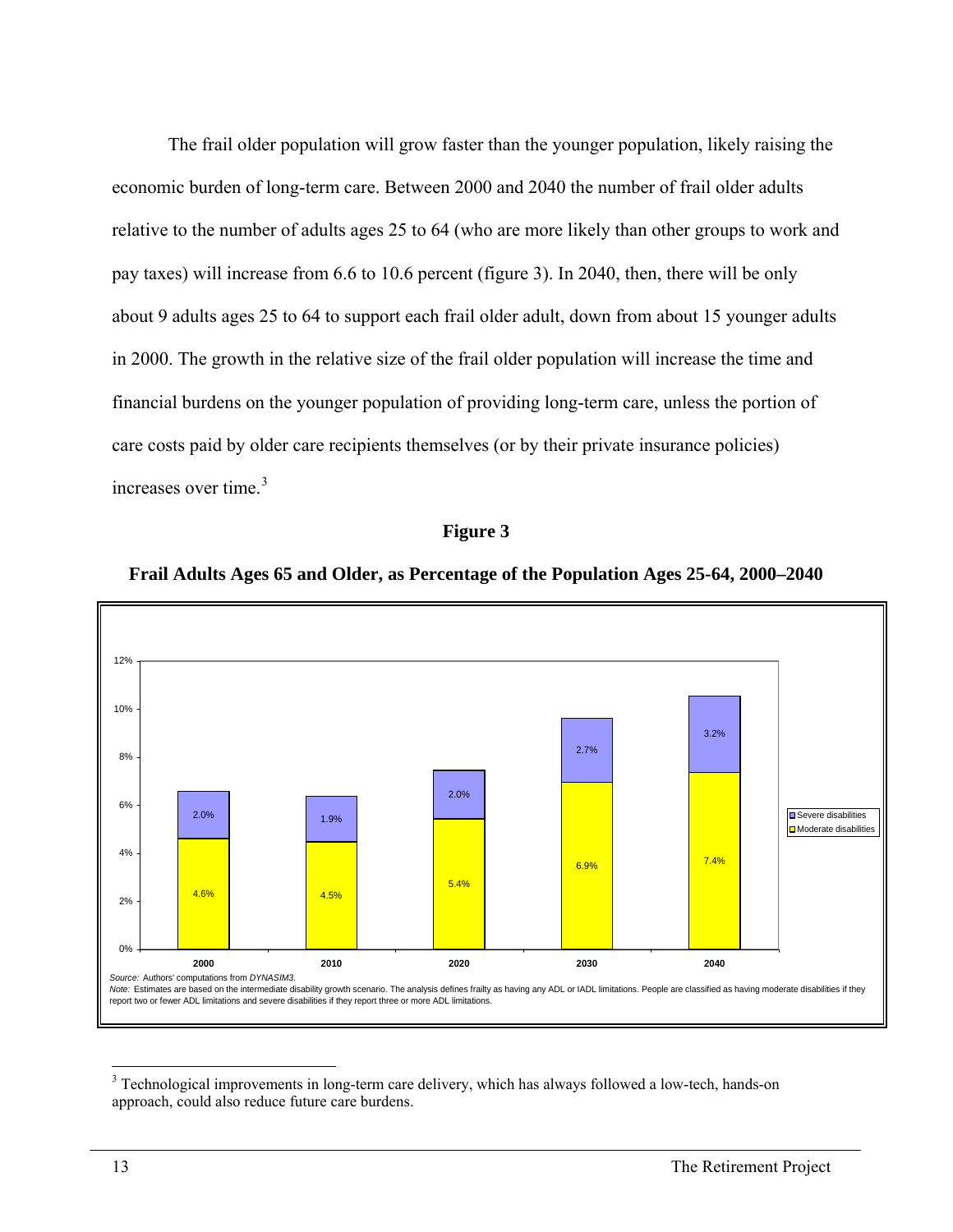Given uncertainty over how future disability rates will evolve, the actual size of the future disabled population could differ substantially from our projections. Table 1 compares outcomes based on our best guess about future trends (the intermediate disability scenario) with a more pessimistic outlook that assumes disability rates increase by 0.6 percent per year between 2000 and 2014 (and remain constant thereafter) and a more optimistic outlook that assumes that disability rates decline by 1 percent per year between 2000 and 2040. The high and low disability scenarios present plausible upper and lower bounds on the future size of the older frail population.

#### **Table 1**

|                                                                  | 2000 | 2040 |                     |      |  |
|------------------------------------------------------------------|------|------|---------------------|------|--|
|                                                                  |      | Low  | <b>Intermediate</b> | High |  |
| Percentage of Adults Ages 65+ with Disabilities                  |      |      |                     |      |  |
| Any disability                                                   | 30.3 | 20.3 | 28.0                | 33.0 |  |
| Moderate disabilities only                                       | 21.2 | 14.2 | 19.6                | 23.1 |  |
| Severe disabilities                                              | 9.1  | 6.1  | 8.5                 | 9.9  |  |
| <b>Number of Frail Adults Ages 65+ (millions)</b>                |      |      |                     |      |  |
| Any disability                                                   | 10.0 | 15.1 | 20.9                | 24.6 |  |
| Moderate disabilities only                                       | 7.0  | 10.6 | 14.6                | 17.2 |  |
| Severe disabilities                                              | 3.0  | 4.5  | 6.3                 | 7.4  |  |
| Frail Adults Ages 65+, as Percentage of Population<br>Ages 25-64 |      |      |                     |      |  |
| Any disability                                                   | 6.6  | 7.6  | 10.6                | 12.4 |  |
| Moderate disabilities only                                       | 4.6  | 5.4  | 7.4                 | 8.7  |  |
| Severe disabilities                                              | 2.0  | 2.3  | 3.2                 | 3.7  |  |

#### **Size of the Frail Older Population, by Disability Scenario, 2000 and 2040**

**Source:** Authors' computations from *DYNASIM3*.

**Notes:** Estimates are for Americans ages 65 and older. The analysis defines disabilities as any ADL or IADL limitations. People are classified as having moderate disabilities if they report two or fewer ADL limitations and severe disabilities if they report three or more ADL limitations. Components do not always add to totals because of rounding.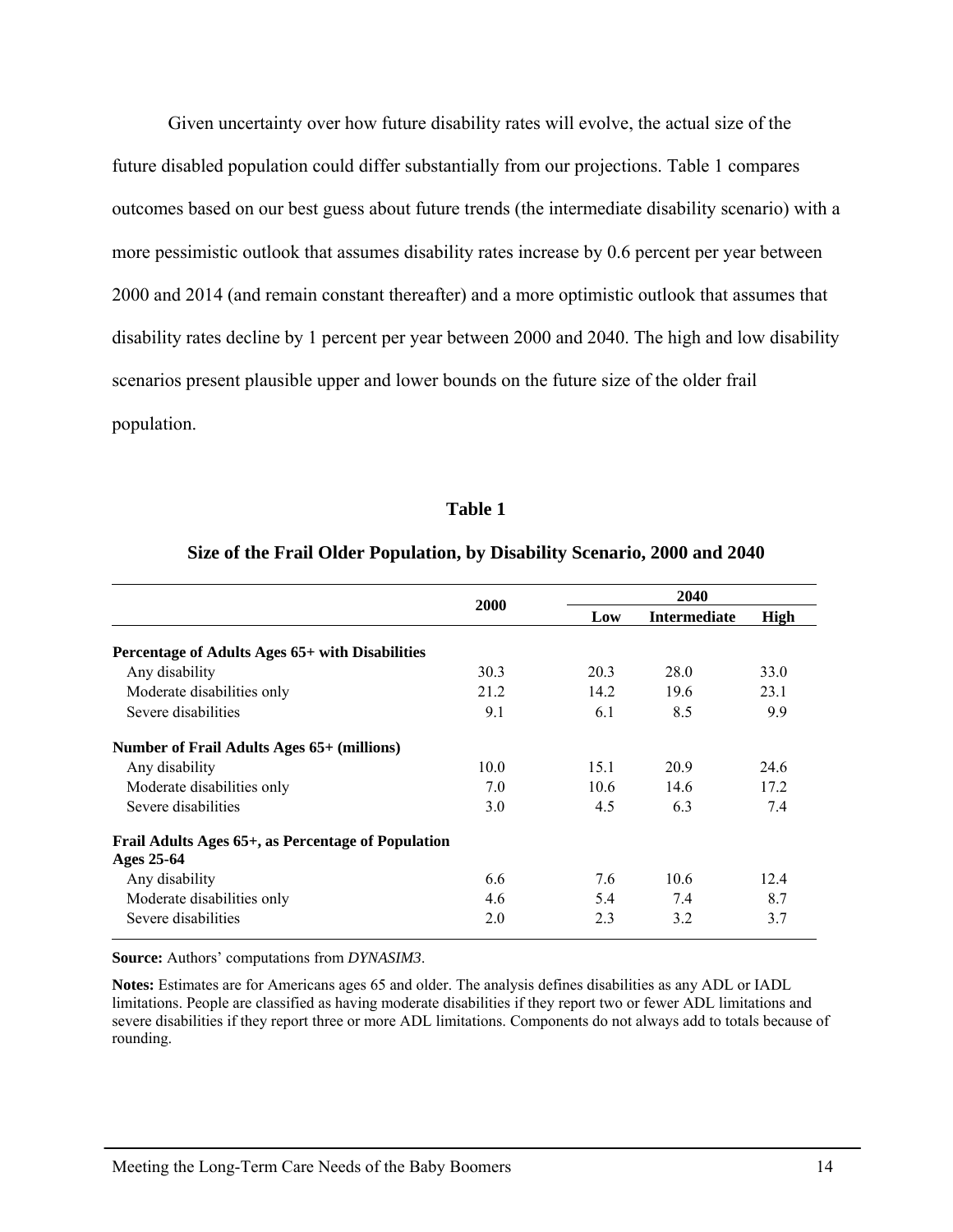These sensitivity analyses show that the 2040 disability rate for the older population will likely range between 20 and 33 percent. The number of frail older Americans in 2040 will range between about 15 million and 25 million. Even under the most optimistic disability scenario, the size of the 2040 frail older population will exceed the 2000 population by more than 50 percent, and the number of frail older adults relative to the number of adults ages 25 to 64 will grow between 2000 and 2040. It is unlikely, then, that health improvements alone will resolve questions about how to finance future long-term care costs.

#### **Characteristics of the Frail Older Population in the Future**

 In addition to increasing in size, the frail older population will grow older and more ethnically diverse by 2040 and will include a smaller percentage of widows. For example, between 2000 and 2040 the portion of frail older adults who are ages 65 to 74 will decline from about 38 to 30 percent, while the portion who are ages 85 and older will increase from about 19 to 29 percent (table 2). Nearly all of the increase in the oldest frail population will occur after 2030, since the oldest baby boomers will not reach age 85 until 2031. The number of older Hispanics with disabilities will soar over time, accounting for about one in five frail older adults in 2040, up from 1 in 15 in 2000. Additionally, the portion of the frail older population that is widowed will decline, primarily because expected improvements in male life expectancy will narrow the gender gap between male and female mortality rates. However, divorce and the share who never marry will rise in the frail older population. By 2040, about one in six frail older adults will be divorced. Accounting for all of these trends in marriage, divorce, and widowhood rates, the share of the frail older population currently married will decline by nearly 5 percentage points between 2000 and 2040.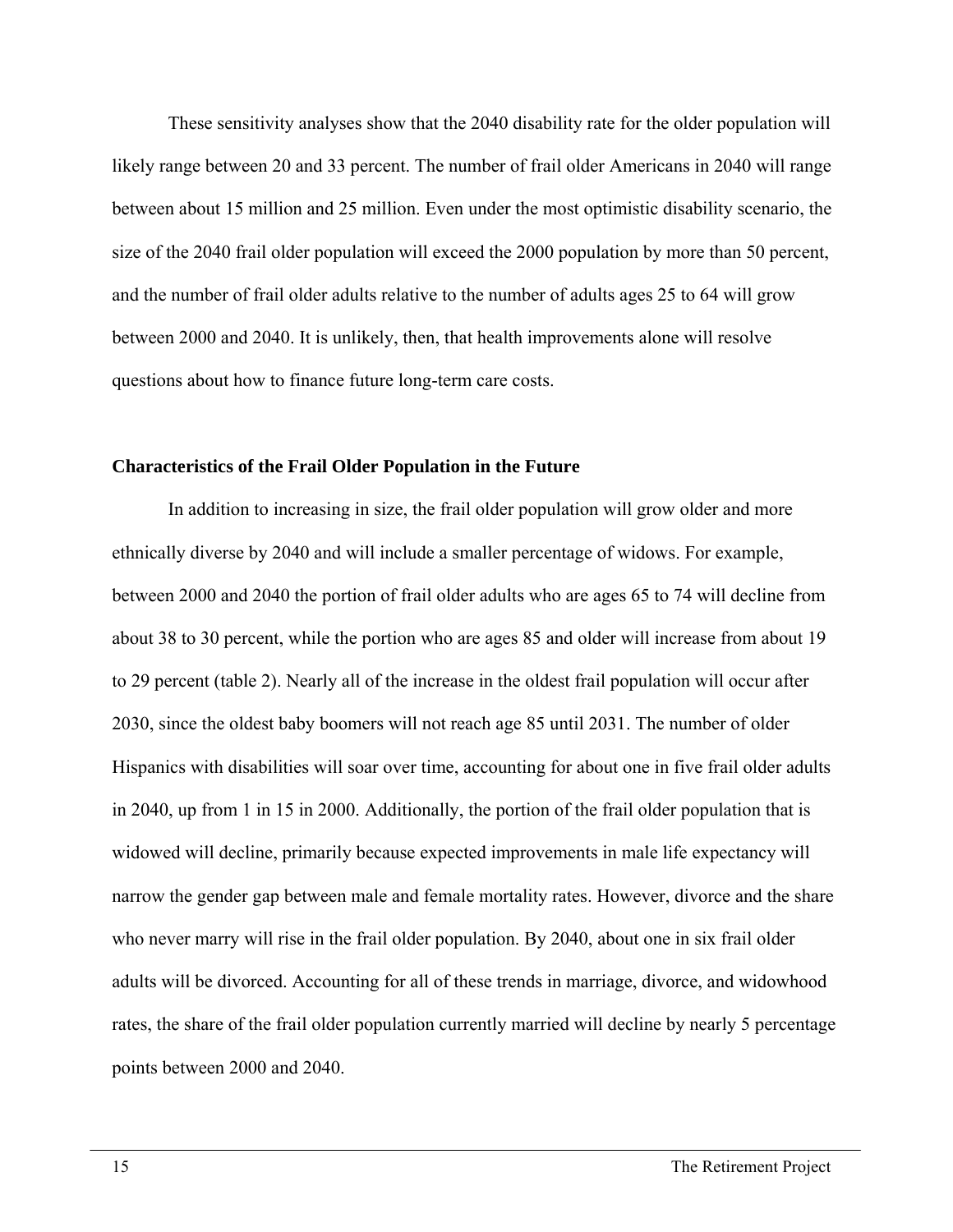#### **Table 2**

|                              | 2000 | 2010 | 2020 | 2030 | 2040 |
|------------------------------|------|------|------|------|------|
| Age                          |      |      |      |      |      |
| $65-74$ (%)                  | 38.3 | 40.0 | 43.9 | 38.4 | 29.6 |
| $75 - 84$ (%)                | 42.3 | 37.0 | 36.1 | 40.4 | 41.0 |
| 85 and older $(\% )$         | 19.4 | 23.0 | 20.1 | 21.2 | 29.4 |
| Mean age                     | 77.5 | 77.7 | 77.1 | 77.8 | 79.8 |
| Race $(\% )$                 |      |      |      |      |      |
| African American             | 10.2 | 11.1 | 11.4 | 11.7 | 13.4 |
| Hispanic                     | 6.8  | 10.0 | 13.3 | 16.4 | 19.5 |
| Non-Hispanic white and other | 83.1 | 78.9 | 75.2 | 71.9 | 67.1 |
| Gender (%)                   |      |      |      |      |      |
| Male                         | 34.4 | 35.7 | 37.5 | 37.7 | 38.5 |
| Female                       | 65.6 | 64.3 | 62.5 | 62.3 | 61.5 |
| Marital Status (%)           |      |      |      |      |      |
| Married                      | 39.8 | 39.5 | 39.8 | 38.8 | 35.2 |
| Widowed                      | 43.5 | 40.7 | 35.5 | 33.0 | 34.7 |
| Divorced                     | 9.3  | 13.6 | 16.4 | 17.4 | 16.8 |
| Never married                | 7.5  | 6.3  | 8.3  | 10.9 | 13.3 |
|                              |      |      |      |      |      |

#### **Demographic Characteristics of the Frail Older Population, 2000–2040**

**Source:** Authors' computations from *DYNASIM3*.

**Notes:** Projections of the frail population ages 65 and older are based on the intermediate disability scenario. Components do not always sum to 100 percent because of rounding.

 Older boomers with long-term care needs will be better educated and receive more income than the current generation of frail older people. The share of frail older adults with college degrees will more than double between 2000 and 2040, while the share without high school diplomas will be cut in half (table 3). Rising educational levels and growing productivity will expand financial resources. Between 2000 and 2040 real median household income among older people with disabilities will increase by about 40 percent, even though incomes for frail older people will continue to lag those for healthier older people. By 2040, about 41 percent of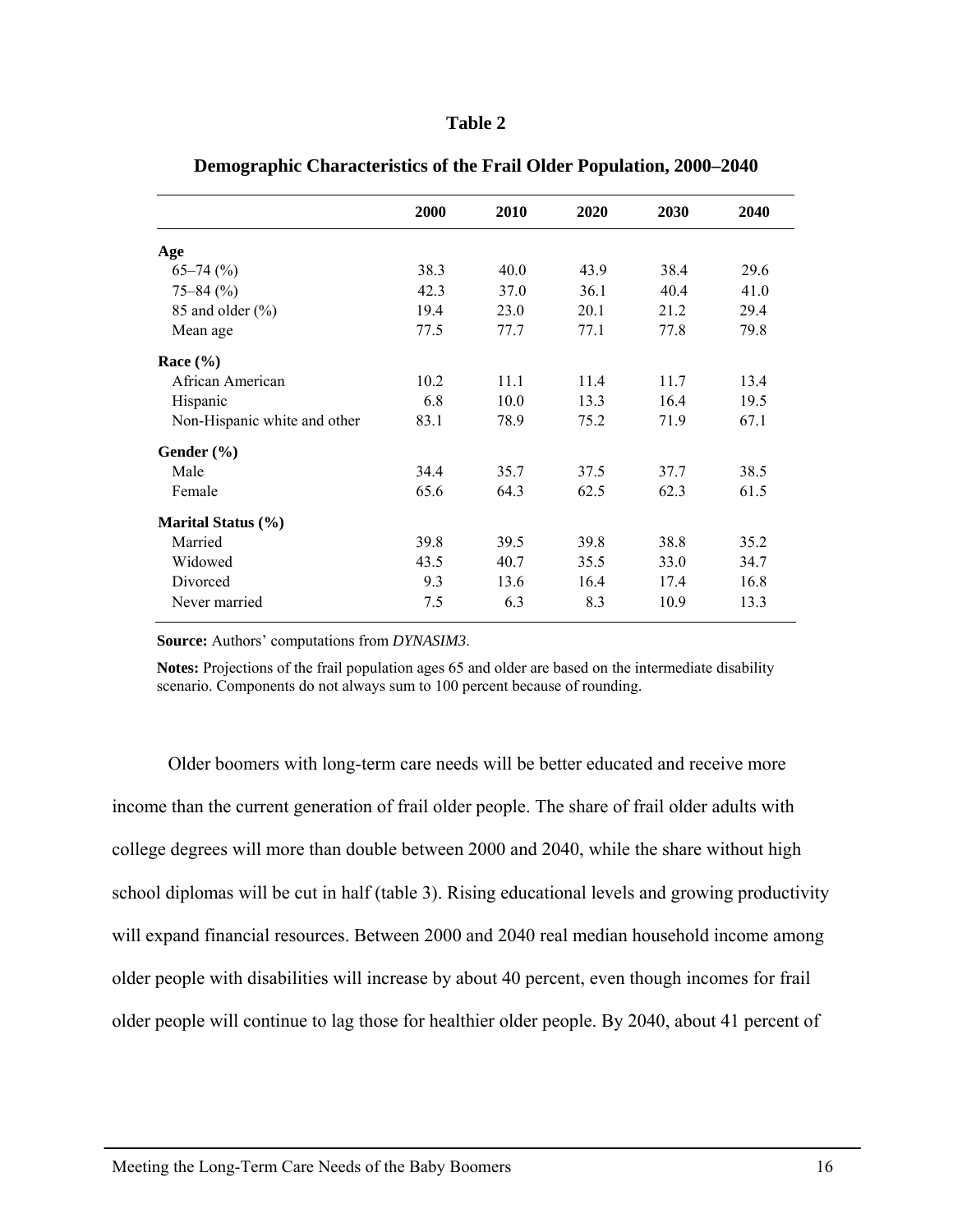#### **Table 3**

|                                     | 2000   | 2010   | 2020   | 2030   | 2040   |
|-------------------------------------|--------|--------|--------|--------|--------|
| Education $(\% )$                   |        |        |        |        |        |
| Did not complete high school        | 41.0   | 30.2   | 21.8   | 19.4   | 17.9   |
| High school graduate                | 47.7   | 54.0   | 57.6   | 57.9   | 56.1   |
| College graduate                    | 11.3   | 15.8   | 20.6   | 22.6   | 26.1   |
| <b>Real Household Income (\$)</b>   |        |        |        |        |        |
| Mean                                | 31,056 | 35,162 | 40,758 | 43,445 | 45,168 |
| Median                              | 22,087 | 24,557 | 28,102 | 29,248 | 30,848 |
| <b>Household Income Relative to</b> |        |        |        |        |        |
| Poverty Level (%)                   |        |        |        |        |        |
| $0$ to $1$                          | 13.0   | 12.2   | 11.6   | 10.3   | 9.5    |
| $1.01$ to 2                         | 29.0   | 24.8   | 21.6   | 19.9   | 18.9   |
| $2.01 \text{ to } 3$                | 20.5   | 19.1   | 17.2   | 17.8   | 17.3   |
| 3.01 to 4                           | 14.3   | 13.6   | 13.2   | 13.0   | 13.0   |
| More than 4                         | 23.3   | 30.2   | 36.4   | 39.0   | 41.3   |

# **Educational Attainment and Income of the Frail Older Population, 2000–2040**

**Source:** Authors' computations from *DYNASIM3*.

**Notes:** Projections of the frail older population ages 65 and older are based on the intermediate disability scenario. Financial amounts are expressed in constant 2002 dollars. Components do not always sum to 100 percent because of rounding.

frail older adults will have incomes in excess of four times the federal poverty level; only about 10 percent will live in poverty, compared with 13 percent in 2000.

 Fewer adult offspring will be available to care for their frail parents in coming years. The relatively low fertility rates that have prevailed since about 1975 will increase the portion of the frail older population without any surviving adult children from about 16 percent in 2000 to about 21 percent in 2040 (figure 4). The likelihood that frail older people have large families to provide care will also decline over the coming decades.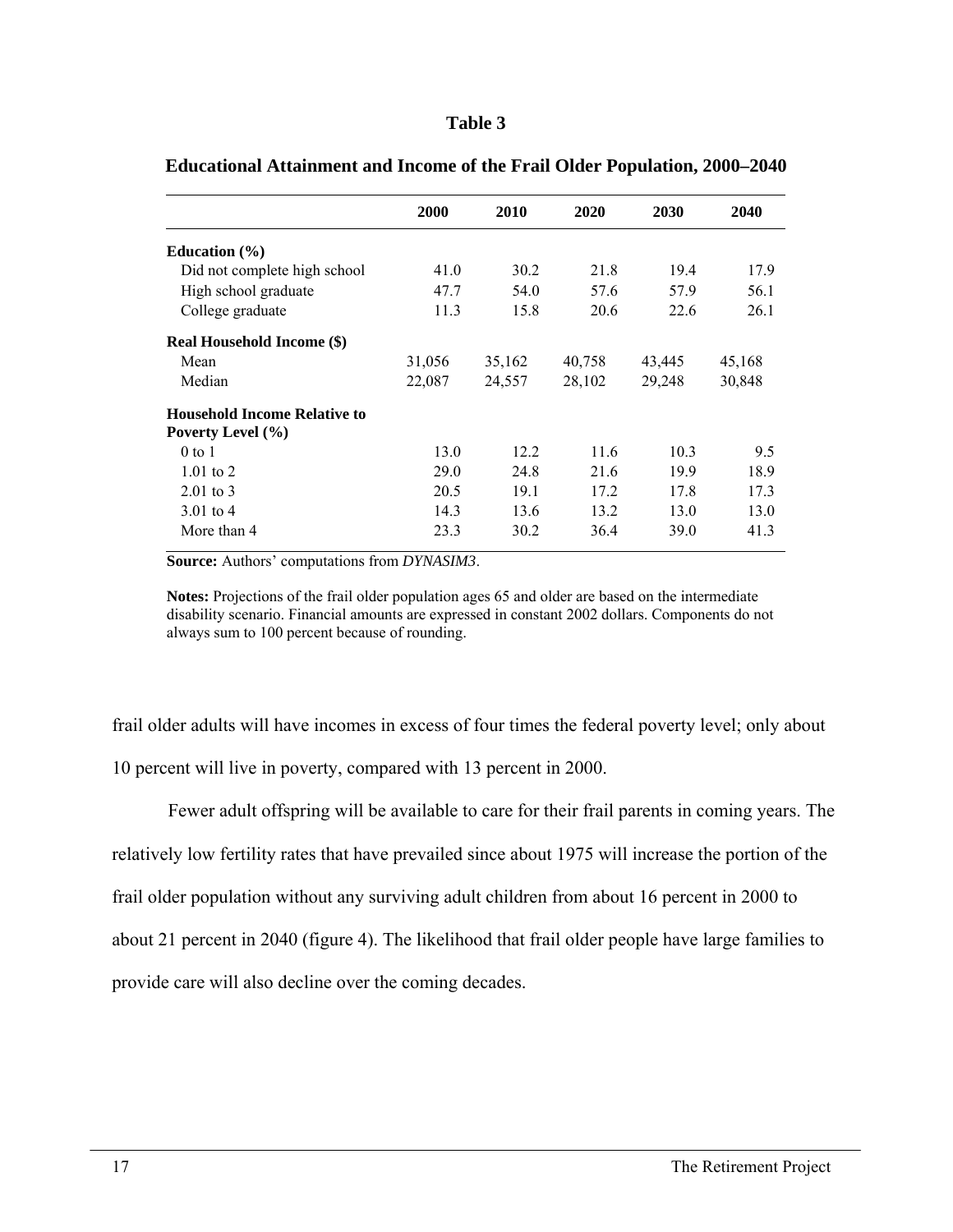#### **Figure 4**



### **Distribution of Number of Adult Children for the Frail Older Population, 2000–2040**

The characteristics of frail older adults' children will change as well. Despite the trend toward later childbearing (Matthews and Hamilton 2002), more of their children will be near traditional retirement ages in coming decades as the frail older population itself grows older. For example, between 2000 and 2040 the share of their adult children ages 60 and older will double, to about one in five (table 4). The increased availability of retired offspring could reduce the opportunity cost of providing care, since retirees do not forego labor market earnings when they engage in care activities.<sup>[4](#page-27-0)</sup> However, educational gains among adult women could increase the opportunity cost of providing care by boosting caregivers' earnings potential. In 2040, about 60

<span id="page-27-0"></span> $\overline{a}$ <sup>4</sup> Many people caring for their older parents today are near or past traditional retirement ages. In 2002, 19 percent of adult children caring for frail older parents were ages 60 and older (Johnson and Wiener 2006).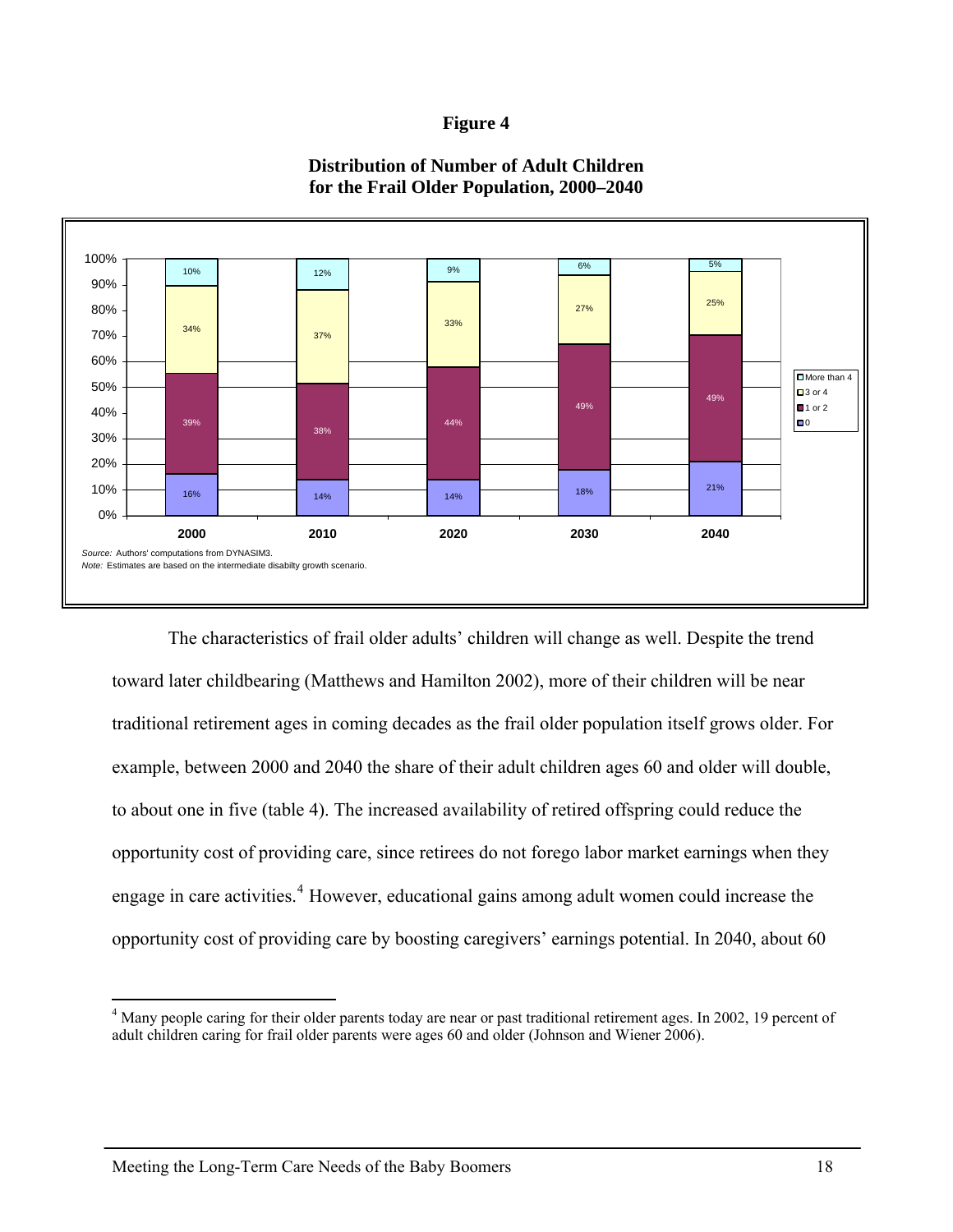|                              | 2000 | 2010 | 2020 | 2030 | 2040 |
|------------------------------|------|------|------|------|------|
| Age $(\% )$                  |      |      |      |      |      |
| <b>Sons and Daughters</b>    |      |      |      |      |      |
| $18 - 30$                    | 2.5  | 2.8  | 3.5  | 4.6  | 4.6  |
| $30 - 39$                    | 9.0  | 10.3 | 12.4 | 14.5 | 14.6 |
| $40 - 49$                    | 42.0 | 30.1 | 29.6 | 30.8 | 29.7 |
| $50 - 59$                    | 36.2 | 40.7 | 31.5 | 29.8 | 31.0 |
| 60 and older                 | 10.2 | 16.1 | 23.0 | 20.3 | 20.1 |
| Education $(\% )$            |      |      |      |      |      |
| <b>Sons</b>                  |      |      |      |      |      |
| Did not complete high school | 13.6 | 12.5 | 13.1 | 13.1 | 12.3 |
| High school graduate         | 33.9 | 33.5 | 33.7 | 33.4 | 34.2 |
| College graduate             | 52.5 | 54.0 | 53.3 | 53.5 | 53.6 |
| <b>Daughters</b>             |      |      |      |      |      |
| Did not complete high school | 13.8 | 12.6 | 12.3 | 11.0 | 9.4  |
| High school graduate         | 38.9 | 35.4 | 32.9 | 30.5 | 30.1 |
| College graduate             | 47.3 | 52.0 | 54.8 | 58.5 | 60.4 |

**Characteristics of the Adult Children of Frail Older Adults, 2000–2040** 

**Source:** Authors' computations from *DYNASIM3*.

**Notes:** Projections of the frail population ages 65 and older are based on the intermediate disability scenario. Totals do not always sum up 100 percent because of rounding.

percent of adult women with frail parents ages 65 and older will have completed four or more years of college, up from about 47 percent in 2000 (table 4). Sons' average educational attainment will not change over time. These estimates are consistent with high college graduation rates among young women today, which now exceed those for young men (Stoops 2004).

#### **Future Receipt of Long-Term Care Services**

 The changing characteristics of the frail older population will reduce the proportion receiving unpaid help from family and friends by a few percentage points over the coming decades and increase the proportion receiving paid services by a few percentage points. Between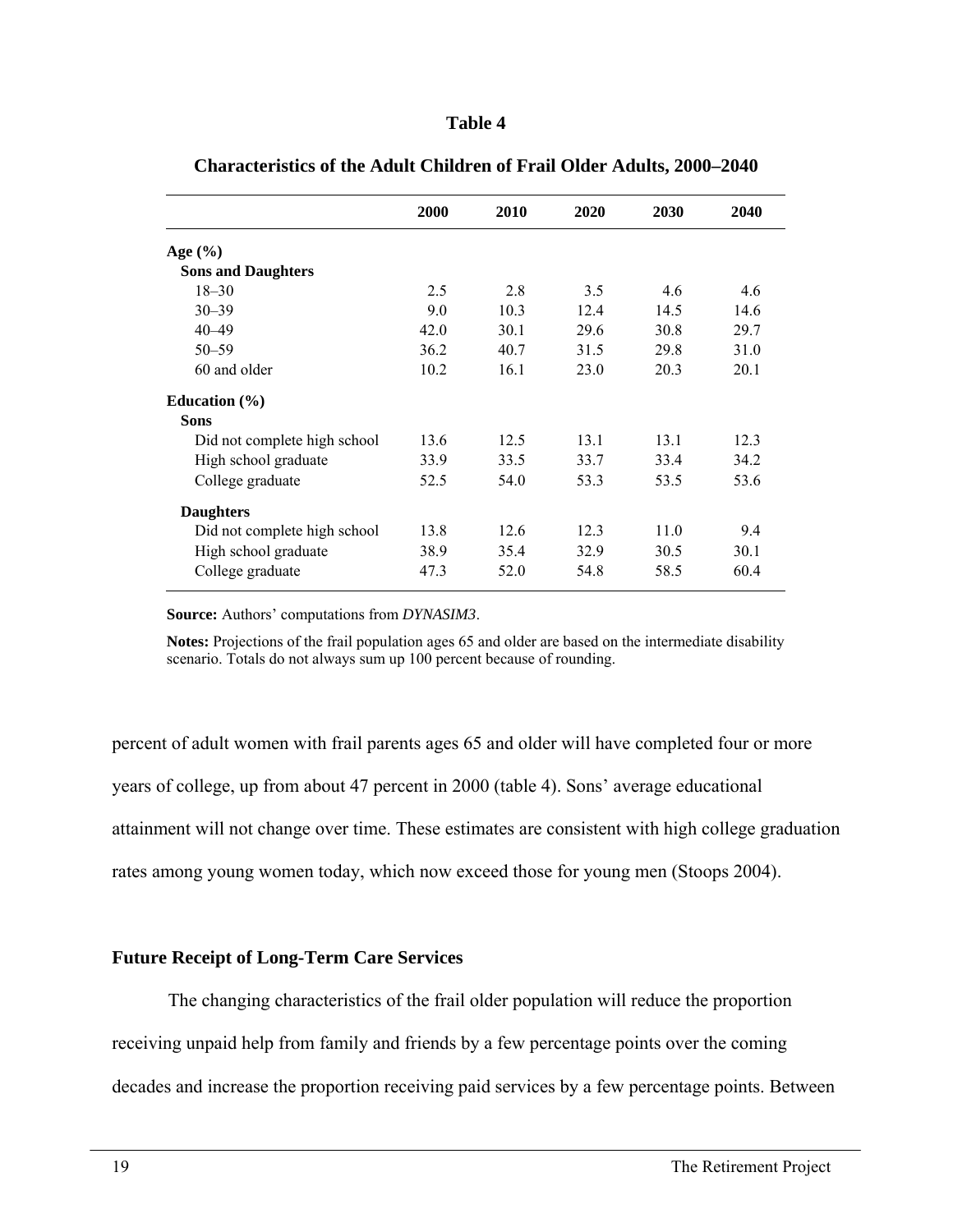2000 and 2040, the share of frail older adults receiving any unpaid help will fall from about 57 to 54 percent, while the share receiving help from adult children will fall from about 28 to 24 percent (table [5](#page-29-0)).<sup>5</sup> At the same time, the share receiving paid help will increase from about 22 to 26 percent. These projections reflect declines in average family size and continued improvement in women's earnings prospects. Unpaid help from spouses and other people who are not the recipients' children will remain more common than help from children, even though the likelihood that frail older adults will be married in the future will decline slightly.

The proportion of the frail older population residing in nursing homes will not change much between 2000 and 2040, rising by less than 1 percentage point to 13 percent. The increase over time in adult children's opportunity cost of providing care will boost admission rates but

#### **Table 5**

|                                       | 2000 | 2010 | 2020 | 2030 | 2040 |
|---------------------------------------|------|------|------|------|------|
| <b>All Frail Older Adults</b>         |      |      |      |      |      |
| Any unpaid help                       | 57.2 | 55.9 | 53.6 | 53.2 | 53.8 |
| Unpaid help from children             | 27.8 | 28.2 | 26.3 | 23.8 | 23.9 |
| Unpaid help from other sources        | 39.1 | 37.3 | 36.3 | 37.8 | 37.9 |
| Paid home care                        | 22.2 | 226  | 21.3 | 22.3 | 25.5 |
| Nursing home care                     | 123  | 11.9 | 10.7 | 11 2 | 12.9 |
| <b>Severely Disabled Older Adults</b> |      |      |      |      |      |
| Any unpaid help                       | 78.7 | 77.8 | 77.0 | 761  | 75.6 |
| Unpaid help from children             | 41.8 | 43 1 | 43.2 | 39.4 | 38.1 |
| Unpaid help from other sources        | 512  | 48.8 | 47.5 | 49 1 | 49.6 |
| Paid home care                        | 53.4 | 54.2 | 53.7 | 55.2 | 59.0 |
| Nursing home care                     | 30.9 | 29.8 | 28.6 | 29.2 | 31.6 |

**Percentage of the Frail Older Population Receiving Long-Term Care Services, 2000–2040** 

**Source:** Authors' computations from *DYNASIM3*.

**Notes:** Projections of the frail population ages 65 and older are based on the intermediate disability scenario.

<span id="page-29-0"></span> $<sup>5</sup>$  These projections of the share of the frail older population receiving long-term care refer to the intermediate</sup> disability growth scenario. The low and high growth scenarios generate very similar projections.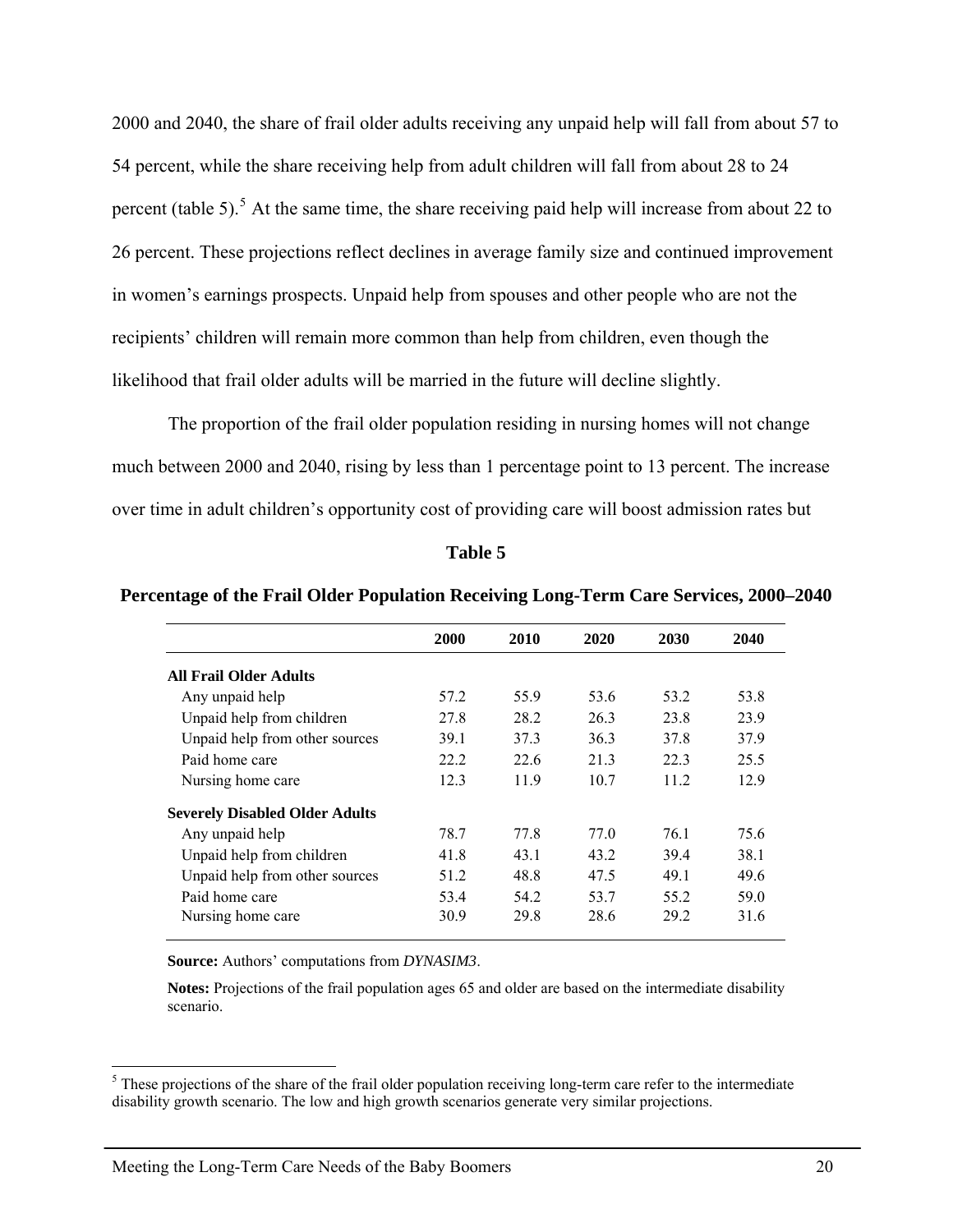will be offset by declines in the share of frail older adults with limited income, who often tend to use nursing homes partly because Medicaid heavily subsidizes the prices they face.

Older people with severe disabilities will remain much more likely to receive long-term care services than the general population of frail older adults. In 2040 about three-quarters of older adults with severe disabilities will receive unpaid help, more than one-third will receive unpaid help from children, and nearly 6 in 10 will receive paid home care. Almost one-third will reside in nursing homes.

#### **Number of Long-Term Care Users**

Although the share of the frail older population receiving paid long-term care services will not increase much, rapid population growth will substantially boost the number of older people using paid services. If future disability rates follow the intermediate growth scenario, the number of frail older adults receiving paid home care will more than double between 2000 and 2040, increasing from 2.2 million to 5.3 million (figure 5). The number of older nursing home residents will also more than double over the period, from 1.2 million to 2.7 million. The use of unpaid help will increase more slowly in relative terms. Nonetheless, by 2040 about 11.2 million frail older adults are likely to receive unpaid help from family and friends.

 The number of frail older adults receiving long-term care will also grow over time as a share of the population ages 25 to 64, suggesting that care burdens on prime-age workers will rise as the boomers age. For example, under the intermediate disability growth assumptions older paid home care users will equal 2.7 percent of the population ages 25 to 64 in 2040, up from 1.5 percent in 2000 (figure 6). Between 2000 and 2040 older recipients of unpaid help as a share of the prime working-age population will increase from 3.8 to 5.7 percent. The number of older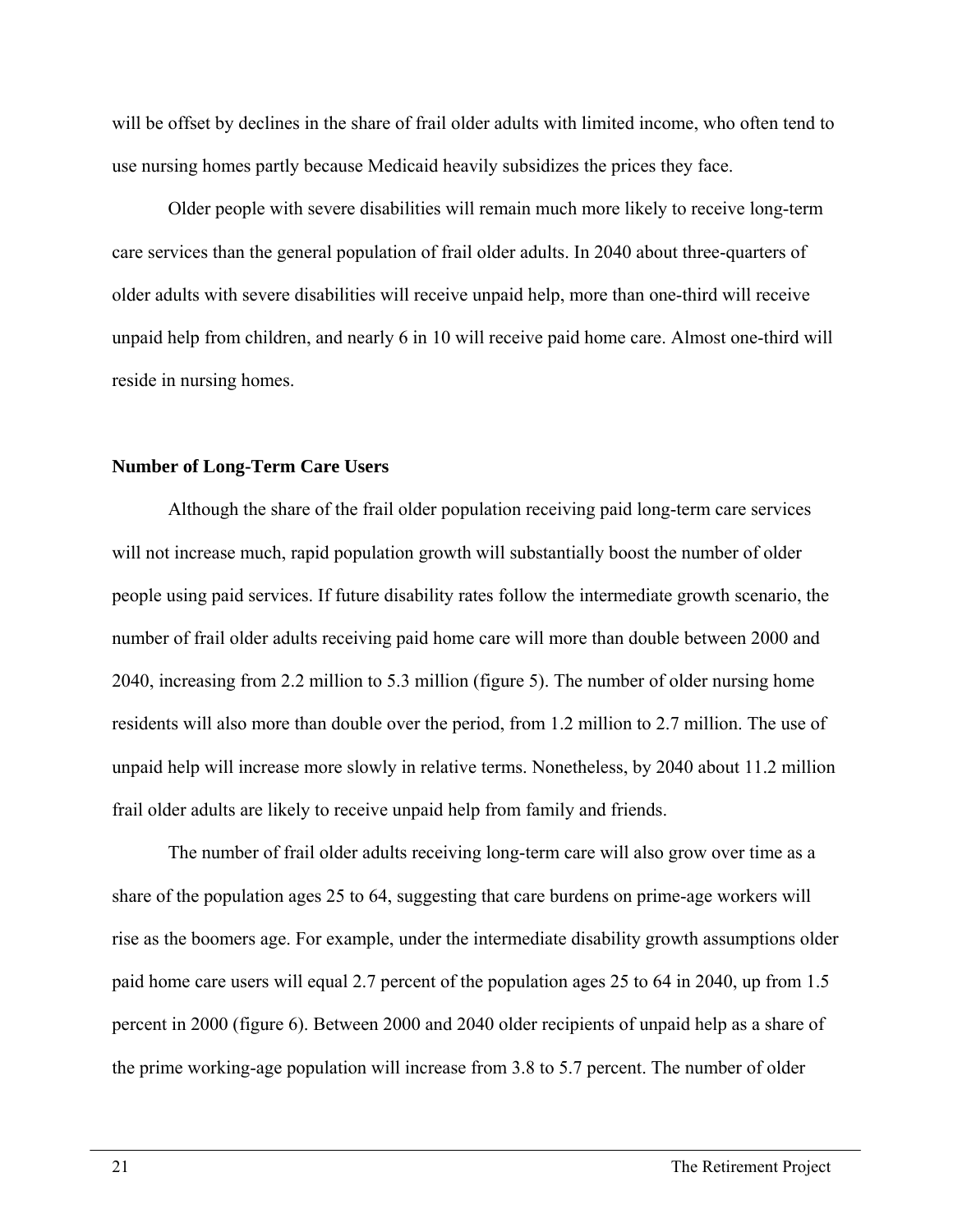



**Number of Frail Older Adults Receiving Long-Term Care Services, by Type, 2000–2040 (Intermediate Disability Growth Scenario)** 



**Number of Frail Older Adults Using Long-Term Care Services, as Share of Population Ages 25–64, 2000–2040 (Intermediate Disability Growth Scenario)** 

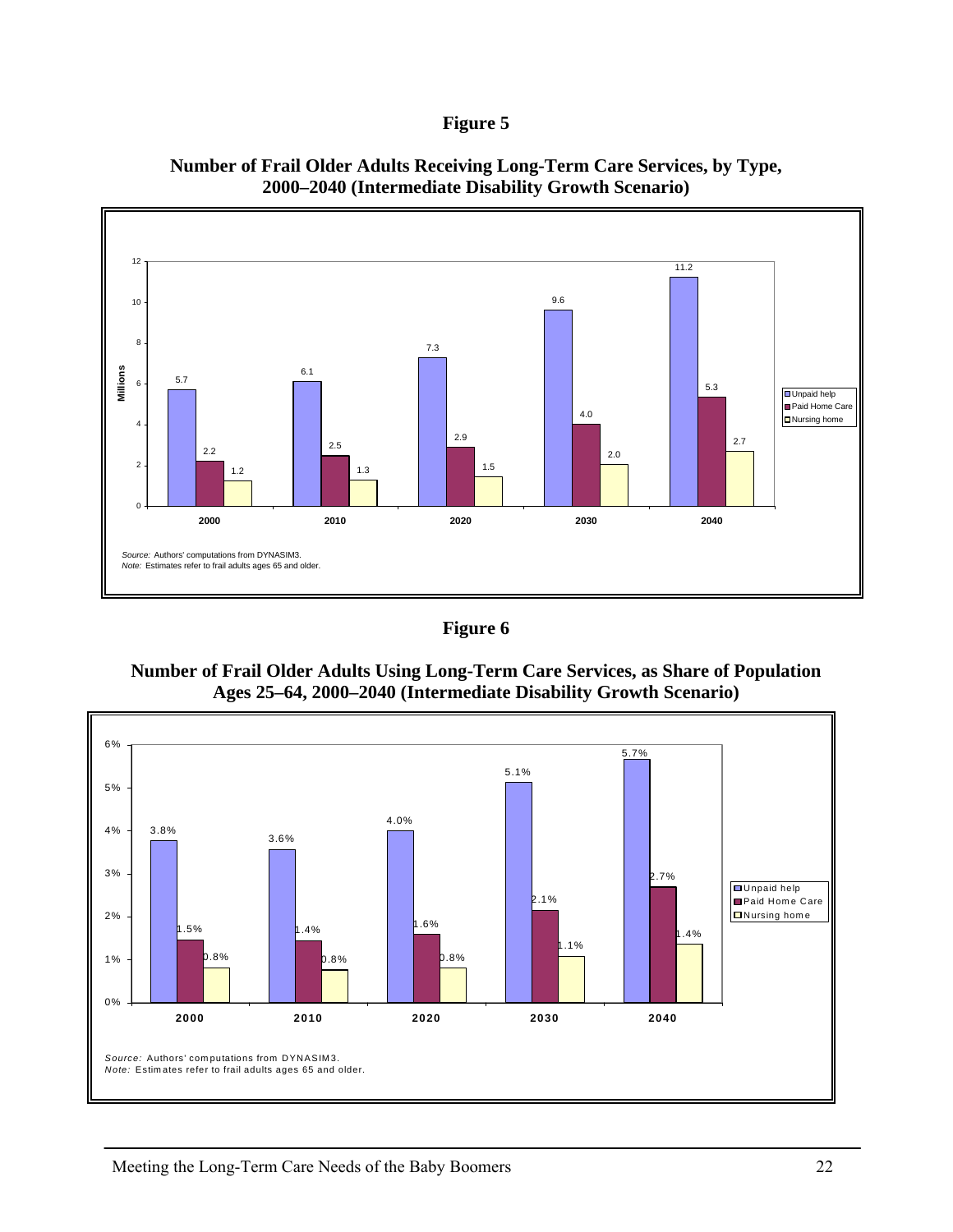nursing home residents for every 1,000 adults ages 25 to 64 will nearly double, increasing from 8 to 14.

 The actual number of older adults receiving long-term care will depend on the future evolution of old-age disability rates. For example, if future disability rates follow the low-growth scenario—a likely lower bound for the future number of older Americans with long-term care needs—then we project that only 3.9 million older Americans will use paid home care in 2040 (table 6). However, if disability instead follows the high-growth scenario and increases somewhat in the next few years, then the number of older paid home care recipients will reach 6.2 million by 2040, nearly tripling between 2000 and 2040. The number of older nursing home residents in 2040 will range from 2.0 million to 3.1 million, depending on the future course of

#### **Table 6**

|                                         | 2000 | 2010 | 2020 | 2030 | 2040 |
|-----------------------------------------|------|------|------|------|------|
| <b>Low Disability Scenario</b>          |      |      |      |      |      |
| Any unpaid help                         | 5.7  | 6.0  | 7.2  | 8.2  | 8.2  |
| Unpaid help from children               | 2.8  | 3.0  | 3.5  | 3.8  | 3.7  |
| Unpaid help from other sources          | 3.9  | 4.0  | 4.8  | 5.8  | 5.7  |
| Paid home care                          | 2.2  | 2.4  | 3.0  | 3.6  | 3.9  |
| Nursing home care                       | 1.2  | 1.3  | 1.5  | 1.8  | 2.0  |
| <b>Intermediate Disability Scenario</b> |      |      |      |      |      |
| Any unpaid help                         | 5.7  | 6.1  | 7.3  | 9.6  | 11.2 |
| Unpaid help from children               | 2.8  | 3.1  | 3.6  | 4.3  | 5.0  |
| Unpaid help from other sources          | 3.9  | 4.1  | 4.9  | 6.8  | 7.9  |
| Paid home care                          | 2.2  | 2.5  | 2.9  | 4.0  | 5.3  |
| Nursing home care                       | 1.2  | 1.3  | 1.5  | 2.0  | 2.7  |
| <b>High Disability Scenario</b>         |      |      |      |      |      |
| Any unpaid help                         | 5.7  | 6.9  | 9.4  | 11.9 | 13.1 |
| Unpaid help from children               | 2.8  | 3.5  | 4.5  | 5.3  | 5.8  |
| Unpaid help from other sources          | 3.9  | 4.6  | 6.5  | 8.6  | 9.3  |
| Paid home care                          | 2.2  | 2.8  | 3.9  | 5.1  | 6.2  |
| Nursing home care                       | 1.2  | 1.5  | 1.9  | 2.6  | 3.1  |

**Number of Older Adults Receiving Long-Term Care Services, by Disability Growth Scenario, 2000–2040 (millions)** 

**Source:** Authors' computations from *DYNASIM3*.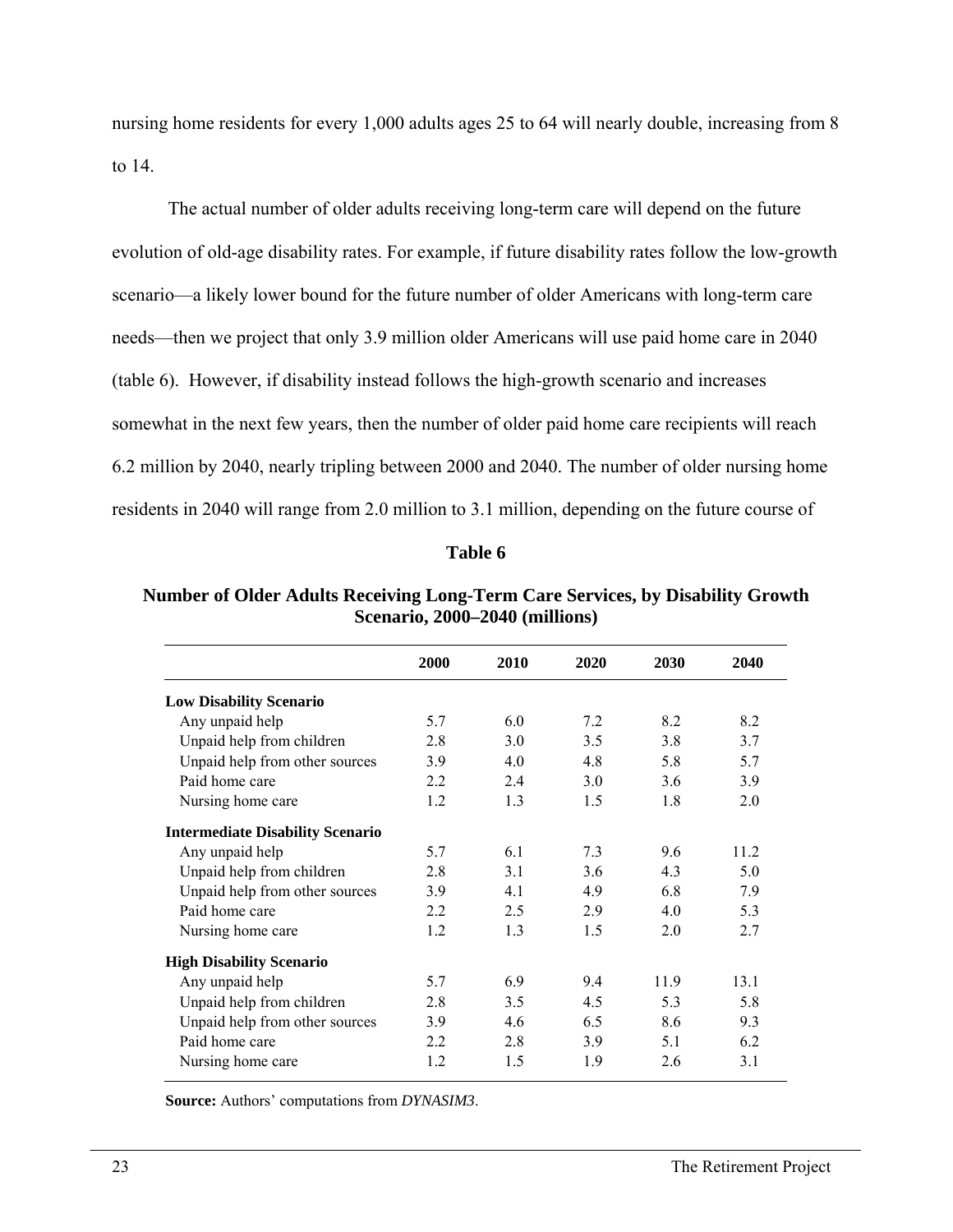disability rates, while the number of older recipients of unpaid help from family and friends will range from 8.2 million to 13.1 million.

Even under the most optimistic disability scenario, however, the number of older long-

term care users as a share of the working-age population will increase over time. For example,

under the low disability scenario the number of older paid home care users per 1,000 adults ages

25 to 64 will rise from 15 in 2000 to 20 in 2040 (table 7). Under the high disability scenario, the

number will more than double by 2040, to  $31<sup>6</sup>$  $31<sup>6</sup>$  $31<sup>6</sup>$ 

#### **Table 7**

### **Number of Older Adults Receiving Long-Term Care Services, As Percentage of the Population Ages 25 to 64, by Disability Growth Scenario, 2000–2040**

|                                         | 2000 | 2010 | 2020 | 2030 | 2040 |
|-----------------------------------------|------|------|------|------|------|
| <b>Low Disability Scenario</b>          |      |      |      |      |      |
| Any unpaid help                         | 3.8  | 3.5  | 3.9  | 44   | 41   |
| Unpaid help from children               | 1.8  | 1.8  | 1.9  | 2.0  | 19   |
| Unpaid help from other sources          | 2.6  | 2.3  | 2.7  | 3.1  | 2.9  |
| Paid home care                          | 1.5  | 1.4  | 1.6  | 1.9  | 2.0  |
| Nursing home care                       | 0.8  | 0.7  | 0.8  | 1.0  | 1.0  |
| <b>Intermediate Disability Scenario</b> |      |      |      |      |      |
| Any unpaid help                         | 3.8  | 3.6  | 4.0  | 51   | 5.7  |
| Unpaid help from children               | 1.8  | 1.8  | 2.0  | 2.3  | 2.5  |
| Unpaid help from other sources          | 2.6  | 24   | 27   | 3.6  | 40   |
| Paid home care                          | 1.5  | 14   | 1.6  | 2.1  | 2.7  |
| Nursing home care                       | 0.8  | 0.8  | 0.8  | 1.1  | 1.4  |
| <b>High Disability Scenario</b>         |      |      |      |      |      |
| Any unpaid help                         | 3.8  | 41   | 51   | 6.4  | 6.6  |
| Unpaid help from children               | 1.8  | 2.0  | 2.5  | 2.8  | 2.9  |
| Unpaid help from other sources          | 2.6  | 2.7  | 3.5  | 4.6  | 4.7  |
| Paid home care                          | 1.5  | 1.6  | 21   | 2.7  | 31   |
| Nursing home care                       | 0.8  | 0.9  | 1.1  | 1.4  | 1.6  |

**Source:** Authors' computations from *DYNASIM3*

<span id="page-33-0"></span><sup>&</sup>lt;sup>6</sup> Our projections of the future number of older long-term care recipients did not change significantly when we dropped child characteristics from our long-term care models. It does not appear, then, that the failure of earlier modeling efforts to account for changing child characteristics seriously biased their findings.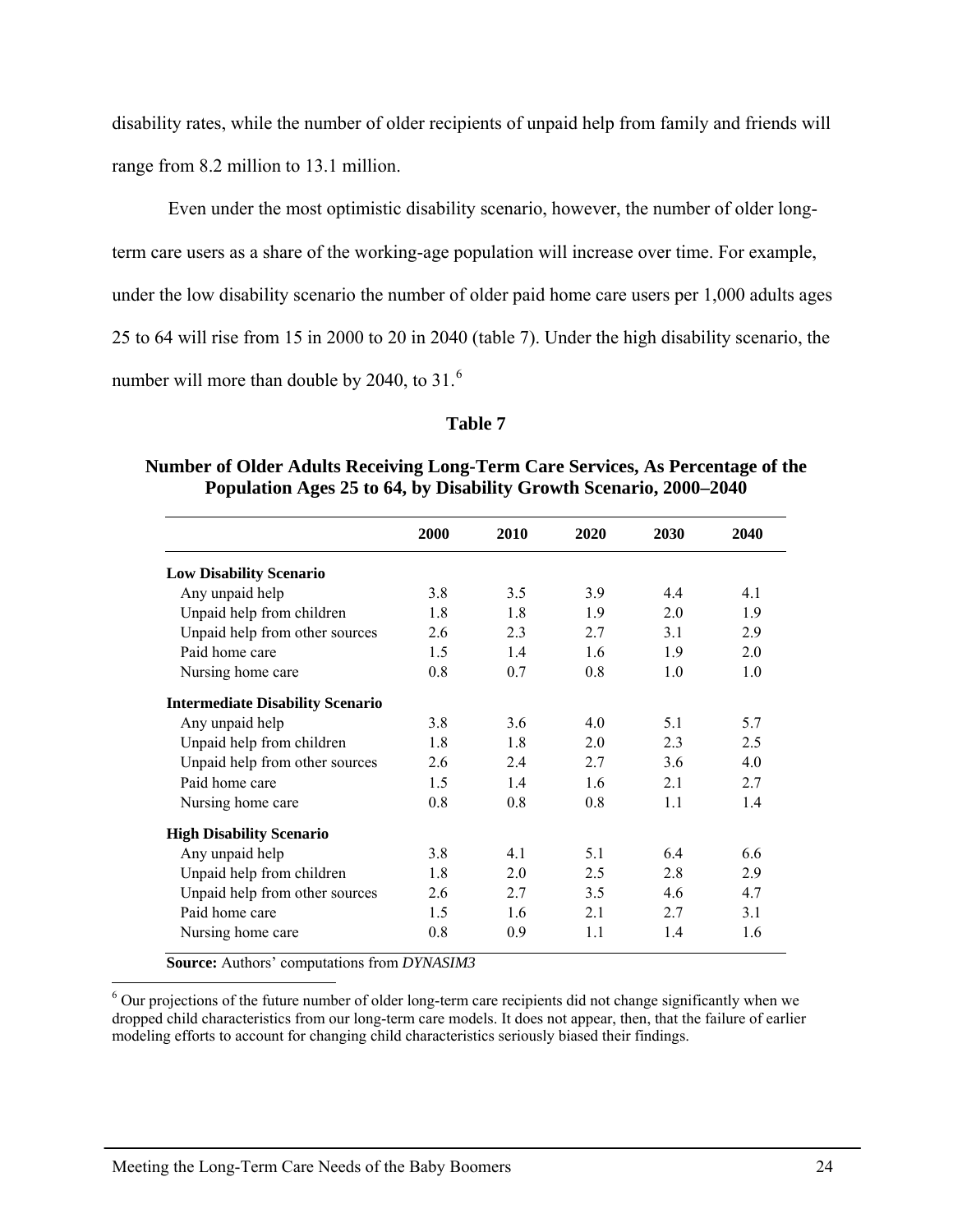#### **Help Hours Received by Frail Older Adults**

 The average number of paid help hours obtained by recipients of paid home care will increase substantially over the next few decades, while the average number of unpaid help hours will remain fairly stable. Between 2000 and 2040 the average number of paid help hours will increase by about 36 percent, from 163 hours per month to 221 hours (figure 7). This growth will be driven partly by increases in the opportunity cost of children's time, which have larger impacts on the amount of paid home care than on the likelihood that older people receive any home care. More importantly, increases in the share of frail older adults with high incomes (who can afford to purchase paid services) and in the share divorced or never married (who tend to use more paid home care than other groups) will boost the intensity of paid home care use.

Unpaid help hours per recipient will not increase much over time. Between 2000 and 2040 the average number of unpaid help hours from adult children will increase by about 7 percent among recipients. The increase in the opportunity cost of children's time will significantly slow the growth in children's help hours. The average number of unpaid help hours from other sources will fall by about 6 percent between 2000 and 2040.

 The projected increase in the intensity of paid home care, combined with the expansion in the size of the frail older population, will substantially boost the total number of paid home care hours received by older Americans. Under the intermediate disability growth scenario, total paid home care hours will more than triple between 2000 and 2040, from 360 million hours per month to about 1.2 billion hours (figure 8). Total paid home care hours would almost quadruple if disability rates increased somewhat in the future, as assumed in the high disability scenario. Total unpaid help hours from adult children will also increase over time as the population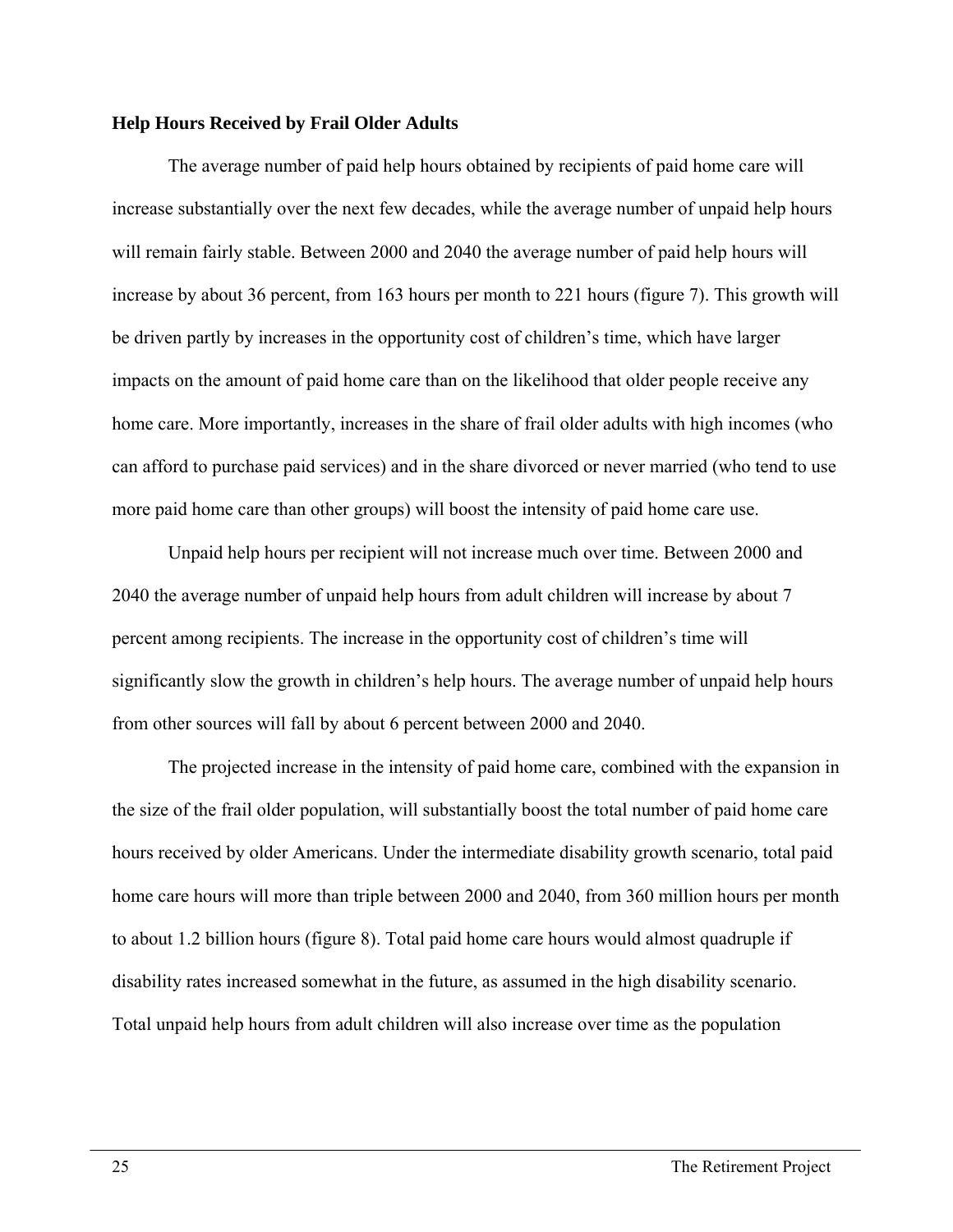



**Mean Monthly Hours of At-Home Care among Recipients, by Source, 2000–2040** 

**Figure 8** 





Meeting the Long-Term Care Needs of the Baby Boomers 26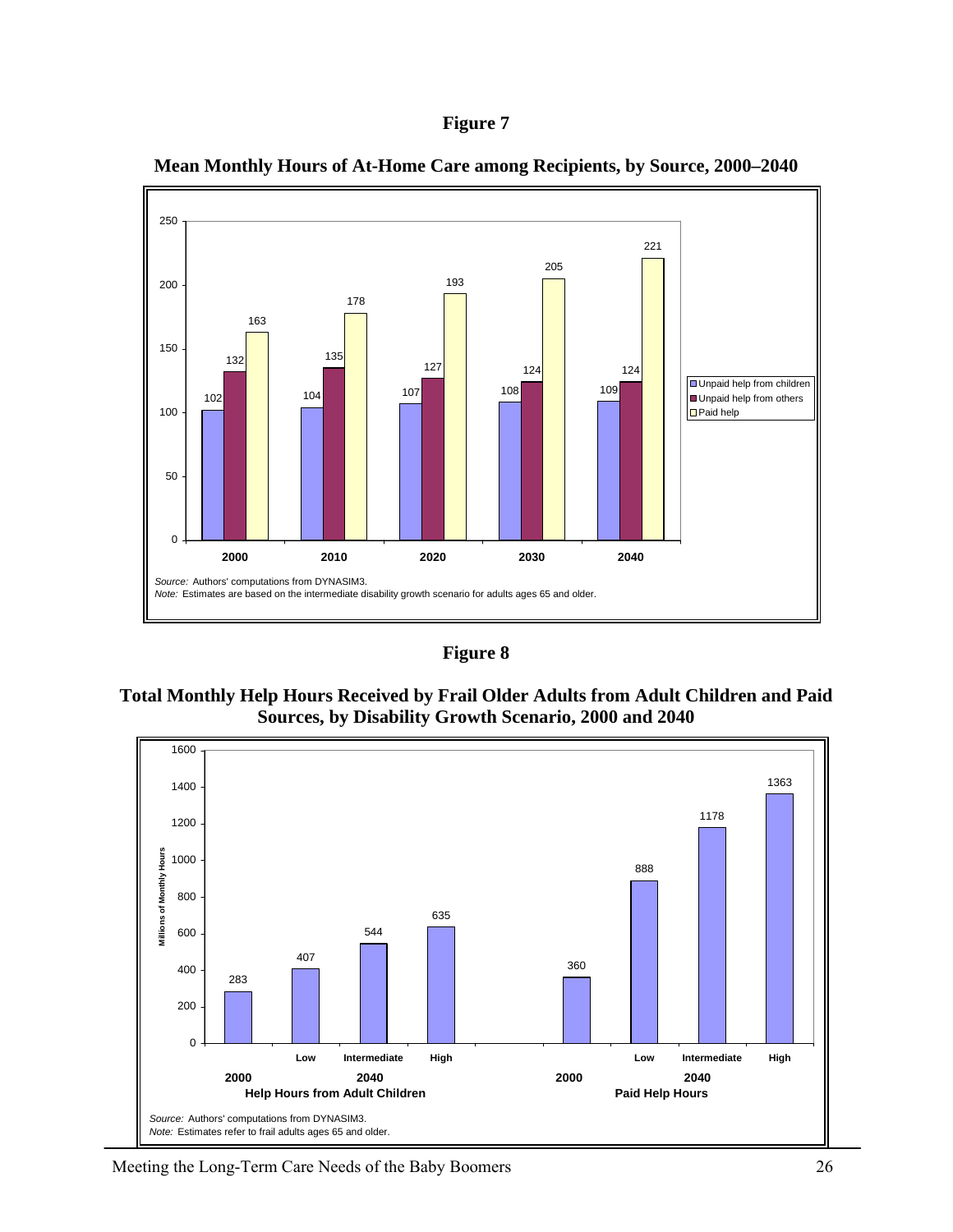expands, but growth rates will be more modest. Under the intermediate disability scenario, total help hours from adult children will not quite double between 2000 and 2040.

#### **Conclusions**

The simulations show that even under the most optimistic scenario long-term care burdens on families and institutions will increase substantially in coming decades. Our projections indicate that if disability rates decrease steadily and substantially over time the number of older adults using paid home care will increase by three-fourths between 2000 and 2040 and the number in nursing homes will increase by two-thirds. Over the same period, the number receiving help from their adult children will increase by about one-third.

Under an intermediate assumption that disability rates will decline only modestly over time, the number of older adults using paid home care and nursing home care will more than double between 2000 and 2040, and the total hours of paid home care will more than triple. Using our best guess about future disability rates, our projections indicate that the number of older paid home care users per working-age adult will increase by about 80 percent between 2000 and 2040, while the number of older nursing home residents per working-age adult will increase by about 75 percent. Unless the boomers prepare for their future long-term care needs by boosting their retirement savings or purchasing private long-term care insurance coverage, these trends will raise the financial burdens on the younger population of providing long-term care. The outlook becomes more difficult if old-age disability rates increase over time.

Although we project that declines in average family sizes and improvements in women's employment prospects will reduce the share of frail older adults receiving unpaid help from their children, families will continue to play pivotal roles in long-term care provision. Many families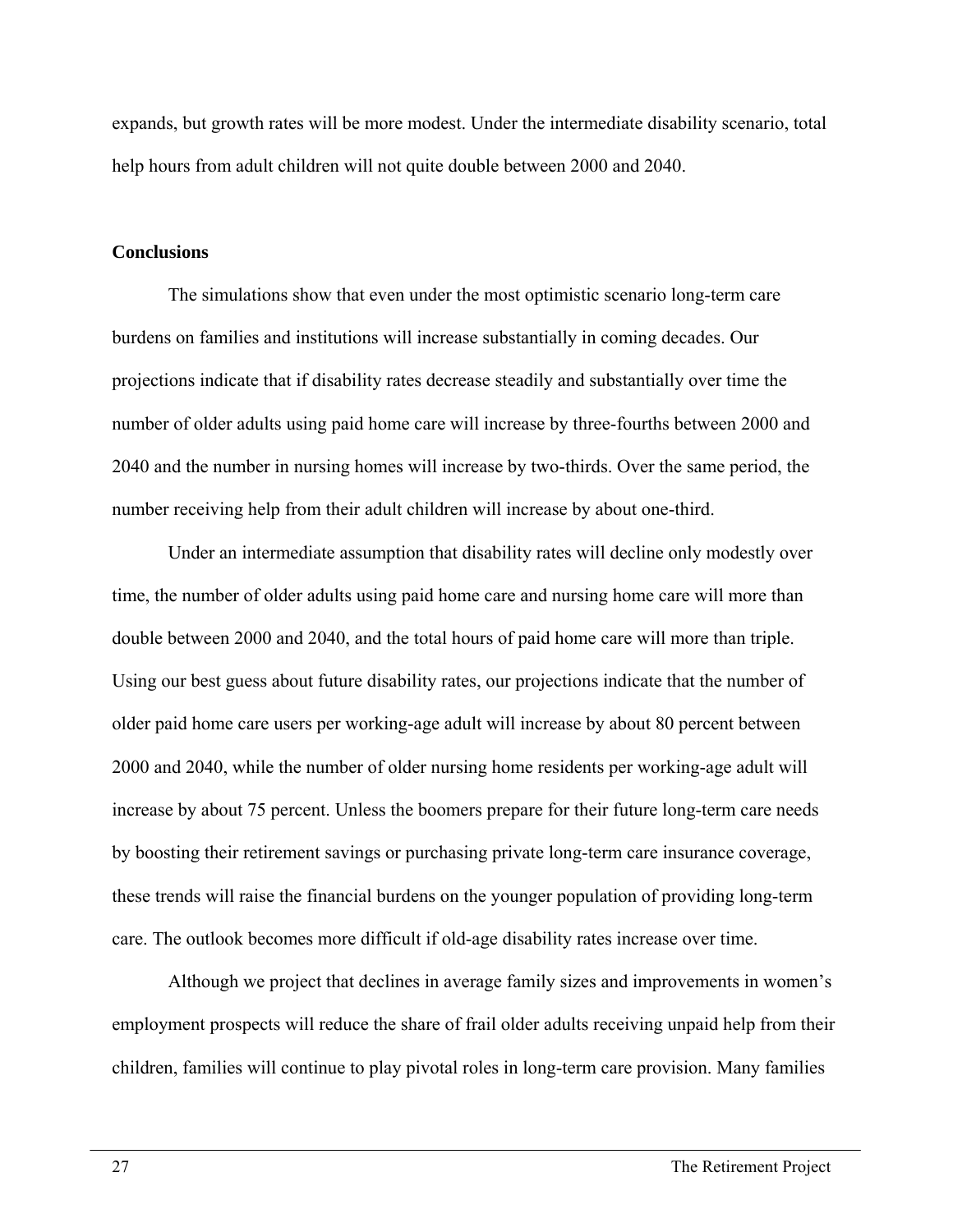will be unable to afford paid home care, even as the opportunity costs of family care rise. Elder care responsibilities will create special burdens for women, who have always been much more likely than men to serve as the primary caregivers for their parents. Many will likely be forced to cut back on their paid work, threatening their own financial security (Johnson and Lo Sasso 2006). Caregiving often takes emotional tolls, leaving caregivers feeling overwhelmed and isolated from their friends. Many caregivers in fact report high levels of stress, depression, and physical health problems (Yee and Schultz 2000). These consequences will likely become more severe as families shrink and the frail older population grows.

How long-term care arrangements actually evolve will depend heavily on future policy choices. Efforts to promote private long-term care insurance might add funding for future longterm care services and increase the use of paid home care. Medicaid and Medicare expansions could also make paid services more affordable. However, problems recruiting and retaining longterm care workers could limit the availability of paid services and sharply raise costs. The financing and organization of long-term care is the third leg of retirement security for America's oldest adults at they age. It deserves more attention from policymakers to ensure that frail elders receive high quality care that is affordable to them and society.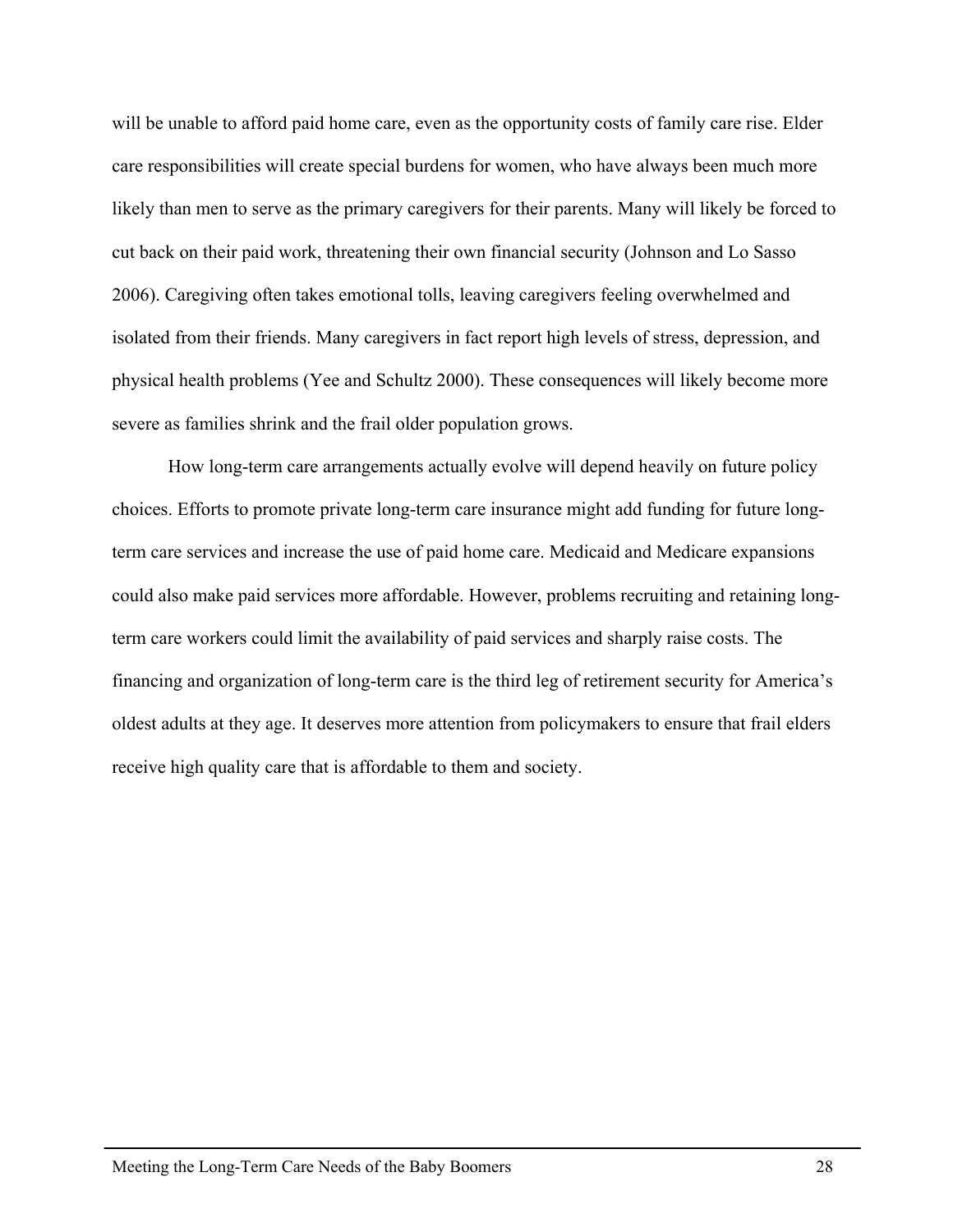#### **Methodological Appendix**

We projected future long-term care arrangements to 2040 by combining simulations of the size and characteristics of the future population with results from models of current long-term care use. The projections show how changes in disability levels, financial resources, children's availability to provide care and the costs they incur, and other characteristics will affect the future demand for paid services.

#### *The Urban Institute's DYNASIM3*

Projections of the size and characteristics of the future population were based on *DYNASIM3*, the Urban Institute's dynamic microsimulation model. Starting with a representative sample of individuals and families from the 1990 to 1993 panels of the Survey of Income and Program Participation (SIPP), the model "ages" the data year by year, simulating such demographic events as births, deaths, marriages, and divorces, and such economic events as labor force participation, earnings, hours of work, and retirement. The model simulates Social Security coverage and benefits, employer-sponsored pension participation, and benefit payments and pension assets. It also simulates home and financial assets, health status, living arrangements, and income from other family members. Additionally, it calculates Supplemental Security Income (SSI) eligibility, participation, and benefits.

 Each demographic and economic characteristic modeled in *DYNASIM3* uses the latest and most appropriate data available. Many of the model predictions are calibrated to external targets, and utilize the inflation, interest rate, and productivity growth assumptions used by the Social Security trustees. Table A1 reports the data and processes used to estimate the key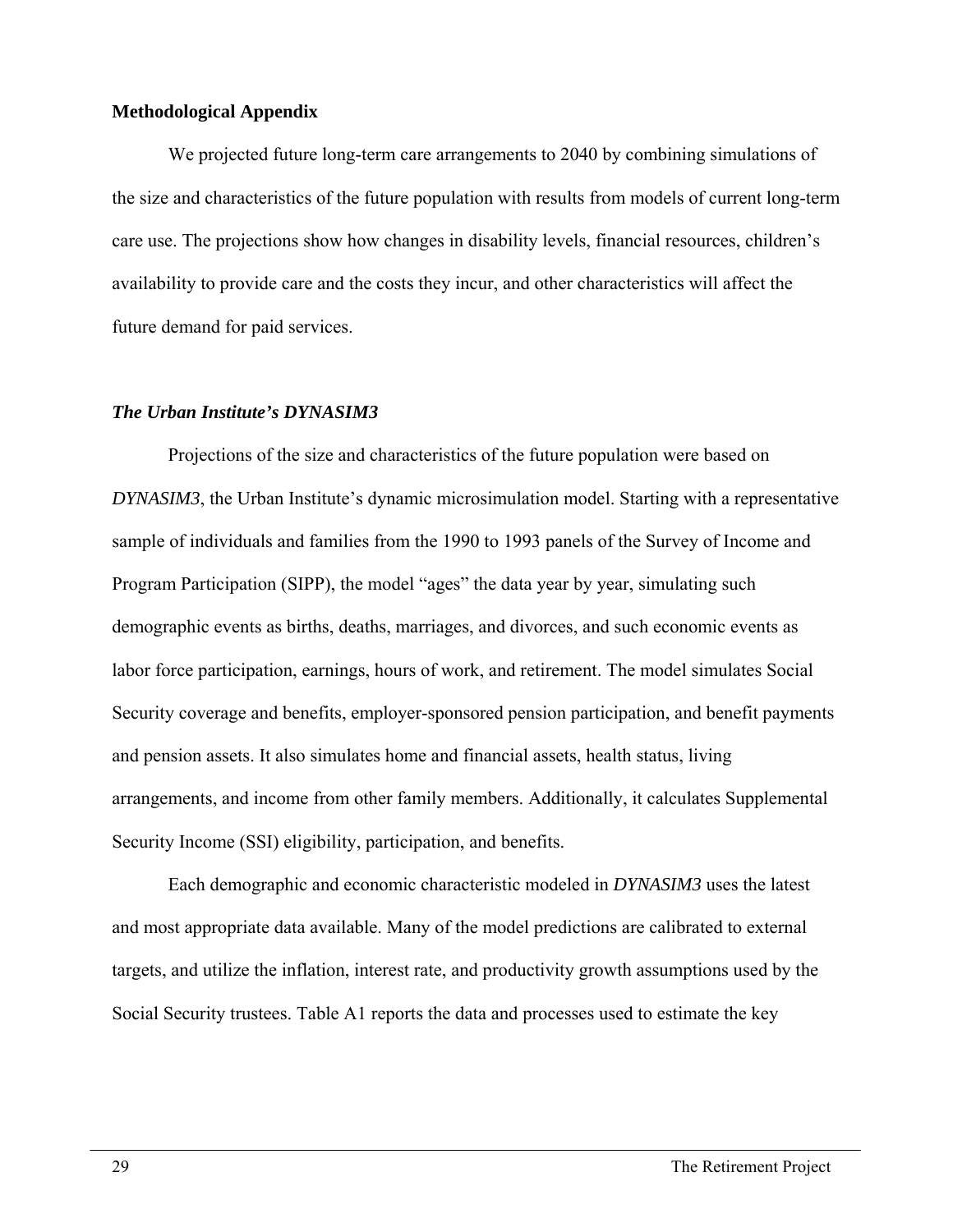characteristics. *DYNASIM3* also includes Social Security and SSI benefit calculators and payroll tax calculators. For additional information about *DYNASIM3*, see Favreault and Smith (2004).<sup>[7](#page-39-0)</sup>

#### *Projecting Future Disability Levels*

 $\overline{a}$ 

 Given the uncertainty about how old-age disability rates will evolve over time, we computed three different disability projection scenarios, all of which were based on the current observed relationship between disability rates and personal characteristics (including years until death). We estimated an ordered probit model of disability status in 2000 on a sample of 10,612 adults ages 65 and older from the HRS. We modeled two disability categories—moderate disability, defined as any ADL or IADL limitation but no more than two ADL limitations, and severe disability, defined as three or more ADL limitations—with the omitted reference group consisting of those who did not report any disabilities.<sup>[8](#page-39-1)</sup> We could observe respondent deaths up to four years after the 2000 survey, because when we completed our study respondents had been tracked through 2004. As a result, we could compare disability rates for older adults who died within the next four years with disability rates for longer survivors. In addition to future mortality, other model predictors included age, gender, education, marital status, and household income.<sup>[9](#page-39-2)</sup> The changing characteristics of the older population are described in table A2.

<span id="page-39-0"></span><sup>7</sup> Numerous recent studies of future retirement outcomes have used *DYNASIM3*, including research evaluating various Social Security reform proposals (Favreault, Mermin, and Steuerle 2006; Favreault et al. 2004; Mermin and Steuerle 2007; Uccello et al. 2003), assessing the baby boomers' retirement preparedness (Butrica and Uccello 2004), examining the likely consequences of single mothers' recent employment gains for their retirement benefits (Johnson, Favreault, and Goldwyn 2003), measuring the potential impact of growing earnings inequality on future retirement incomes (Smith 2003), and examining the likely effect of delayed retirement on future government revenues (Butrica, Smith, and Steuerle 2006).

<span id="page-39-1"></span><sup>&</sup>lt;sup>8</sup> ADLs consisted of dressing (including putting on shoes or socks), bathing or showering, eating (such as cutting up food), walking across a room, getting in or out of bed, and using the toilet (including getting up or down). IADLs consisted of preparing hot meals, shopping for groceries, making phone calls, taking medications, and managing money (such as paying bills and tracking expenses).

<span id="page-39-2"></span><sup>9</sup> Although disability precedes mortality, we modeled disability as a function of future mortality because *DYNASIM3* projects mortality rates and calibrates them to Social Security Administration (SSA) projections, as described below.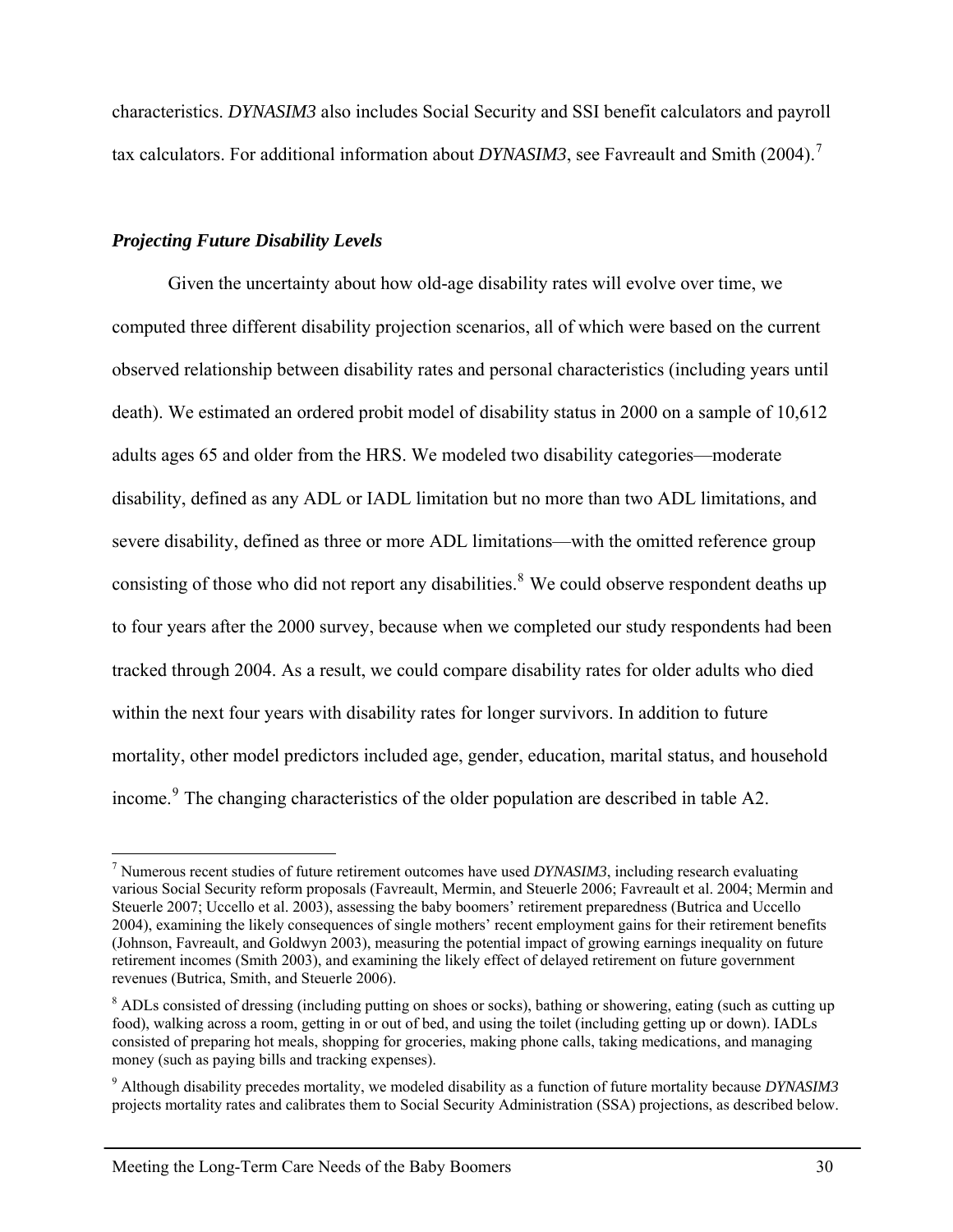Table A3 reports estimates from the model. Disability rates increased with age (especially after age 74) and fell with household income. Women exhibited higher disability rates than men, African Americans and Hispanics exhibited higher rates than whites, and high school dropouts exhibited higher rates than those with more education. Older married adults were significantly less likely to report disabilities, holding other factors constant, than older people who were widowed, divorced, or never married. Most notably, future mortality was a strong predictor of frailty. People who died by 2004 were substantially more likely to report difficulties with ADLs or IADLs than people who survived.

 Because *DYNASIM3* projects all of the model predictors, we were able to use these estimated parameters to project future disability levels. Given the importance of time to death in the disability model, the mortality projections in *DYNASIM3* merit additional elaboration. *DYNASIM3* predicts death in four stages. The first stage estimated an individual's death probability with 1980-82 data from the National Longitudinal Mortality Study (NLMS), as a function of his or her fixed characteristics and varying socioeconomic attributes. Three separate regressions, based on age and sex, were estimated.[10](#page-40-0) The second stage used 1982-97 data from Vital Statistics to calibrate the age-race parameters in the NLMS models and incorporate a time trend. The third stage of the model assigned different death probabilities for those receiving Social Security Disability Insurance (SSDI), who exhibit relatively high mortality rates, based on Zayatz's (1999) estimates from aggregate data. In the final stage, the expected probability of death was calibrated in six age groups (separately for males and females) to targets produced by the Social Security actuaries for the 2002 Trustees' Report. The age ranges included infants (not

<span id="page-40-0"></span><sup>&</sup>lt;sup>10</sup> Separate regressions were estimated for men ages 25 and older, women ages 25 and older, and both men and women younger than age 25.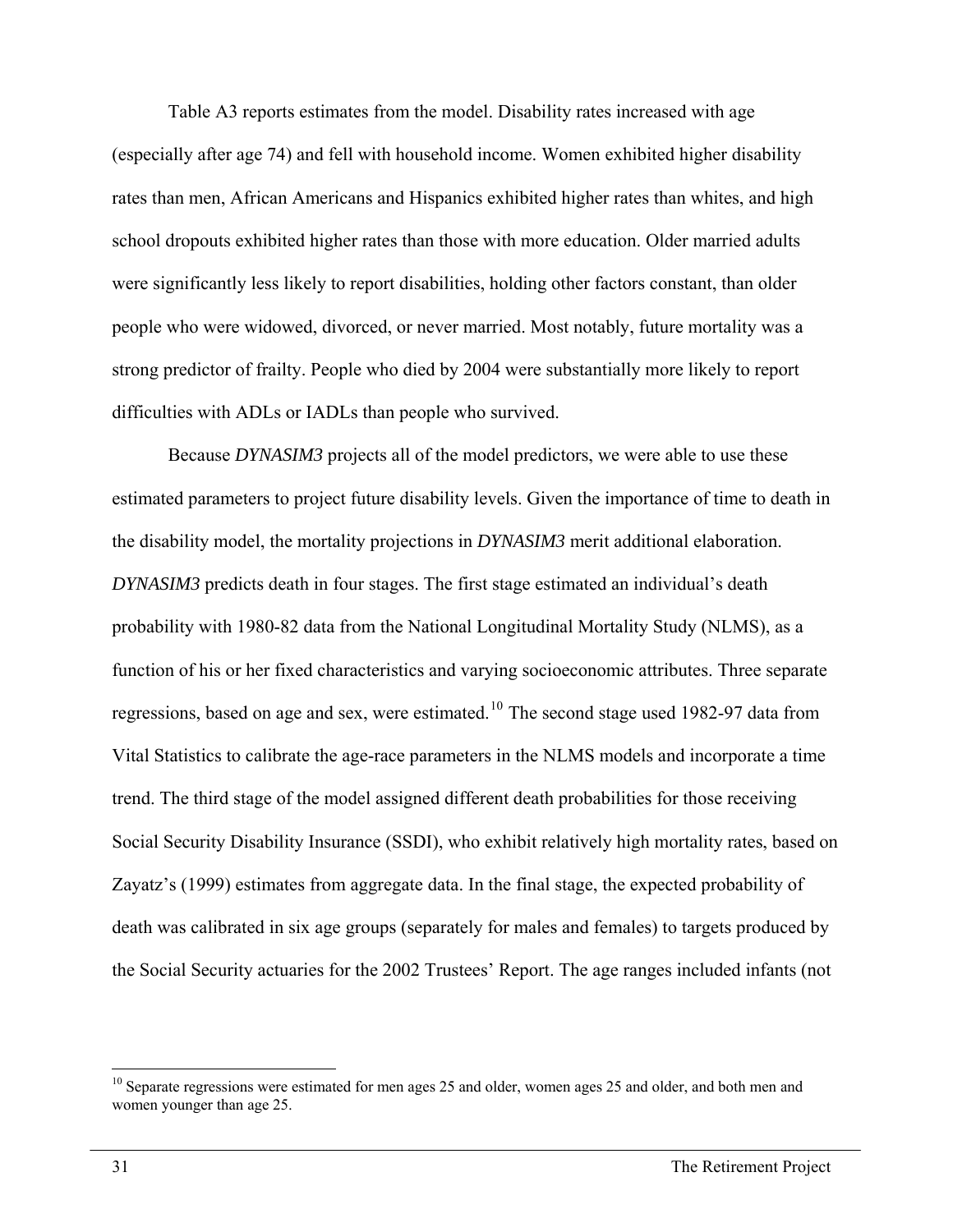yet one year old), ages 1 to 54, 55 to 64, 65 to 74, 75 to 84, and 85 and higher. The target data came from unpublished SSA sources (Favreault and Smith 2004).

We used these model parameters to identify older adults in *DYNASIM3* with disabilities in 2002. We computed the probabilities of severe disability (three or more ADL limitations) and moderate disability (some IADL or ADL limitations but no more than two ADL limitations) for each individual based on the estimated coefficients and cut points from the ordered probit model and the individual's values for the predictors.<sup>[11](#page-41-0)</sup> We then compared the probabilities to a random number between zero and one drawn from a uniform distribution. We assigned the individual no disabilities if the random number fell below the probability of having no disabilities, we assigned moderate disability if the random number exceeded the probability of having no disabilities but fell below the sum of the probabilities of having no disability or moderate disabilities, and we assigned severe disabilities if the random number exceeded the sum of the probabilities of having no disability or moderate disabilities.

Each of the disability projection scenarios assumed that relationships between personal characteristics and disability rates observed in 2000 continued into the future, but they made different assumptions about future trends in overall rates. The intermediate disability scenario assumed no particular trend in disability rates. Instead, rates evolved over time as mortality rates, educational attainment, and income levels changed and as age and race distributions changed. For example, this scenario projected that rising education and income would reduce disability rates, but that disability rates would rise as the share of the older population at very advanced ages increased over time. The high disability projections assumed that old-age disability rates

<span id="page-41-0"></span><sup>&</sup>lt;sup>11</sup> The probability of having no disabilities equaled F(cut1-Xb), where  $F(\cdot)$  is the cumulative normal distribution, cut1 is the first estimated cut point in the ordered probit model, and Xb is the sum of the products of the estimated coefficients and associated values of the predictors. The probability of being moderately disabled is F(cut2-Xb)- F(cut1-Xb), where cut2 is the second estimated cut point in the ordered probit model, and the probability of being severely disabled is 1-F(cut2-Xb).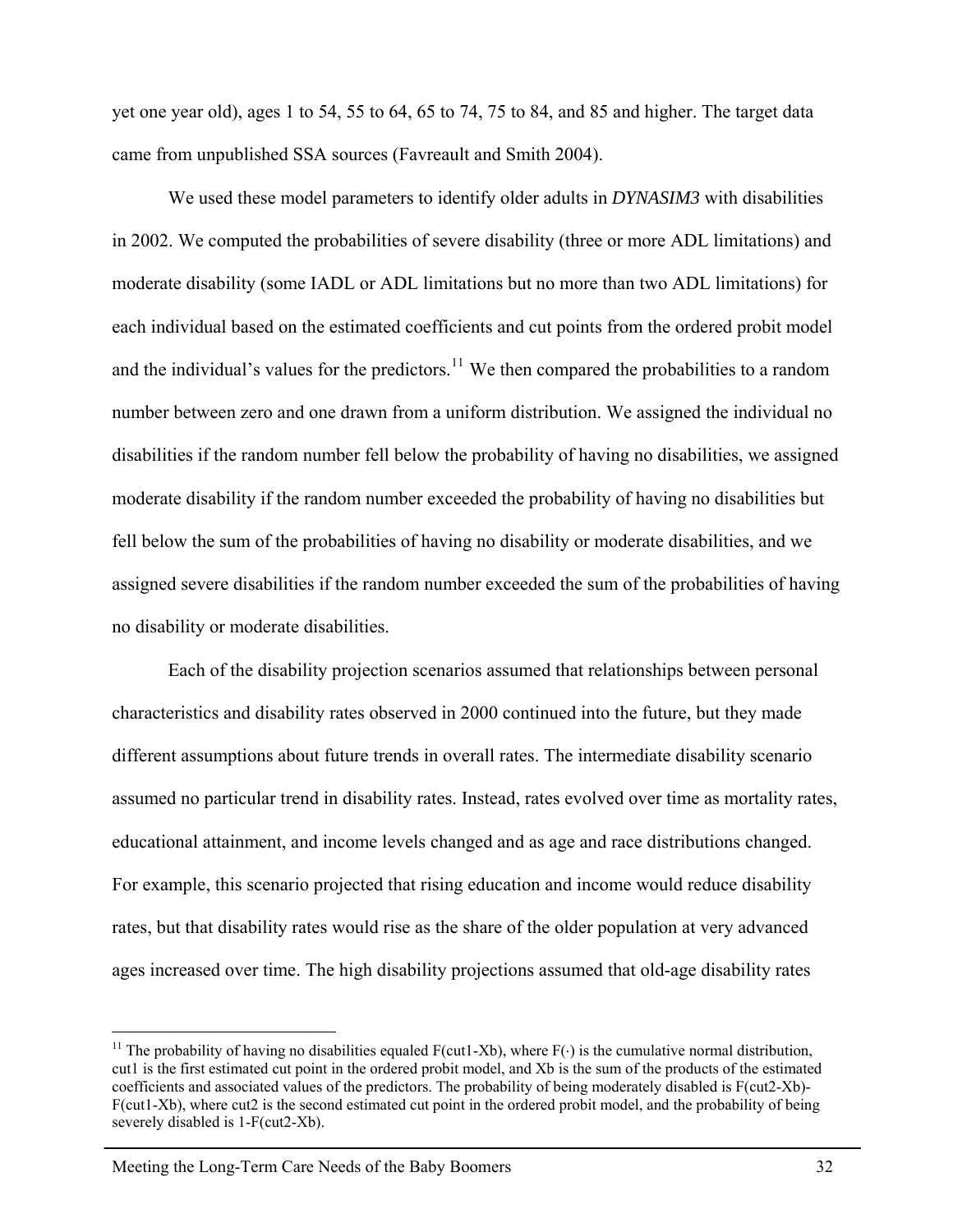would increase by 0.6 percent per year from 2000 to 2014, about the rate of increase Goldman et al. (2005) projected, reflecting recent disability increases at younger ages. The low disability projections assumed that overall old-age disability rates would decline by 1 percent per year, consistent with recent Congressional Budget Office (2004) assumptions.<sup>[12](#page-42-0)</sup>

#### *Projecting Long-Term Care Arrangements*

We combined projections of individual and family characteristics with estimated parameters from current models of long-term care arrangements to project the future use of paid and unpaid long-term care services. We based our model of current long-term care arrangements on the assumption that families make rational decisions about care so as to maximize their wellbeing subject to financial and time constraints. We expect children and parents to weigh relative costs and benefits when making long-term care arrangements, and thus to use less unpaid help from children and more assistance from paid helpers when the costs to children of providing care are relatively high. Previous projections of future long-term care use have not fully addressed the impact of the changing availability of informal care (Kennell et al. 1992; Lakdawalla et al. 2003; Rivlin and Wiener 1988; Wiener, Illston, and Hanley 1994).

We used data from the 2002 HRS to estimate logit equations of the receipt of any unpaid help, any unpaid help from biological children, any unpaid help from other sources, any paid home care, and nursing home care. We also estimated ordinary least squares regressions of athome help hours received from adult children, other unpaid helpers, and paid helpers, for frail older adults who received some help from each source. The HRS collected detailed information on help from family and friends, the use of formal long-term care services, and children's

<span id="page-42-0"></span> $12$  We adjusted the cut points estimated from the ordered probit model to reach these disability targets in each scenario, but the relative importance of age, gender, education, race, marital status, income, and time to death was identical in the different scenarios.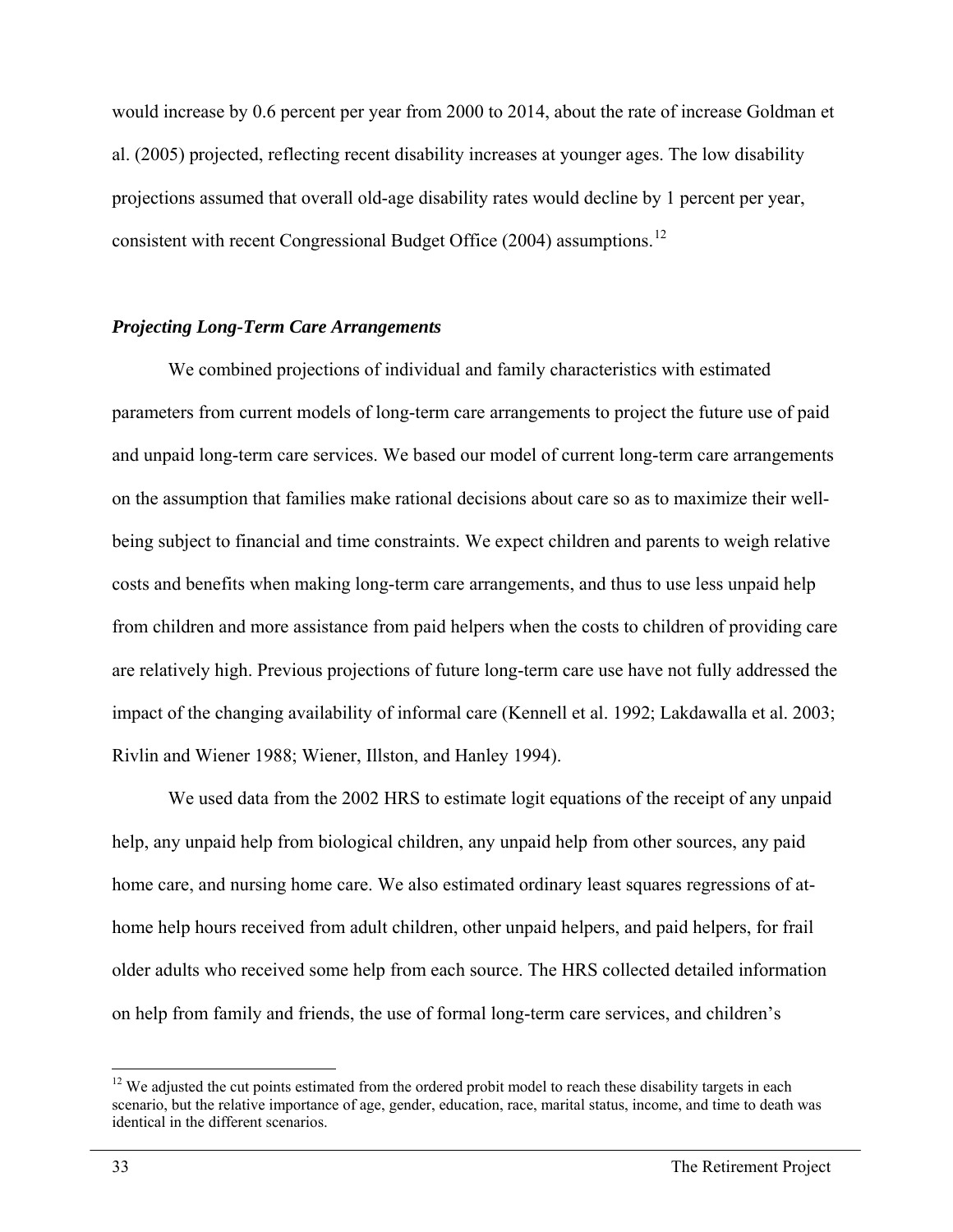characteristics. Respondents who reported any ADL or IADL limitations were asked if anyone helped them with each activity during the last month. They reported how they were related to each of their helpers and whether they were paid for their assistance. The survey also identified respondents living in nursing homes at the time of the interview. Additionally, the HRS collected information about each respondent's offspring, including their age, gender, marital status, and education.

The equations were estimated for a sample of adults ages 65 and older with some ADL or IADL limitations as functions of the opportunity cost of children's time, income, disability, education, and demographic characteristics. Demographic characteristics consisted of the potential care recipient's gender, age, race and ethnicity, marital status, number of adult daughters, and number of adult sons. Disability level was measured by an indicator for having severe disabilities. To account for differences in consumption needs by family size, we measured income as the ratio of household income to the federal poverty level. Separate equations were estimated for the sample of 2,713 frail older adults with any surviving children and for the 436 frail older adults with no surviving children. Equations for childless adults did not, of course, include variables for the number of children or the value of children's time.

The price of unpaid care from adult children depends on how much the children could earn in the labor market if they chose to work. We measured the family's opportunity cost of unpaid help from children as the hourly earnings of the child with the lowest potential wage what the child could earn if he or she were employed. We imputed potential wages based on ordinary least squares regressions of the natural logarithm of hourly wages for a sample of workers in the 2002 Current Population Survey, a nationally representative monthly household survey conducted by the U.S. Census Bureau. We pooled data from the June, July, August, and September waves. The regressions were estimated separately for men and women as functions of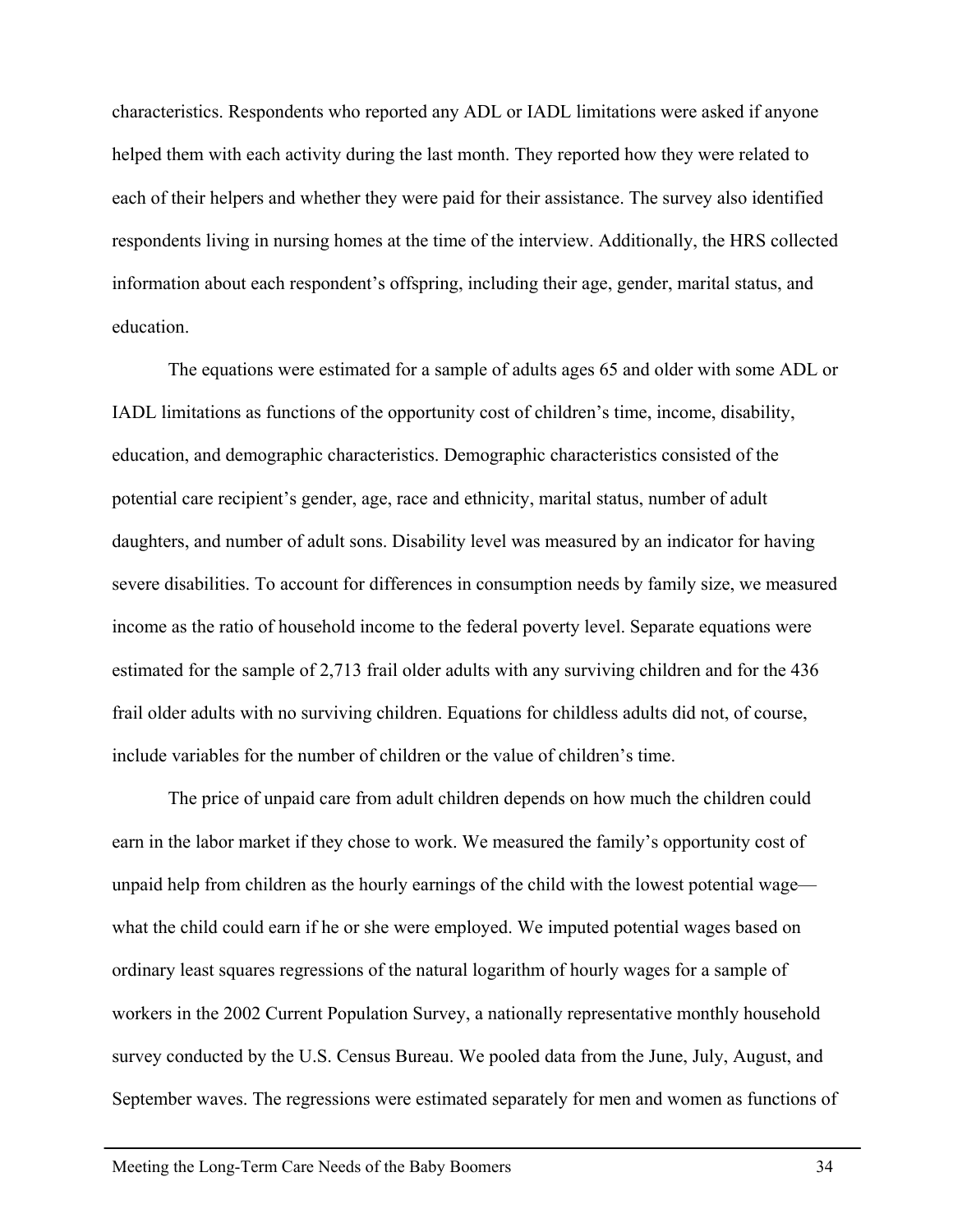age and its square, race and ethnicity, education, and marital status. <sup>[13](#page-44-0)</sup> The analysis used the regression results to impute an hourly wage to every adult child of each frail older adult in our sample, including those children who were not actually employed, because some nonworking caregivers might have elected to work for pay if they were not providing care.

Tables A4 and A5 report odds ratios and standard errors from the models of long-term care arrangements for frail older adults with surviving children.<sup>[14](#page-44-1)</sup> Although the price of children's time did not significantly reduce the likelihood that frail older adults received any unpaid help from their adult children, it did significantly increase the likelihood that they received paid home care and nursing home care. A \$1-increase in the hourly price of children's time increased the probability of paid home care by 7 percent and of nursing home care by 8 percent. Each additional daughter (up to three) increased the probability of any unpaid help from children by 29 percent. The receipt of long-term services increased with age and disability. Married frail older people with able-bodied spouses were much less likely than unmarried people to receive nursing home care, paid home care, or help from children, but much more likely to receive unpaid help from other sources (including spouses). People with very low household incomes or very high household incomes were more likely than people with moderate incomes to receive assistance from paid helpers, at home or in nursing homes. High-income people can better afford to purchase services than moderate-income people, and many low-income people qualify for Medicaid-financed services.

<span id="page-44-0"></span><sup>&</sup>lt;sup>13</sup> The regressions were based on a sample of 29,188 working men and 26,995 working women. They showed that earnings increased significantly with education and age (up to about age 50). Earnings were significantly higher for whites than blacks and Hispanics, and for married adults than unmarried adults. The r-squared statistics were 0.36 for men and 0.33 for women.

<span id="page-44-1"></span><sup>&</sup>lt;sup>14</sup> Odds ratios significantly greater than one indicate that the associated factor was positively correlated with the outcome, and those less than one indicate negative correlations.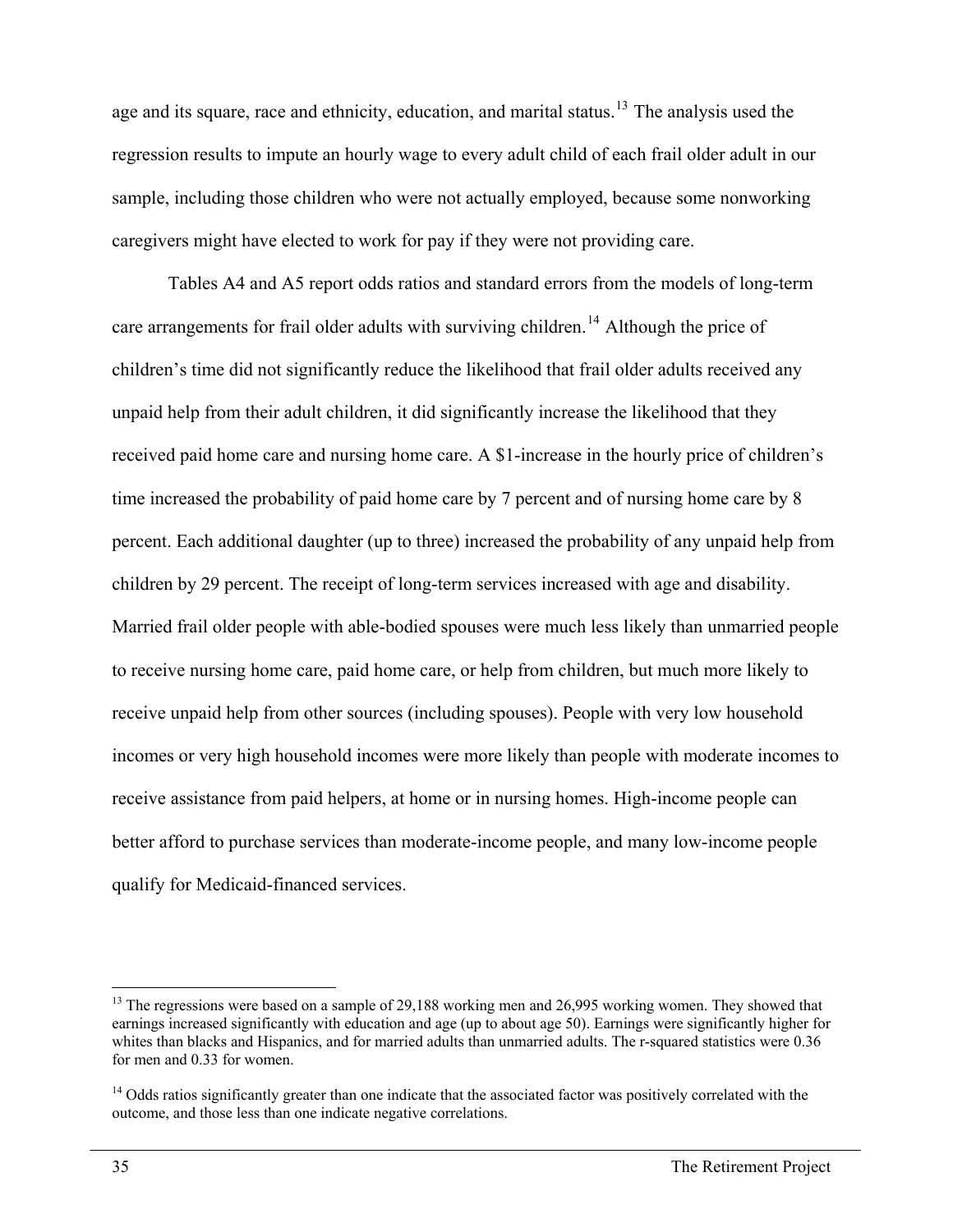Results from the models of long-term care services for frail older adults without children are shown in table A6. As the models for adults with children indicated, the receipt of long-term care services increased with age and disability. Married people without children were much more likely than unmarried people to receive unpaid help from family and friends, and less likely to receive paid home care services.

Tables A7 and A8 show results from the models of monthly hours of help received by frail older adults with and without surviving children, among those who received help. The opportunity cost of children's time significantly reduced hours of unpaid help from children received by frail older adults who obtained any help from children. A \$1-increase in the hourly price of children's time reduced monthly help from children by almost five hours. A \$1-increase in the hourly price of children's time also increased monthly hours of paid home care by almost four hours, but the effects were not significant, probably because our sample included only 333 paid home care recipients.

Long-term care projections relied on our disability forecasts and *DYNASIM3*'s projections of the distribution of income, education, age, race and ethnicity, marital status, and adult children in the future older population. The projected number and characteristics of adult children for the older population came from *DYNASIM3*'s fertility and educational attainment modules, which build in some correlation between the parent's and child's schooling. Although children's real wages will increase over time with productivity growth, we did not build any real growth into the price of children's time as caregivers, relative to the price of paid services, because we expect the price of paid services to increase at the same rate (Stone and Wiener 2001).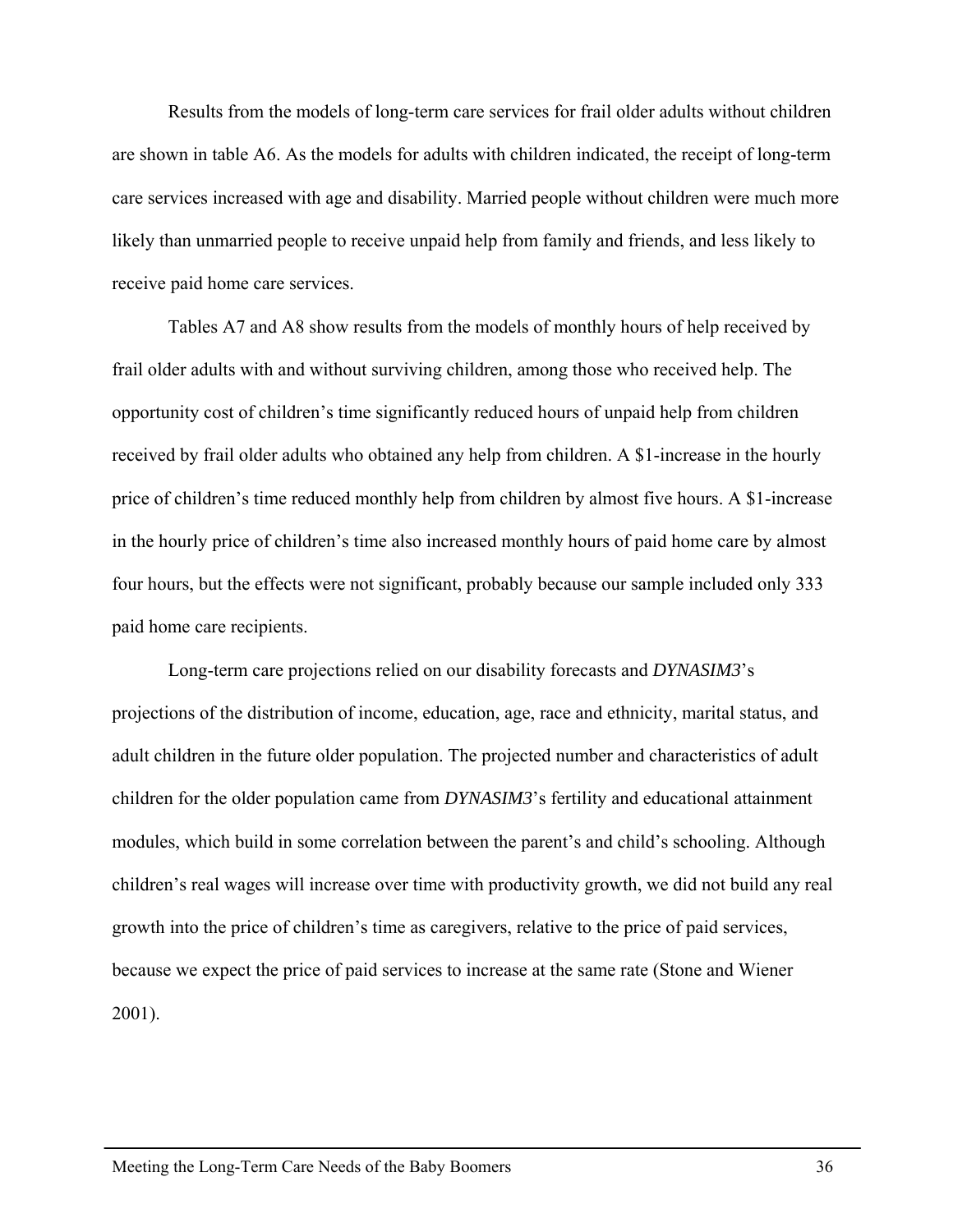| <b>Process</b>         | Data                             | Form and predictors                                                                                                                                                                                                                                                         |
|------------------------|----------------------------------|-----------------------------------------------------------------------------------------------------------------------------------------------------------------------------------------------------------------------------------------------------------------------------|
| <b>Demographics</b>    |                                  |                                                                                                                                                                                                                                                                             |
| <b>Birth</b>           | NLSY (1979-94),<br>VS, OACT      | Seven-equation parity progression model; varies based on marital status;<br>predictors include age, marriage duration, time since last birth; uses vital<br>rates after age 39; sex of newborn assigned by race; probability of<br>multiple birth assigned by age and race. |
| Death                  | NLMS (1979-81),<br>VS, OACT      | Three equations; time trend from Vital Statistics 1982-97; includes<br>socioeconomic differentials; separate process for the disabled based on<br>age, sex, and disability duration derived from Zayatz (1999).                                                             |
| Immigration            | Vital Statistics                 | Simple reweighting procedures.                                                                                                                                                                                                                                              |
| First marriage         | NLSY (1979-93),<br><b>NCHS</b>   | Eight discrete-time logistic hazard models for persons age 15 to 34;<br>depends on age, education, race, earnings, presence of children (for<br>females); uses Vital Statistics rates at ages outside this range.                                                           |
| Remarriage             | <b>NCHS</b>                      | Table lookups; separate by sex for widowed and divorced.                                                                                                                                                                                                                    |
| Mate matching          | NA                               | Closed marriage market (spouse must be selected from among<br>unmarried, opposite-sex persons in the population); match likelihood<br>depends on age, race, education.                                                                                                      |
| Divorce                | PSID (1985-93)                   | Couple-level outcome; discrete-time logistic hazard model depends on<br>marriage duration, age and presence of children, earnings of both<br>spouses. (Also includes a separate model to predict separation.)                                                               |
| Leaving home           | NLSY (1979-94)                   | Three equations; family size, parental resources, and school and work<br>status are important predictors.                                                                                                                                                                   |
| Living<br>arrangements | SIPP (1990-93)                   | Projected at age 62 and older; predictors include number of children<br>ever born, income sources, demographic characteristics.                                                                                                                                             |
| Education              | NLSY (1979-94),<br>CPS (1995-98) | Ten cross-tabulations based on age, race, sex, and parents' education.                                                                                                                                                                                                      |
| Disability             | SIPP (1990-93)                   | Discrete-time logistic hazard model incorporates various socioeconomic<br>differences (age, education, lifetime earnings, race/ethnicity, marital<br>status and nativity).                                                                                                  |

**Table A1. Core Demographic and Economic Processes** 

(continued)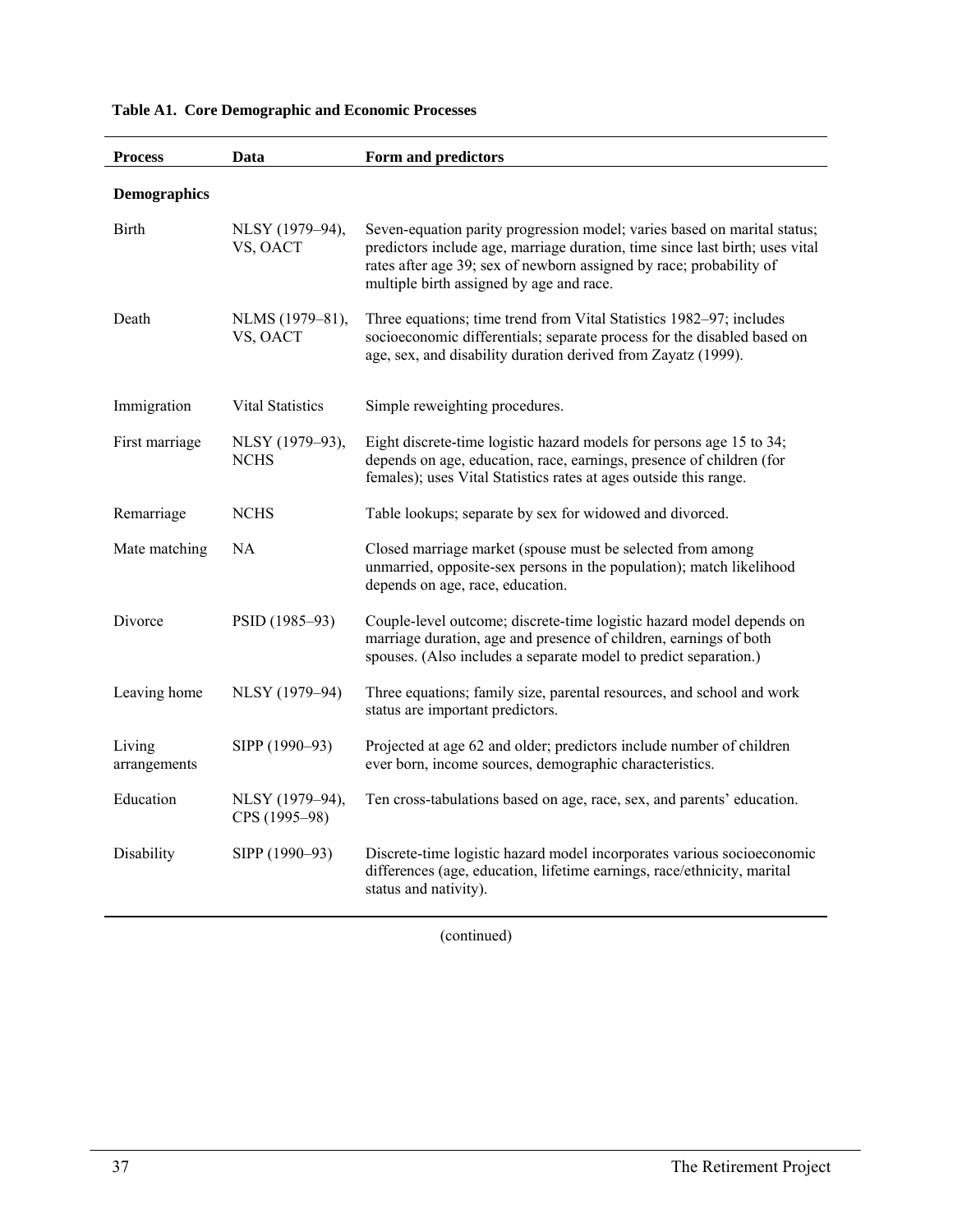#### **Table A1. (continued)**

| <b>Process</b>                                                                        | Data                                                                                                                 | Form and predictors                                                                                                                                                                                                                                                                                                                                                                                                                               |
|---------------------------------------------------------------------------------------|----------------------------------------------------------------------------------------------------------------------|---------------------------------------------------------------------------------------------------------------------------------------------------------------------------------------------------------------------------------------------------------------------------------------------------------------------------------------------------------------------------------------------------------------------------------------------------|
| <b>Economics</b><br>Labor supply<br>and earnings                                      | PSID (1980-93),<br>NLSY (1979-89)                                                                                    | Separate participation, hours decisions, wage rates for 16 age-race-sex<br>groups; all equations have permanent and transitory error components;<br>key predictors include marital status, education level, age splines, region<br>of residence, disability status, whether currently in school, birth cohort,<br>job tenure, and education level interacted with age splines; also number<br>and ages of children. Model forms vary by outcomes. |
| Job change                                                                            | SIPP, PENSIM                                                                                                         | Assigned from PENSIM to DYNASIM population to age 50 through a<br>statistical match (based on age, gender, education, industry, tenure,<br>pension coverage and type of plan).                                                                                                                                                                                                                                                                    |
| Pension<br>coverage                                                                   | SIPP, PIMS                                                                                                           | Accumulation of defined contribution plans based on self-reports;<br>assignment of replacement rates for defined benefit plans with<br>reductions in replacement rates based on number of job changes.                                                                                                                                                                                                                                            |
| Saving/<br>Consumption                                                                | SIPP, PSID<br>$(1984 - 94)$ , HRS,<br>SIPP 1990-93<br>matched with<br><b>SSA</b><br>administrative<br>data (1951-99) | Separate models estimated for housing and nonhousing wealth based on<br>income and demographic characteristics using random effects and<br>annual hazard models; each model includes an individual-specific error<br>term.                                                                                                                                                                                                                        |
| <b>Benefits</b><br>Social Security<br>Old-Age and<br>Survivors<br>Insurance<br>(OASI) | SIPP (1990-93)<br>matched to SSA<br>administrative<br>data (1951-99)                                                 | Benefit claiming simulated beginning at age 62; model uses discrete-<br>time hazard models to determine age at take-up based on age, benefit<br>amount, spousal characteristics, and Social Security policy parameters.                                                                                                                                                                                                                           |
| Social Security<br>Disability<br>Insurance<br>(SSDI)                                  | SIPP (1990-93)<br>matched to SSA<br>administrative<br>data (1951-99)                                                 | Benefit claiming predicted through discrete-time hazard model<br>including age, education, lifetime earnings, race, ethnicity, marital<br>status, nativity, and disability status in $t - 1$ .                                                                                                                                                                                                                                                    |
| Supplemental<br>Security<br>Income (SSI)                                              | SIPP (1990-93)                                                                                                       | Uses program rules (income and asset tests) to determine eligibility and<br>a participation function based on potential benefit and demographic and<br>economic characteristics including age, education, race, family<br>structure, home ownership, and sources of income.                                                                                                                                                                       |

**Source:** Favreault and Smith (2004).

**Notes:** CPS = Current Population Survey; HRS = Health and Retirement Survey; NA = Not Applicable; NCHS = National Center for Health Statistics; NLMS = National Longitudinal Mortality Study; NLSY = National Longitudinal Survey of Youth; OACT = Intermediate assumptions of the OASDI Trustees; PENSIM = Pension Simulation Model; PIMS = Pension Insurance Modeling System from the Pension Benefit Guaranty Corporation; PSID = Panel Study of Income Dynamics; SIPP = Survey of Income and Program Participation; VS = Vital Statistics.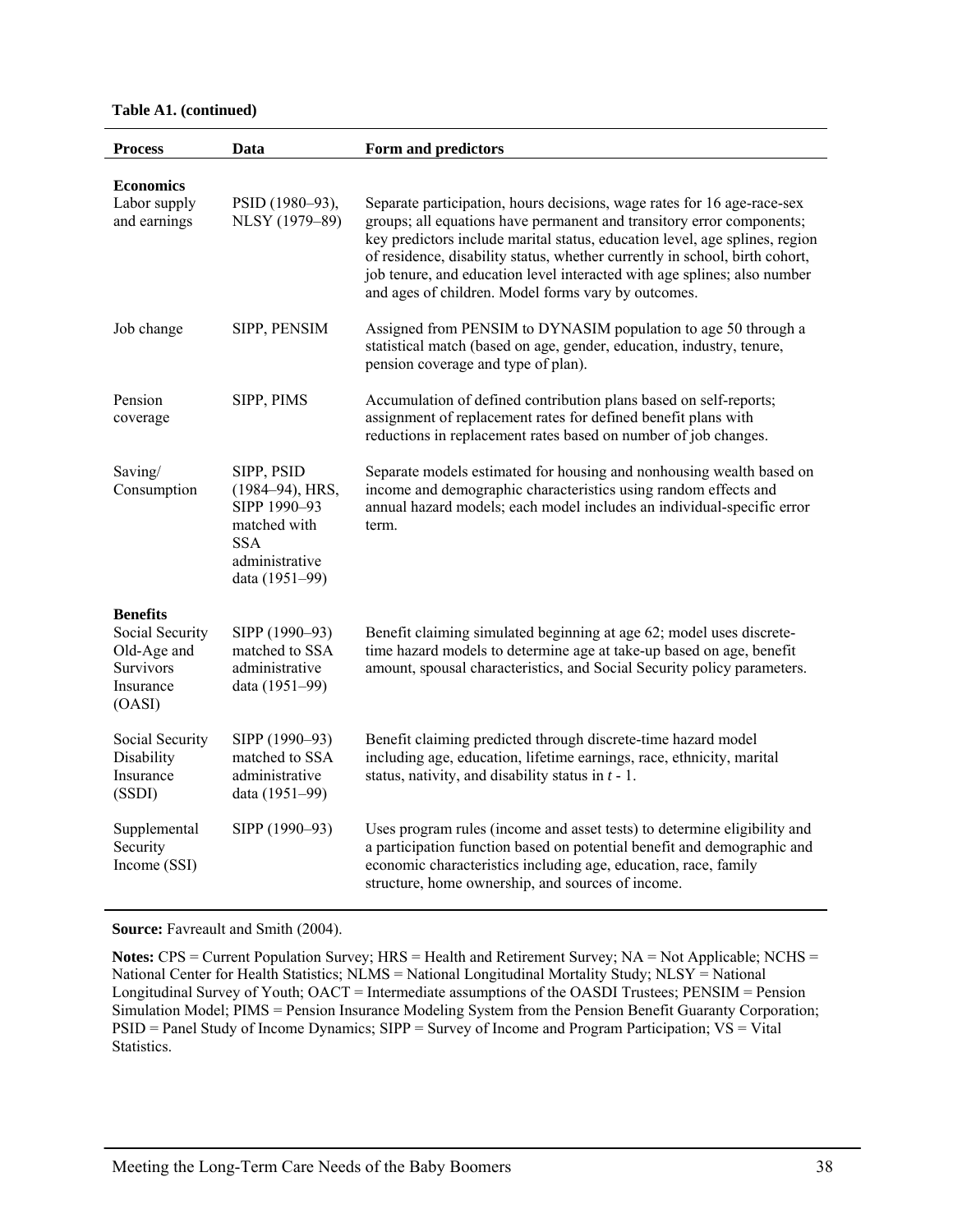|                                                          | 2000   | 2010   | 2020   | 2030   | 2040   |
|----------------------------------------------------------|--------|--------|--------|--------|--------|
| Age                                                      |        |        |        |        |        |
| $65 - 69$ (%)                                            | 28.9   | 33.3   | 33.9   | 29.3   | 25.2   |
| $70 - 74$ (%)                                            | 25.9   | 24.4   | 27.9   | 26.9   | 23.9   |
| $75 - 79(%)$                                             | 21.5   | 18.1   | 18.5   | 20.2   | 20.8   |
| $80 - 84$ (%)                                            | 13.8   | 13.1   | 10.9   | 14.2   | 16.4   |
| 85 and older (%)                                         | 9.9    | 11.2   | 8.9    | 9.4    | 13.7   |
| Mean age                                                 | 74.6   | 74.3   | 73.7   | 74.5   | 75.7   |
| Race $(\% )$                                             |        |        |        |        |        |
| African American                                         | 8.1    | 8.0    | 8.7    | 9.4    | 10.2   |
| Hispanic                                                 | 5.7    | 8.2    | 10.6   | 13.1   | 16.1   |
| Non-Hispanic white and other                             | 86.2   | 83.8   | 80.7   | 77.4   | 73.7   |
| Gender (%)                                               |        |        |        |        |        |
| Men                                                      | 41.0   | 42.8   | 44.1   | 44.2   | 45.7   |
| Women                                                    | 59.1   | 57.2   | 55.9   | 55.8   | 54.3   |
| Marital Status (%)                                       |        |        |        |        |        |
| Married                                                  | 51.4   | 51.7   | 52.5   | 50.8   | 48.5   |
| Widowed                                                  | 34.1   | 30.2   | 25.3   | 24.4   | 25.4   |
| Divorced                                                 | 9.0    | 12.8   | 15.0   | 15.2   | 14.3   |
| Never married                                            | 5.6    | 5.3    | 7.2    | 9.6    | 11.8   |
| <b>Number of Surviving Children</b>                      |        |        |        |        |        |
| 0(%)                                                     | 13.4   | 12.6   | 15.4   | 19.0   | 21.9   |
| 1(%)                                                     | 14.6   | 13.6   | 16.7   | 18.6   | 18.4   |
| 2(%)                                                     | 22.9   | 25.9   | 31.2   | 31.5   | 30.7   |
| 3(%)                                                     | 21.7   | 21.9   | 18.7   | 17.1   | 16.9   |
| 4(%)                                                     | 15.4   | 15.2   | 11.1   | 8.6    | 7.8    |
| More than $4 \frac{(\%)}{}$                              | 12.1   | 10.9   | 7.0    | 5.2    | 4.2    |
| Mean number                                              | 2.5    | 2.5    | 2.2    | 1.9    | 1.8    |
| Education $(\% )$                                        |        |        |        |        |        |
| Did not complete high school                             | 30.1   | 20.7   | 14.4   | 12.7   | 12.6   |
| High school graduate                                     | 54.2   | 57.6   | 57.9   | 57.8   | 53.8   |
| College graduate                                         | 15.7   | 21.7   | 27.7   | 29.5   | 33.6   |
| <b>Household Income Relative to</b><br>Poverty Level (%) |        |        |        |        |        |
| $0$ to $1$                                               | 8.5    | 8.0    | 7.2    | 6.3    | 5.9    |
| 1.01 to 2                                                | 21.5   | 18.2   | 15.6   | 14.5   | 12.8   |
| 2.01 to 3                                                | 16.7   | 14.8   | 13.1   | 13.8   | 13.2   |
| 3.01 to 4                                                | 13.0   | 12.3   | 11.6   | 11.1   | 11.3   |
| More than 4                                              | 40.2   | 46.7   | 52.5   | 54.4   | 56.8   |
| <b>Mean Household Income</b>                             | 37,910 | 45,133 | 55,020 | 58,815 | 62,716 |

# **Table A2. Characteristics of the Older Population, 2000–2040**

**Source:** Authors' computations from *DYNASIM3*.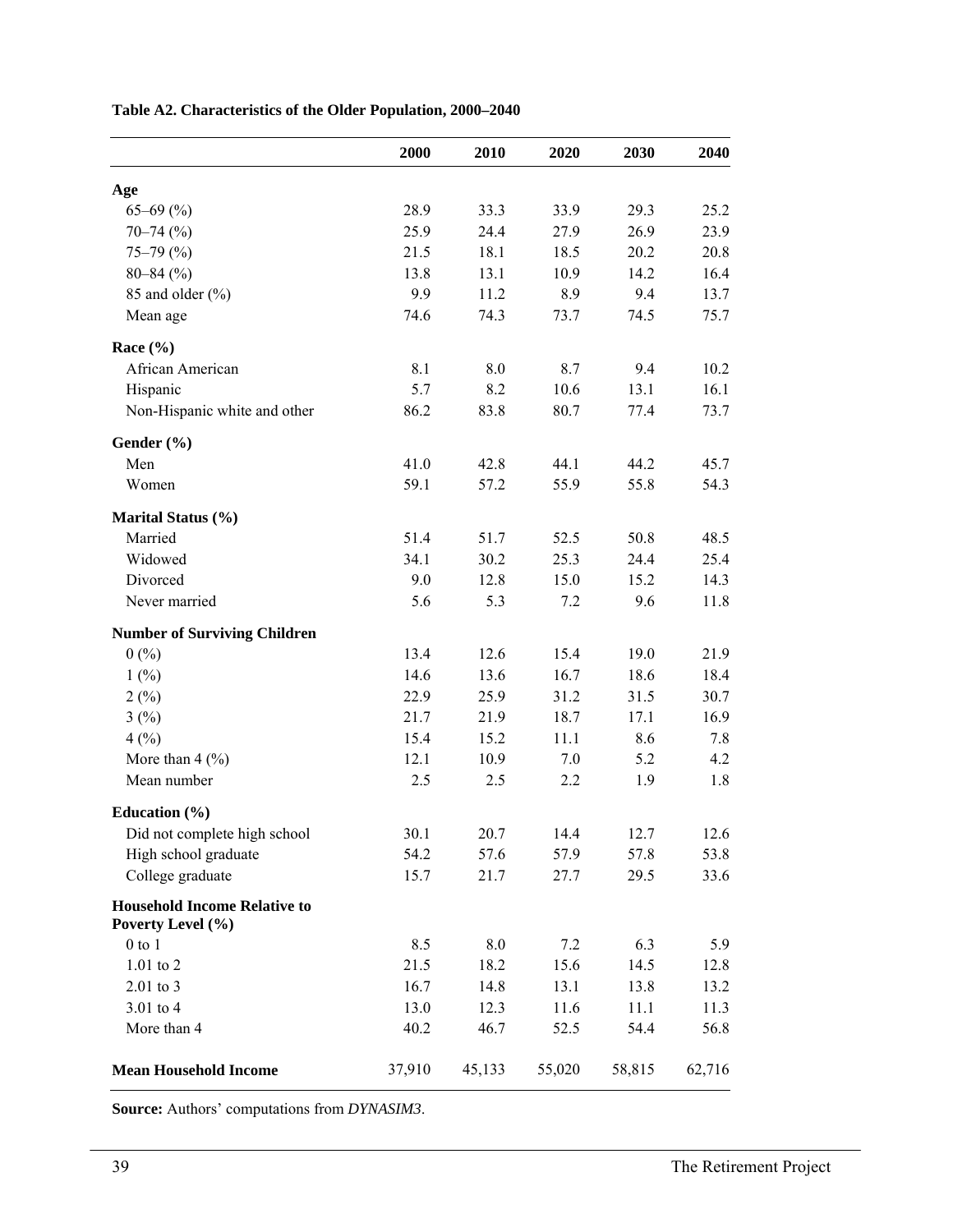| <b>Variables</b>                          | <b>Coefficient</b> | <b>Standard Error</b> |
|-------------------------------------------|--------------------|-----------------------|
|                                           |                    |                       |
| <b>Age Splines</b>                        |                    |                       |
| $65 - 69$                                 | .005               | .019                  |
| $70 - 74$                                 | .021               | .013                  |
| $75 - 79$                                 | $.041***$          | .013                  |
| $80 - 84$                                 | $.042***$          | .013                  |
| 85 and older                              | $.048***$          | .008                  |
| <b>Female</b>                             | $.177***$          | .032                  |
| <b>Education</b>                          |                    |                       |
| Did not complete high school              | $.275***$          | .033                  |
| [Reference: High school graduate]         | .                  | .                     |
| College graduate                          | $-075$             | .047                  |
| <b>Race and Ethnicity</b>                 |                    |                       |
| African American                          | $.232***$          | .045                  |
| Hispanic                                  | $225***$           | .056                  |
| [Reference: Non-Hispanic white and other] | .                  | .                     |
| <b>Marital Status</b>                     |                    |                       |
| [Reference: Currently married]            |                    | .                     |
| Widowed                                   | $.077**$           | .037                  |
| Divorced                                  | $.127**$           | .058                  |
| Never married                             | $.179**$           | .089                  |
| Household Income (\$1,000)                | $-.002**$          | .001                  |
| <b>Mortality</b>                          |                    |                       |
| [Reference: Survived at least 4 years]    |                    | .                     |
| Survived 2 years, but died within 4 years | $.605***$          | .044                  |
| Died within 2 years                       | $.871***$          | .044                  |
| /cut1                                     | $1.18***$          | 0.08                  |
| /cut2                                     | $2.13***$          | 0.08                  |

**Source:** Authors' computations from the 2000 Health and Retirement Study (HRS).

**Notes:** The ordered probit modeled moderate disabilities (defined as any limitation with an activity of daily living [ADL] or instrumental activity of daily living [IADL] but no more than two ADL limitations) and severe disabilities (defined as three or more ADL limitations), relative to no disabilities. Estimates were based on a sample of 10,612 adults ages 65 and older.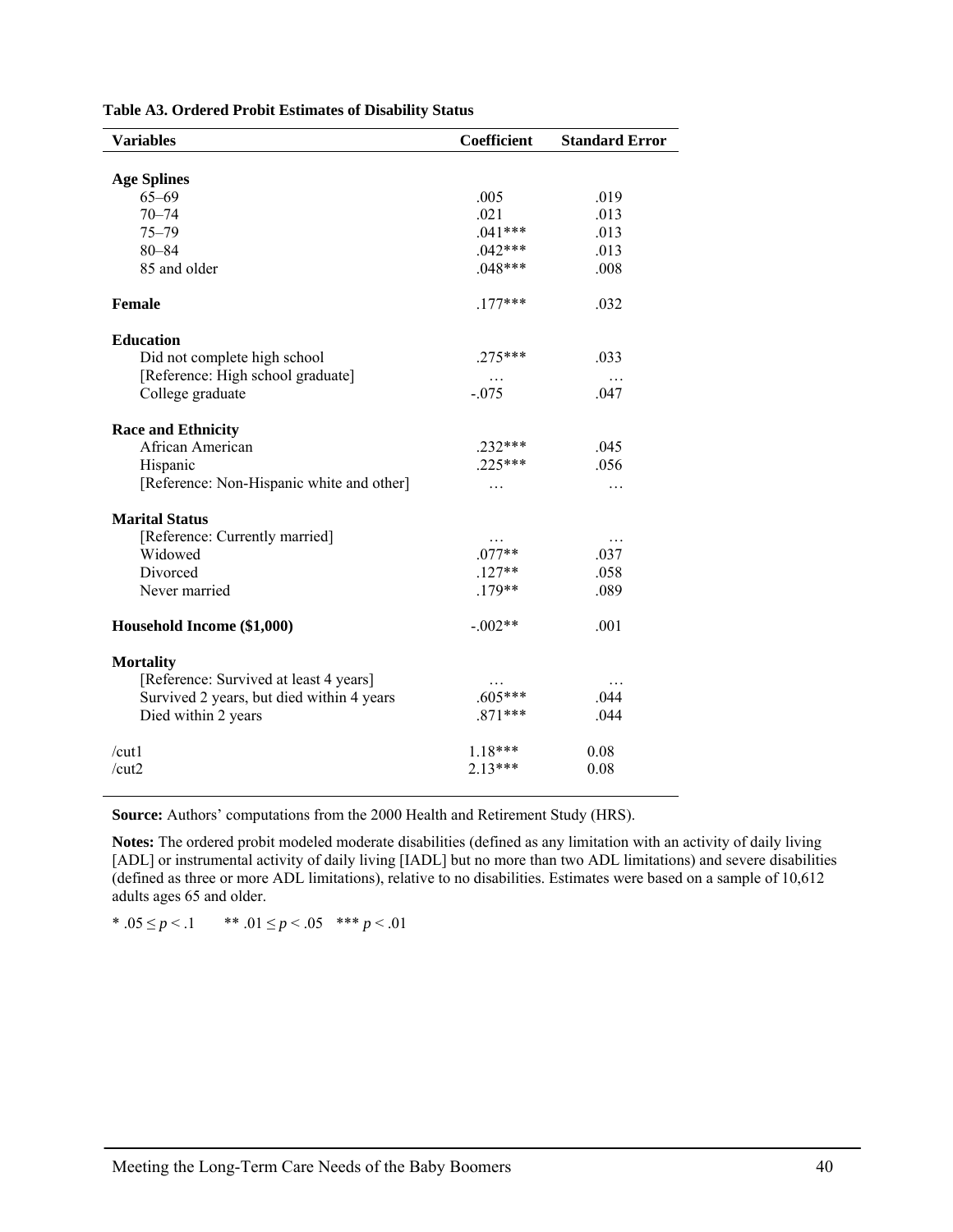|                                                  | <b>Any Unpaid Help</b> |          | <b>Any Unpaid Help</b><br>from Children |          | <b>Any Unpaid Help</b><br>from Other Sources |          |
|--------------------------------------------------|------------------------|----------|-----------------------------------------|----------|----------------------------------------------|----------|
|                                                  | Odds                   |          | Odds                                    |          | Odds                                         |          |
|                                                  | Ratio                  | S.E.     | Ratio                                   | S.E      | Ratio                                        | S.E      |
| <b>Hourly Price of Children's Time</b>           | 0.99                   | 0.01     | 0.98                                    | 0.02     | 1.00                                         | 0.01     |
| <b>Number of Children</b>                        |                        |          |                                         |          |                                              |          |
| Daughters (up to 3)                              | 1.04                   | 0.06     | $1.29***$                               | 0.08     | $0.81***$                                    | 0.05     |
| Sons (up to $3$ )                                | 0.98                   | 0.05     | 1.00                                    | 0.06     | 0.94                                         | 0.05     |
| Indicator for 4 or more daughters                | 1.16                   | 0.21     | 1.04                                    | 0.20     | 1.07                                         | 0.20     |
| Indicator for 4 or more sons                     | 1.00                   | 0.18     | 1.27                                    | 0.25     | 1.07                                         | 0.20     |
| Age                                              | $1.04***$              | 0.01     | $1.05***$                               | 0.01     | 1.01                                         | 0.01     |
| <b>Severely Disabled</b>                         | 4.32***                | 0.52     | $2.74***$                               | 0.30     | 2.59***                                      | 0.27     |
| <b>Male</b>                                      | $1.07***$              | 0.11     | $0.66***$                               | 0.08     | $1.27**$                                     | 0.13     |
| <b>Race and Ethnicity</b>                        |                        |          |                                         |          |                                              |          |
| African American                                 | $1.36**$               | 0.21     | 1.25                                    | 0.19     | 1.25                                         | 0.19     |
| Hispanic                                         | 0.90                   | 0.18     | $0.66*$                                 | 0.14     | 1.13                                         | 0.23     |
| [Ref: White or other]                            | .                      | .        | $\cdots$                                | $\cdots$ | .                                            | $\ldots$ |
| <b>Marital Status</b>                            |                        |          |                                         |          |                                              |          |
| [Ref: Widowed]                                   | .                      | $\cdots$ | $\ldots$                                | .        | $\cdots$                                     | .        |
| Divorced or separated                            | 0.80                   | 0.14     | 0.81                                    | 0.14     | 1.06                                         | 0.22     |
| Never married                                    | 0.91                   | 0.58     | 0.55                                    | 0.37     | $3.72**$                                     | 1.96     |
| Currently married                                | $2.01***$              | 0.26     | $0.20***$                               | 0.03     | $8.47***$                                    | 1.17     |
| <b>Married to Spouse with Disabilities</b>       | $0.63***$              | 0.09     | $2.04***$                               | 0.37     | $0.50***$                                    | 0.07     |
| <b>Education</b>                                 |                        |          |                                         |          |                                              |          |
| Not high school graduate                         | $1.22*$                | 0.13     | 1.13                                    | 0.13     | $1.03**$                                     | 0.15     |
| [Ref: High school grad]<br>Four or more years of | .                      | .        | $\cdots$                                | .        | $\cdots$                                     | $\cdots$ |
| college                                          | 0.93                   | 0.14     | 0.90                                    | 0.18     | 0.87                                         | 0.14     |
| <b>Ratio of Income to Poverty Level</b>          |                        |          |                                         |          |                                              |          |
| No more than 1                                   | 1.83***                | 0.36     | $1.60**$                                | 0.35     | 1.16                                         | 0.23     |
| 1.01 to 2                                        | 1.20                   | 0.19     | 1.00                                    | 0.19     | 1.17                                         | 0.19     |
| 2.01 to 3                                        | 0.95                   | 0.16     | 0.79                                    | 0.15     | 0.95                                         | 0.16     |
| 3.01 to 4                                        |                        | $\ldots$ | $\ldots$                                | $\dots$  | .                                            | $\ldots$ |
| Greater than 4                                   | $0.64***$              | 0.11     | $0.65*$                                 | 0.14     | $0.59***$                                    | 0.10     |
| Wald chi-square statistic                        | 266.29                 |          | 449.34                                  |          |                                              | 395.67   |

**Table A4. Determinants of Unpaid Long-Term Care Use, for Frail Older Adults with Surviving Children** 

**Source:** Authors' computations from the 2002 Health and Retirement Study (HRS).

**Notes:** Estimates were from logit models of any unpaid help from adult biological children, any unpaid help from other sources, any paid home care, and any nursing home. Help received at home was measured during the month preceding the survey interview, and nursing home care was measured at the time of the interview. S.E. denotes the standard error of the odds ratio. The sample was restricted to 2,713 adults ages 65 and older with at least one limitation with an activity of daily living (ADL) or instrumental activity of daily living (IADL) and with surviving children. The price of children's time was set equal to the imputed hourly wage of the child with the lowest wage.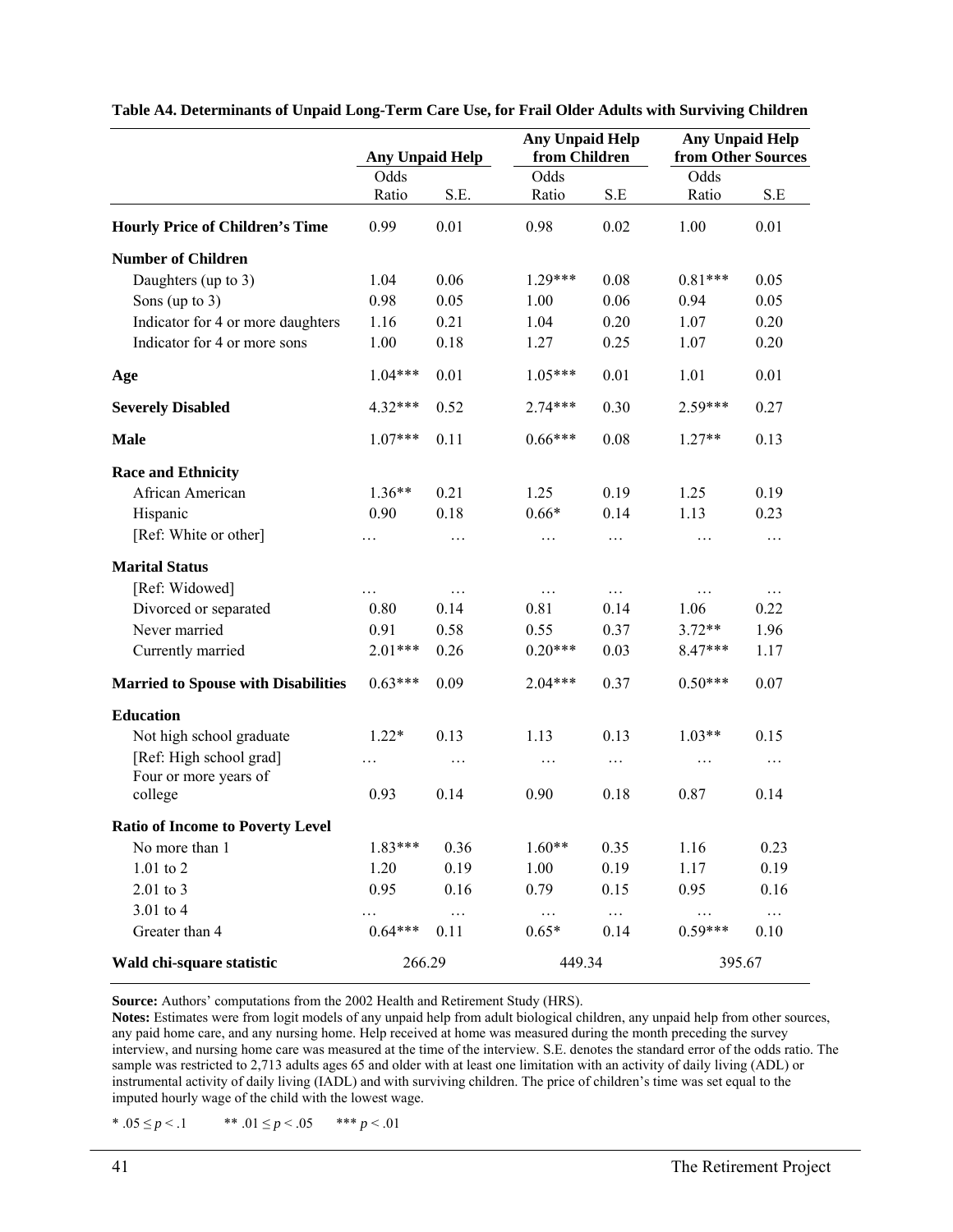|                                                  | <b>Any Paid Home</b><br>Care |          | <b>Any Nursing Home</b><br>Care |          |  |
|--------------------------------------------------|------------------------------|----------|---------------------------------|----------|--|
|                                                  | Odds                         |          | Odds                            |          |  |
|                                                  | Ratio                        | S.E.     | Ratio                           | S.E      |  |
| <b>Hourly Price of Children's Time</b>           | $1.07***$                    | 0.02     | $1.08***$                       | 0.02     |  |
| <b>Number of Children</b>                        |                              |          |                                 |          |  |
| Daughters up to 3                                | 1.10                         | 0.08     | 0.97                            | 0.10     |  |
| Sons up to 3                                     | 1.03                         | 0.07     | 1.13                            | 0.11     |  |
| Indicator for 4 or more daughters                | 0.99                         | 0.28     | $2.06*$                         | 0.78     |  |
| Indicator for 4 or more sons                     | 0.85                         | 0.21     | $0.46**$                        | 0.18     |  |
| Age                                              | 1.08***                      | 0.01     | $1.05***$                       | 0.01     |  |
| <b>Severely Disabled</b>                         | 12.20***                     | 1.59     | $10.16***$                      | 1.80     |  |
| <b>Male</b>                                      | 0.81                         | 0.12     | 1.03                            | 0.21     |  |
| <b>Race and Ethnicity</b>                        |                              |          |                                 |          |  |
| African American                                 | 1.02                         | 0.22     | 0.65                            | 0.19     |  |
| Hispanic                                         | 1.11                         | 0.30     | 0.61                            | 0.28     |  |
| [Ref: White or other]                            | .                            | .        | .                               | $\ldots$ |  |
| <b>Marital Status</b>                            |                              |          |                                 |          |  |
| [Ref: Widowed]                                   | $\ldots$                     | .        |                                 | $\cdots$ |  |
| Divorced or separated                            | 1.13                         | 0.28     | 0.99                            | 0.30     |  |
| Never married                                    | 2.26                         | 1.47     | .                               | $\cdots$ |  |
| Currently married                                | $0.35***$                    | 0.06     | $0.27***$                       | 0.07     |  |
| <b>Married to Spouse with Disabilities</b>       | $1.82***$                    | 0.40     | 1.34                            | 0.43     |  |
| <b>Education</b>                                 |                              |          |                                 |          |  |
| Not high school graduate                         | 1.04                         | 0.16     | 1.10                            | 0.21     |  |
| [Ref: High school grad]<br>Four or more years of | $\cdots$                     | $\cdots$ | .                               | $\cdots$ |  |
| college                                          | 1.11                         | 0.24     | 0.78                            | 0.22     |  |
| <b>Ratio of Income to Poverty Level</b>          |                              |          |                                 |          |  |
| No more than 1                                   | $1.70*$                      | 0.48     | $2.05*$                         | 0.76     |  |
| 1.01 to 2                                        | 1.41                         | 0.34     | 1.69                            | 0.55     |  |
| 2.01 to 3                                        | 1.21                         | 0.31     | 1.35                            | 0.46     |  |
| 3.01 to 4                                        | $\cdots$                     | $\cdots$ | $\ldots$                        | $\ldots$ |  |
| Greater than 4                                   | $1.65*$                      | 0.44     | 1.86*                           | 0.64     |  |
| Wald chi-square statistic                        | 519.70                       |          | 332.31                          |          |  |

**Table A5. Determinants of Paid Long-Term Care Services, for Frail Older Adults with Surviving Children** 

**Source:** Authors' computations from the 2002 Health and Retirement Study (HRS).

**Notes:** Estimates were from logit models of any unpaid help from adult biological children, any unpaid help from other sources, any paid home care, and any nursing home. Help received at home was measured during the month preceding the survey interview, and nursing home care was measured at the time of the interview. S.E. denotes the standard error of the odds ratio. The sample was restricted to 2,713 adults ages 65 and older with at least one limitation with an activity of daily living (ADL) or instrumental activity of daily living (IADL) and with surviving children. The price of children's time was set equal to the imputed hourly wage of the child with the lowest wage.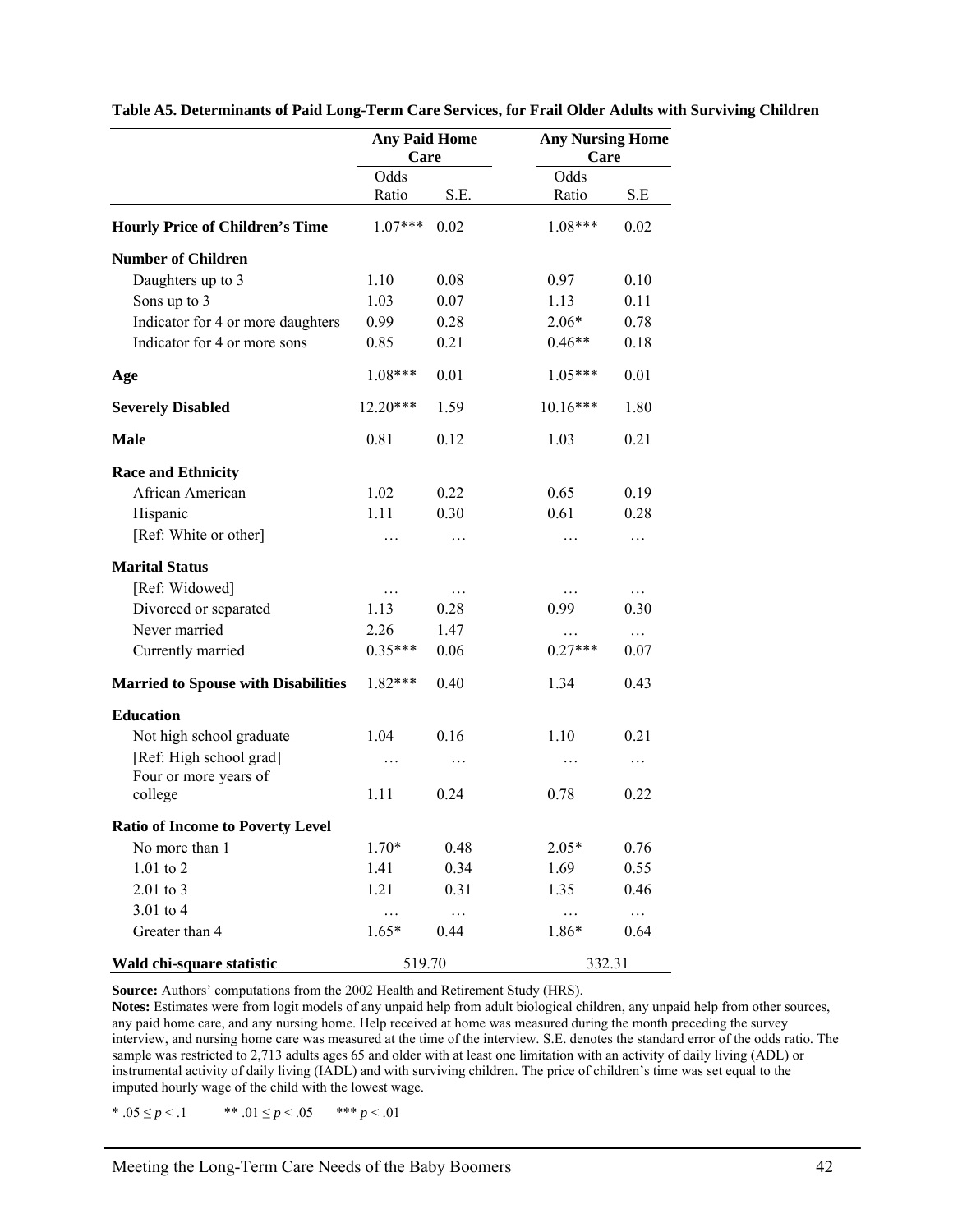|                                            | <b>Any Unpaid</b><br>Help |          | <b>Any Paid Home</b><br>Care |          | <b>Any Nursing Home</b><br>Care |          |
|--------------------------------------------|---------------------------|----------|------------------------------|----------|---------------------------------|----------|
|                                            | Odds                      |          | Odds                         |          | Odds                            |          |
|                                            | Ratio                     | S.E      | Ratio                        | S.E      | Ratio                           | $S.E$    |
| Age                                        | $1.04***$                 | 0.02     | $1.05***$                    | 0.02     | $1.08***$                       | 0.02     |
| <b>Severely Disabled</b>                   | $2.96***$                 | 0.80     | $11.51***$                   | 3.45     | $7.01***$                       | 2.34     |
| <b>Male</b>                                | 1.12                      | 0.29     | $0.90*$                      | 0.29     | 1.65                            | 0.58     |
| <b>Race and Ethnicity</b>                  |                           |          |                              |          |                                 |          |
| African American                           | 0.79                      | 0.23     | 1.09                         | 0.39     | 1.10                            | 0.45     |
| Hispanic                                   | 1.56                      | 1.13     | $0.15***$                    | 0.10     | $0.10**$                        | 0.10     |
| [Ref: White or other]                      | $\ldots$                  | $\cdots$ | .                            | $\cdots$ | .                               | $\cdots$ |
| <b>Marital Status</b>                      |                           |          |                              |          |                                 |          |
| [Ref: Widowed]                             | $\ldots$                  | $\cdots$ | $\cdots$                     | $\cdots$ | .                               | $\cdots$ |
| Divorced or separated                      | $0.24***$                 | 0.12     | 0.51                         | 0.28     | 1.06                            | 0.69     |
| Never married                              | 1.58                      | 0.50     | 0.93                         | 0.37     | 1.84                            | 0.80     |
| Currently married                          | 5.68***                   | 2.23     | $0.36**$                     | 0.18     | 0.38                            | 0.23     |
| <b>Married to Spouse with Disabilities</b> | $0.28**$                  | 0.15     | 1.73                         | 0.95     | 2.38                            | 1.69     |
| <b>Education</b>                           |                           |          |                              |          |                                 |          |
| Not high school graduate                   | 2.18***                   | 0.60     | 0.58                         | 0.20     | 0.57                            | 0.21     |
| [Ref: High school grad]                    | $\ldots$                  | $\ldots$ | $\ldots$                     | $\cdots$ | .                               | $\ldots$ |
| Four or more years of college              | 1.13                      | 0.41     | 1.14                         | 0.49     | 0.52                            | 0.22     |
| <b>Ratio of Income to Poverty Level</b>    |                           |          |                              |          |                                 |          |
| No more than 1                             | 0.85                      | 0.44     | 2.22                         | 1.38     | 2.88                            | 2.03     |
| 1.01 to 2                                  | 1.16                      | 0.57     | 0.86                         | 0.46     | $3.03*$                         | 1.87     |
| $2.01$ to 3                                | 1.47                      | 0.74     | 0.73                         | 0.42     | 1.88                            | 1.30     |
| 3.01 to 4                                  | $\ldots$                  | $\cdots$ | $\cdots$                     | $\cdots$ | $\ldots$                        | $\cdots$ |
| Greater than 4                             | 1.34                      | 0.67     | 0.90                         | 0.51     | 2.13                            | 1.35     |
| Wald chi-square                            |                           | 63.34    | 100.49                       |          |                                 | 85.12    |

**Table A6. Determinants of Long-Term Care Service Use, for Frail Older Adults without Surviving Children** 

**Source:** Authors' computations from the 2002 Health and Retirement Study (HRS).

**Notes:** Estimates were from logit models of any unpaid help, any paid home care, and any nursing home. Help received at home was measured during the month preceding the survey interview, and nursing home care was measured at the time of the interview. S.E. denotes the standard error of the odds ratio. The sample was restricted to 436 adults ages 65 and older with at least one limitation with an activity of daily living (ADL) or instrumental activity of daily living (IADL) and without any surviving children.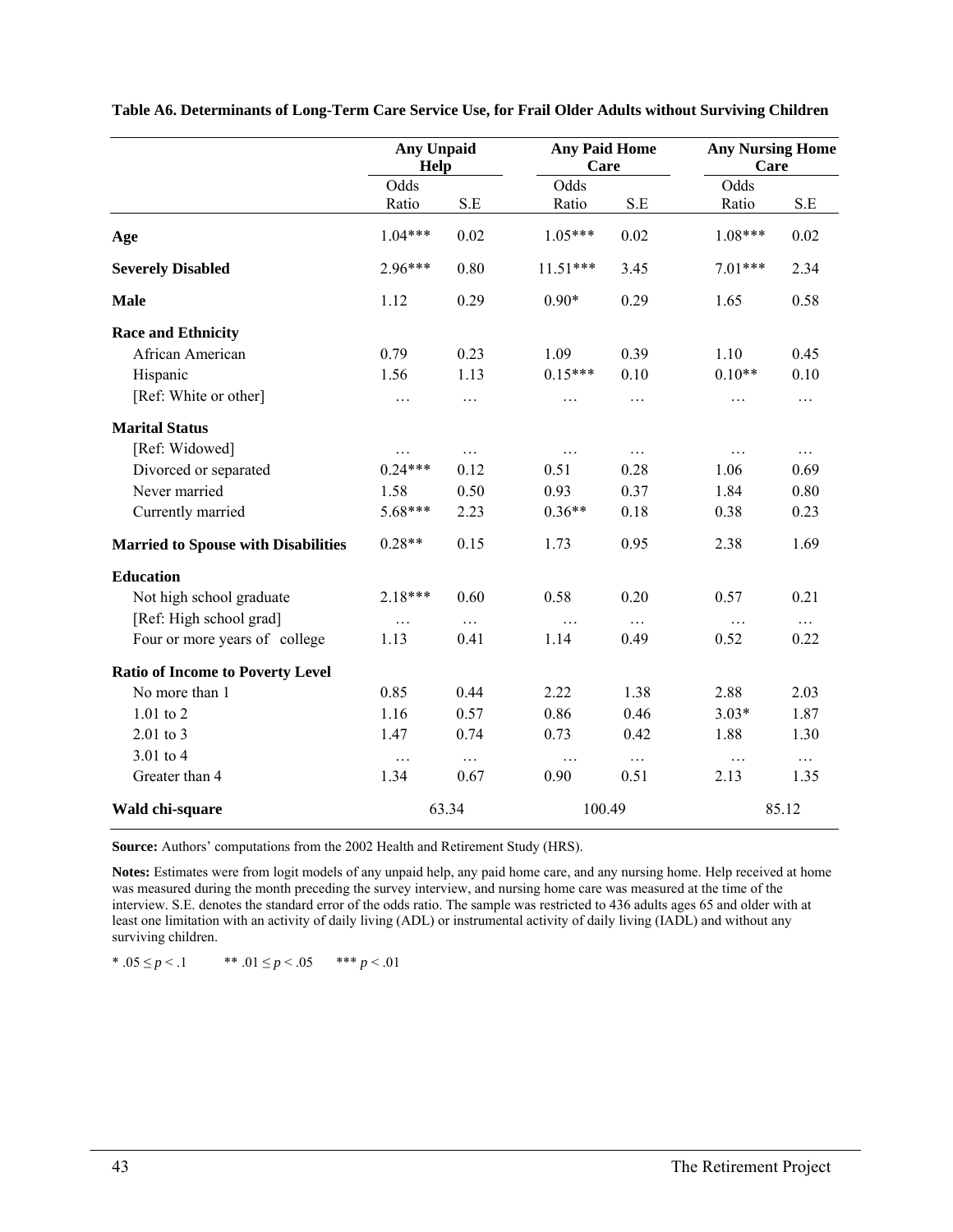|                                            | <b>Hours of Unpaid</b><br><b>Help from Children</b> |          | <b>Hours of Unpaid</b><br><b>Help, Other Sources</b> |           | <b>Hours of Paid</b><br><b>Home Care</b> |          |
|--------------------------------------------|-----------------------------------------------------|----------|------------------------------------------------------|-----------|------------------------------------------|----------|
|                                            | Coeff.                                              | S.E.     | Coeff.                                               | S.E       | Coeff.                                   | S.E      |
| <b>Hourly Price of Children's Time</b>     | $-4.73***$                                          | 1.68     | $-4.51**$                                            | 1.93      | 3.86                                     | 4.09     |
| <b>Number of Children</b>                  |                                                     |          |                                                      |           |                                          |          |
| Daughters up to 3                          | 0.31                                                | 9.24     | 14.77                                                | 10.29     | $-3.58$                                  | 16.09    |
| Sons up to 3                               | $-6.26$                                             | 7.36     | 6.53                                                 | 8.95      | 19.82                                    | 14.44    |
| Indicator for 4 or more daughters          | $-17.08$                                            | 22.27    | $-87.33***$                                          | 26.95     | 136.79*                                  | 72.11    |
| Indicator for 4 or more sons               | 9.53                                                | 24.93    | $-17.04$                                             | 29.22     | $-113.19**$                              | 49.78    |
| Age                                        | $-0.10$                                             | 0.94     | 1.68                                                 | 1.07      | $3.18*$                                  | 1.86     |
| <b>Severely Disabled</b>                   | 37.77***                                            | 13.50    | 110.96***                                            | 17.71     | 51.94*                                   | 28.74    |
| <b>Male</b>                                | 9.94                                                | 16.43    | 29.79                                                | 19.86     | 51.17                                    | 39.25    |
| <b>Race and Ethnicity</b>                  |                                                     |          |                                                      |           |                                          |          |
| African American                           | 34.26*                                              | 19.73    | 2.91                                                 | 20.30     | 88.70*                                   | 45.20    |
| Hispanic                                   | 52.04*                                              | 27.65    | 13.50                                                | 28.46     | 69.12*                                   | 37.93    |
| [Ref: White or other]                      | $\cdots$                                            | $\cdots$ | $\cdots$                                             | $\cdots$  | $\cdots$                                 | $\cdots$ |
| <b>Marital Status</b>                      |                                                     |          |                                                      |           |                                          |          |
| [Ref: Widowed]                             | $\cdots$                                            | $\cdots$ | $\cdots$                                             | $\cdots$  | $\cdots$                                 | $\cdots$ |
| Divorced or separated                      | $-15.63$                                            | 24.92    | $-37.51$                                             | 25.85     | 66.73                                    | 56.72    |
| Never married                              | 5.97                                                | 63.29    | 5.90                                                 | 59.36     | 93.42                                    | 170.51   |
| Currently married                          | $-31.73$                                            | 19.25    | 78.44***                                             | 27.02     | $-48.06$                                 | 40.31    |
| <b>Married to Spouse with Disabilities</b> | $-26.57$                                            | 19.08    | $-53.84***$                                          | 18.59     | $-14.73$                                 | 43.97    |
| <b>Education</b>                           |                                                     |          |                                                      |           |                                          |          |
| Not high school graduate                   | $-0.49$                                             | 14.37    | $-11.75$                                             | 18.19     | $-25.90$                                 | 31.92    |
| [Ref: High school grad]                    | $\ldots$                                            | $\cdots$ | $\ldots$                                             | $\cdots$  | $\ldots$                                 | $\ldots$ |
| Four or more years of college              | 15.95                                               | 26.93    | 8.62                                                 | 25.17     | 57.54                                    | 48.29    |
| <b>Ratio of Income to Poverty Level</b>    |                                                     |          |                                                      |           |                                          |          |
| No more than 1                             | 2.41                                                | 25.01    | 9.67                                                 | 29.58     | $-12.68$                                 | 53.07    |
| $1.01$ to $2$                              | 11.02                                               | 21.42    | $-17.17$                                             | 24.91     | 50.02                                    | 48.93    |
| 2.01 to 3                                  | 4.46                                                | 23.67    | 8.73                                                 | 27.67     | 4.35                                     | 47.33    |
| [Ref: 3.01 to 4]                           | $\ldots$                                            | $\dots$  | $\ldots$                                             | $\dots$ . | $\dots$ .                                | .        |
| Greater than 4                             | 12.35                                               | 27.75    | $-41.65$                                             | 27.88     | 63.06                                    | 58.75    |
| Intercept                                  | 151.66*                                             | 91.03    | $-35.25$                                             | 111.19    | $-251.52$                                | 168.42   |
| <b>F</b> statistic                         | 2.25                                                |          | 6.21                                                 |           | 1.66                                     |          |
| <b>Observations</b>                        | 872                                                 |          | 926                                                  |           | 333                                      |          |

**Table A7. Determinants of Monthly Hours of Help Received by Frail Older Adults with Surviving Children** 

**Source:** Authors' computations from the 2002 Health and Retirement Study (HRS).

**Notes:** Estimates were from ordinary least squares regressions of monthly hours of unpaid help from children, monthly hours of unpaid help from other sources, and monthly hours of paid help. S.E. denotes the standard error. The samples were restricted to adults ages 65 and older with at least one limitation with an activity of daily living (ADL) or instrumental activity of daily living (IADL) who were receiving help and had surviving children.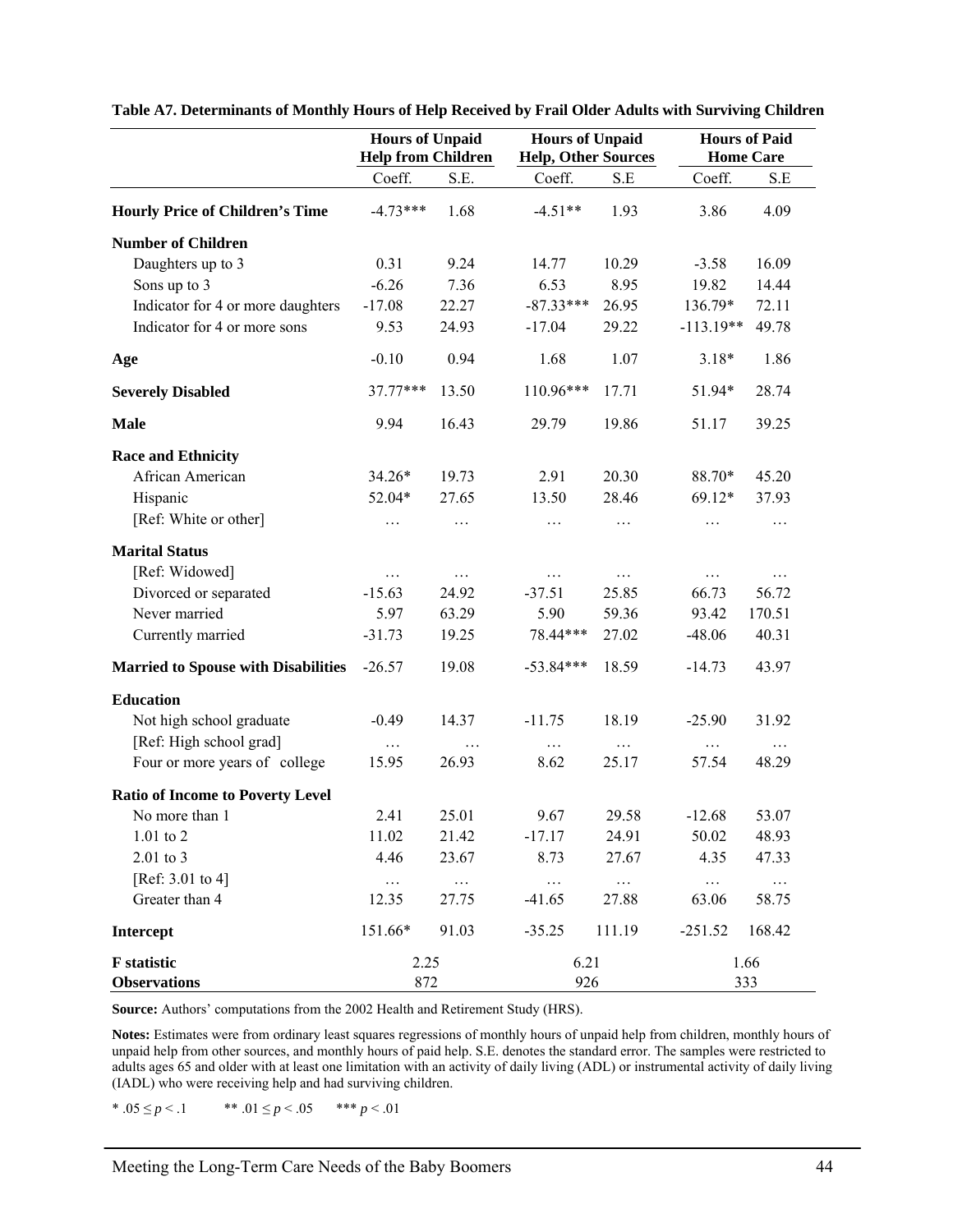|                                            | <b>Hours of Unpaid</b><br>Help |          | <b>Hours of Paid Home</b><br>Care |          |  |
|--------------------------------------------|--------------------------------|----------|-----------------------------------|----------|--|
|                                            | Coeff.                         | S.E      | Coeff.                            | S.E      |  |
| Age                                        | 3.12                           | 2.08     | 5.79                              | 5.77     |  |
| <b>Severely Disabled</b>                   | 28.44                          | 33.09    | 41.54                             | 58.98    |  |
| <b>Male</b>                                | 36.49                          | 38.92    | 201.88*                           | 106.11   |  |
| <b>Race and Ethnicity</b>                  |                                |          |                                   |          |  |
| African American                           | 89.87**                        | 44.45    | $117.59*$                         | 65.16    |  |
| Hispanic                                   | 45.84                          | 52.15    | 238.13***                         | 74.99    |  |
| [Ref: White or other]                      | .                              | $\ldots$ | .                                 | .        |  |
| <b>Marital Status</b>                      |                                |          |                                   |          |  |
| [Ref: Widowed]                             | .                              | $\ldots$ | $\ldots$                          | .        |  |
| Divorced or separated                      | $-78.75*$                      | 43.73    | 85.43                             | 107.16   |  |
| Never married                              | $-0.42$                        | 46.69    | 4.78                              | 63.45    |  |
| Currently married                          | 96.24**                        | 43.52    | 42.57                             | 112.86   |  |
| <b>Married to Spouse with Disabilities</b> | $-121.13***$                   | 43.85    | 1.73                              | 218.62   |  |
| <b>Education</b>                           |                                |          |                                   |          |  |
| Not high school graduate                   | $-38.83$                       | 42.05    | $-16.46$                          | 78.42    |  |
| [Ref: High school grad]                    | .                              | $\ldots$ | $\ldots$                          | $\ldots$ |  |
| Four or more years of college              | $-75.24**$                     | 36.60    | $-45.12$                          | 76.16    |  |
| <b>Ratio of Income to Poverty Level</b>    |                                |          |                                   |          |  |
| No more than 1                             | 138.44**                       | 58.10    | $-104.11$                         | 68.75    |  |
| $1.01$ to $2$                              | 105.79*                        | 55.24    | $-89.15$                          | 95.10    |  |
| $2.01$ to 3                                | 67.00                          | 45.31    | 275.00                            | 227.43   |  |
| 3.01 to 4                                  | $\ldots$                       | $\cdots$ | $\cdots$                          | $\ldots$ |  |
| Greater than 4                             | 59.73                          | 52.05    | 56.65                             | 107.18   |  |
| Intercept                                  | $-280.10$                      | 185.178  | $-417.80$                         | 502.779  |  |
| <b>F</b> statistic                         | 1.65                           |          | 1.94                              |          |  |
| <b>Observations</b>                        | 184                            |          | 53                                |          |  |

**Table A8. Determinants of Monthly Hours of Help Received by Frail Older Adults without Surviving Children** 

**Source:** Authors' computations from the 2002 Health and Retirement Study (HRS).

**Notes:** Estimates were from ordinary least squares regressions of monthly hours of unpaid help and monthly hours of paid help. S.E. denotes the standard error. The samples were restricted to adults ages 65 and older with at least one limitation with an activity of daily living (ADL) or instrumental activity of daily living (IADL) who were receiving services and had no surviving children.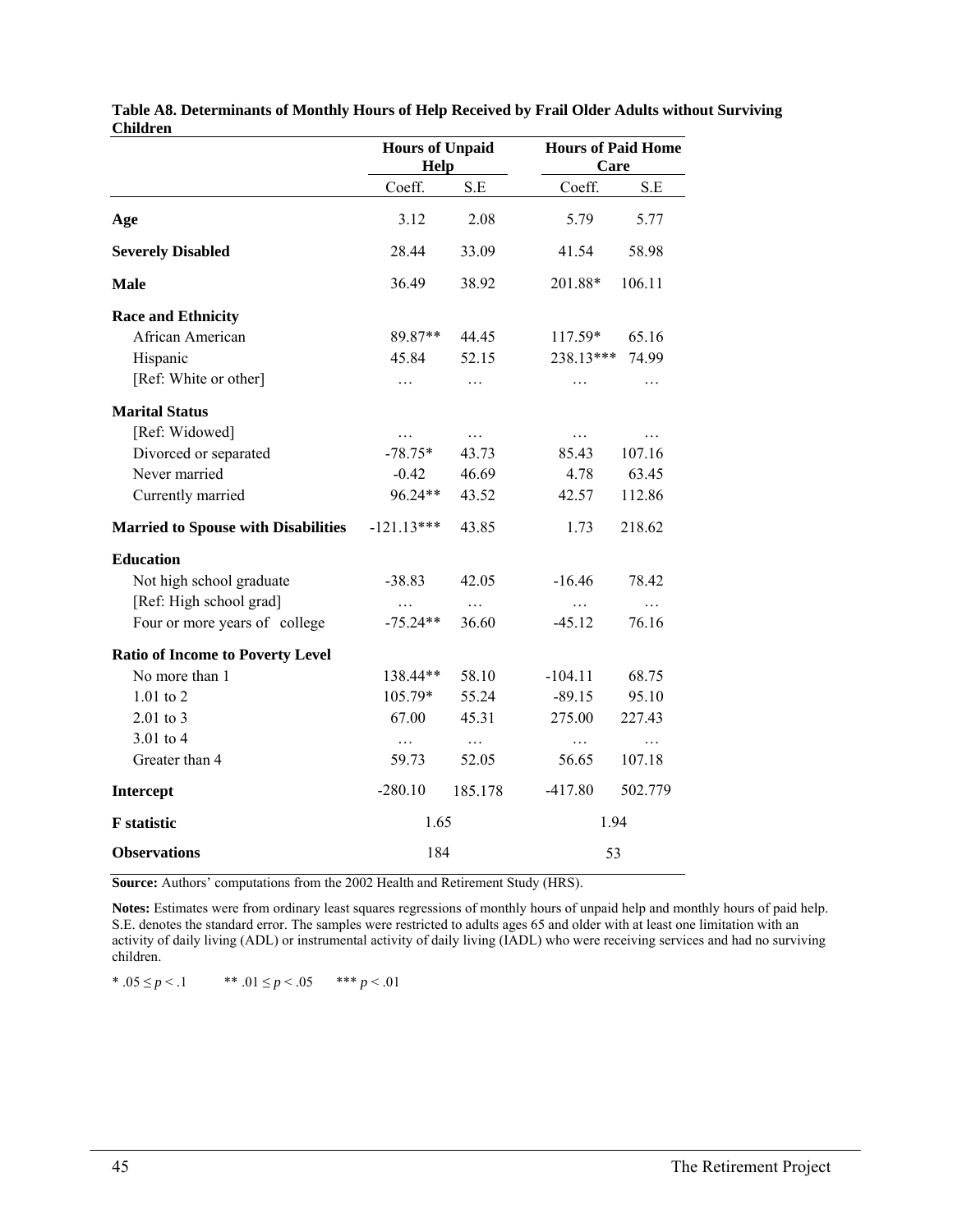### **References**

- American Health Care Association. 2006. "Trends in Nursing Facility Characteristics." Washington, DC: American Health Care Association. http://www.ahca.org/research/oscar/trend\_graph\_facilities\_characteristics\_200612.pdf.
- Bachu, Amara. 1999. "Is Childlessness Among American Women on the Rise?" Population Division Working Paper No. 37. Washington, DC: U.S. Census Bureau.
- Bachu, Amara, and Martin O'Connell. 2001. "Fertility of American Women: June 2000." Current Population Reports. Washington, DC: U.S. Census Bureau.
- Blau, Francine D. 1998. "Trends in the Well-Being of American Women, 1970–1995." *Journal of Economic Literature* 36(1): 112–65.
- Burwell, Brian, Kate Sredl, and Steven Eiken. 2006. "Medicaid Expenditures for Long-Term Care in FY 2005." Memorandum. Cambridge, MA: The Medstat Group.
- Butrica, Barbara A., and Cori E. Uccello. 2004. "How Will Boomers Fare at Retirement?" Washington, DC: AARP. http://www.urban.org/url.cfm?ID=900892.
- Butrica, Barbara A., Karen E. Smith, and C. Eugene Steuerle. 2006. "Working for a Good Retirement." *Retirement Project Discussion Paper* 06-03. Washington, D.C.: The Urban Institute. http://www.urban.org/url.cfm?ID=311333.
- Crimmins, Eileen M., and Yasuhiko Saito. 2000. "Change in the Prevalence of Diseases Among Older Americans 1984-1994." *Demographic Research* 3(9): 1–20. http://www.demographic-research.org/volumes/vol3/9/.
- Crimmins, Eileen M., Yasuhiko Saito, and Sandra L. Reynolds. 1997. "Further Evidence on Recent Trends in the Prevalence and Incidence of Disability Among Older Americans From Two Sources: The LSOA and the NHIS." *Journal of Gerontology: Social Sciences* 52B(2): S59–71.
- Cutler, David M., Edward L. Glaeser, and Allison B. Rosen. 2007. "Is the US Population Behaving Healthier?" NBER Working Paper No. 13013. Cambridge, MA: National Bureau of Economic Research.
- Decker, Frederic H., Peter Gruhn, Lisa Matthews-Martin, K. Jeannine Dollard, Anthony M. Tucker, and Larry Bizette. 2003. *2002 AHCA Survey of Nursing Staff Vacancy and Turnover in Nursing Homes*. Washington, DC: American Health Care Association.
- Favreault, Melissa, and Karen Smith. 2004. "A Primer on the Dynamic Simulation of Income Model (DYNASIM3)." Washington, DC: The Urban Institute. http://www.urban.org/url.cfm?ID=410961.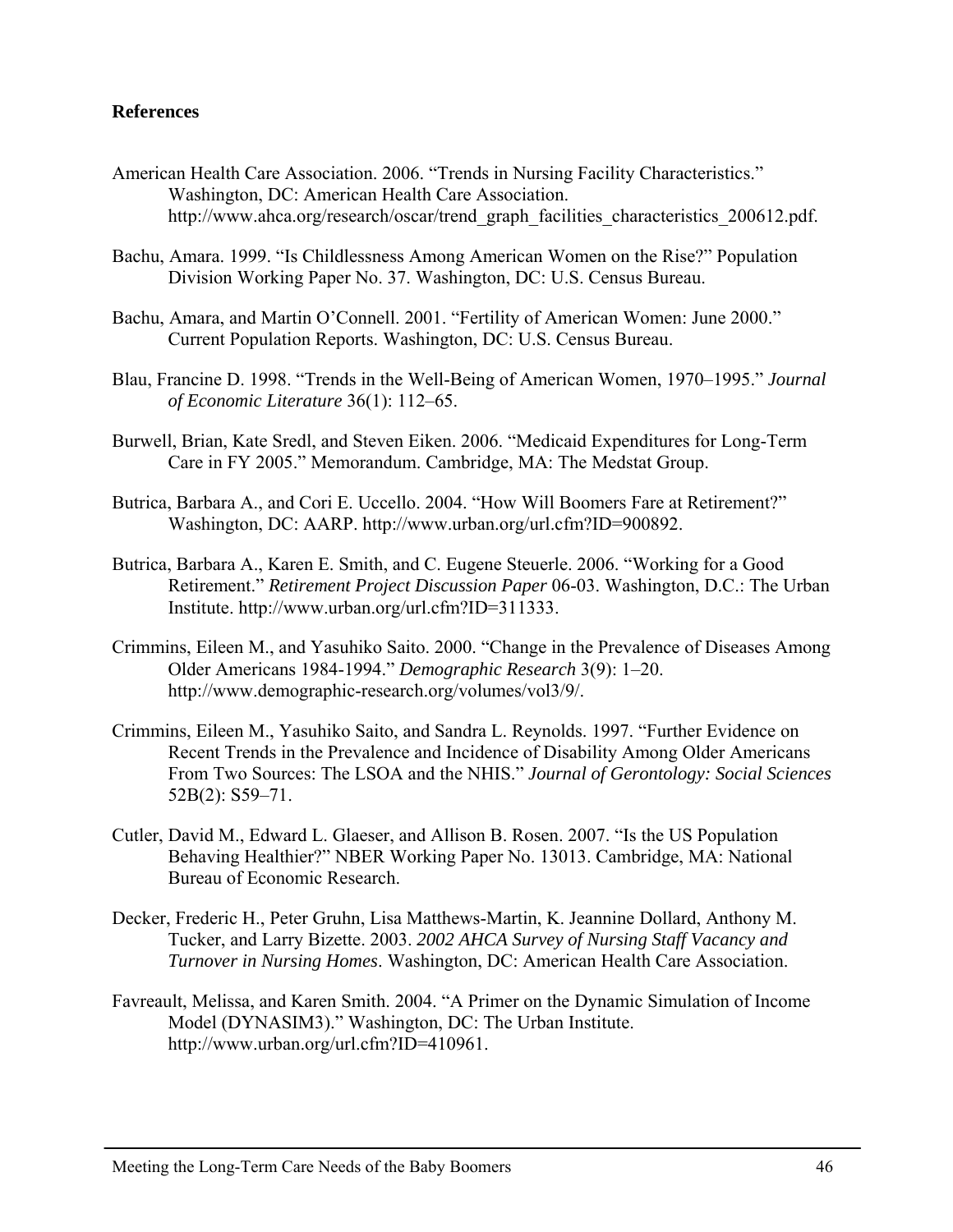- Favreault, Melissa M., Gordon B.T. Mermin, and C. Eugene Steuerle. 2006. "Minimum Benefits in Social Security." Washington, DC: The Urban Institute. http://www.urban.org/url.cfm?ID=411406.
- Favreault, Melissa M., Joshua H. Goldwyn, Karen E. Smith, Lawrence H. Thompson, Cori E. Uccello, and Sheila R. Zedlewski. 2004. "Reform Model Two of the President's Commission to Strengthen Social Security: Distributional Outcomes under Different Economic and Behavioral Assumptions." Washington, DC: The Urban Institute. http://www.urban.org/url.cfm?ID=1000706.
- Freedman, Vicki A., and Linda G. Martin. 1999. "The Role of Education in Explaining and Forecasting Trends in Functional Limitations Among Older Americans." *Demography* 36(4): 461–73.
- Freedman, Vicki A., Linda G. Martin, and Robert F. Schoeni. 2002. "Recent Trends in Disability and Functioning Among Older Adults in the United States: A Systematic Review." *Journal of the American Medical Association* 288(24): 3137–46.
- Freedman, Vicki A., Eileen Crimmins, Robert F. Schoeni, Brenda C. Spillman, Hakan Aykan, Ellen Kramarow, Kenneth Land, James Lubitz, Kenneth Manton, Linda G. Martin, Diane Shinberg, and Timothy Waidmann. 2004. "Resolving Inconsistencies in Trends in Old-Age Disability: Report From a Technical Working Group." *Demography* 41(3): 417–41.
- Goldman, Dana P., Baoping Shang, Jayanta Bhattacharya, Alan M. Garber, Michael Hurd, Geoffrey F. Joyce, Darius N. Lakdawalla, Constantijn Panis, and Paul G. Shekelle. 2005. "Consequences of Health Trends and Medical Innovation for the Future Elderly." *Health Affairs* Web Exclusive W5: R5–R17.
- Hawes, Catherine, Miriam Rose, and Charles D. Phillips. 1999. *A National Study of Assisted Living for the Frail Elderly: Results of a National Survey of Facilities.* Washington, DC: Office of Disability, Aging, and Long-Term Care Policy, Assistant Secretary of Planning and Evaluation, U.S. Department of Health and Human Services.
- Johnson, Richard W. Forthcoming. "Choosing Between Paid Elder Care and Unpaid Help from Adult Children: The Role of Relative Prices in the Care Decision." In *Caregiving Contexts: Cultural, Familial, and Societal Implications*, edited by Maximiliane E. Szinovacz and Adam Davey. New York: Springer Publishing Company.
- Johnson, Richard W., and Anthony T. Lo Sasso. 2006. "The Impact of Elder Care on Women's Labor Supply at Midlife." *Inquiry* 43(3): 195–210.
- Johnson, Richard W., and Cori E. Uccello. 2005. "Is Private Long-Term Care Insurance the Answer?" Chestnut Hill, MA: Center for Retirement Research at Boston College. http://www.urban.org/url.cfm?ID=1000795.
- Johnson, Richard W., and Joshua M. Wiener. 2006. "A Profile of Frail Older Americans and Their Caregivers." The Retirement Project Occasional Paper Number 8. Washington, DC: The Urban Institute. http://www.urban.org/url.cfm?ID=311284.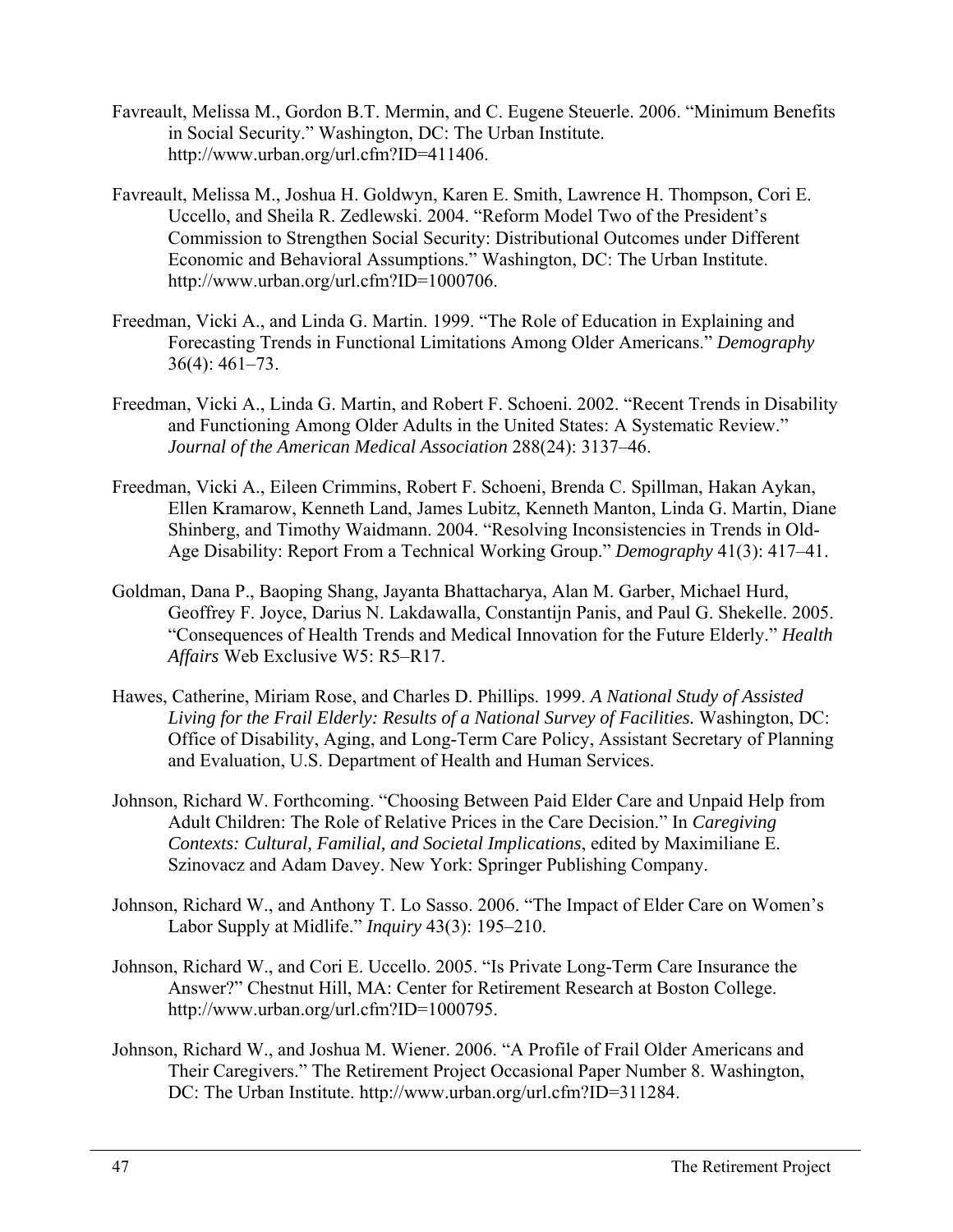- Johnson, Richard W., Melissa M. Favreault, and Joshua H. Goldwyn. 2003. "Employment, Social Security, and Future Retirement Outcomes for Single Mothers." Washington, DC: The Urban Institute. http://www.urban.org/url.cfm?ID=411396.
- Jones, Adrienne. 2002. "The National Nursing Home Survey: 1999, Summary." Vital Health Statistics 13(152). Hyattsville, MD: National Center for Health Statistics.
- Kemper, Peter, Harriet L. Komisar and Lisa Alecxih. 2005/2006. "Long-Term Care over an Uncertain Future: What Can Current Retirees Expect?" *Inquiry* 42: 335–50.
- Kennell, David L., Lisa M.B. Alecxih, Joshua M. Wiener, and Raymond J. Hanley. 1992. "Brookings/ICF Long-Term Care Financing Model: Model Assumptions." Washington, DC: Office of Disability, Aging, and Long-Term Care Policy, Assistant Secretary for Planning and Evaluation, U.S. Department of Health and Human Services. http://aspe.hhs.gov/daltcp/reports/modampes.pdf.
- Lakdawalla, Darius, and Tomas Philipson. 2002. "The Rise in Old-Age Longevity and the Market for Long-Term Care." *American Economic Review* 92(1): 295–306.
- Lakdawalla, Darius N., Jayanta Bhattacharya, and Dana P. Goldman. 2004. "Are the Young Becoming More Disabled?" *Health Affairs* 23(1): 168–76.
- Lakdawalla, Darius, Dana P. Goldman, Jay Bhattacharya, Michael D. Hurd, Geoffrey F. Joyce, Constantijn W.A. Panis. 2003. "Forecasting the Nursing Home Population." *Medical Care* 41(1): 8–20.
- Liao, Youlian, Daniel L. McGee, Guichan Cao, and Richard S. Cooper. 2001. "Recent Changes in the Health Status of the Older U.S. Population: Findings from the 1984 and 1994 Supplement on Aging." *Journal of the American Geriatric Society* 49: 443–49.
- Lo Sasso, Anthony T., and Richard W. Johnson. 2002. "Does Informal Care from Adult Children Reduce Nursing Home Admissions for the Elderly?" *Inquiry* 39(3): 279–97.
- Manton, Kenneth G., and XiLiang Gu. 2001. "Changes in the Prevalence of Chronic Disability in the United States Black and Nonblack Population above Age 65 from 1982 to 1999." *Proceedings of the National Academy of Sciences* 98(11): 6354–59.
- Manton, Kenneth G., XiLiang Gu, and Vicki L. Lamb. 2006. "Change in Chronic Disability from 1982 to 2004/2005 as Measured by Long-Term Changes in Function and Health in the U.S. Elderly Population." *Proceedings of the National Academy of Sciences* 103: 18374–79.
- Matthews, T.J., and Brady E. Hamilton. 2002. "Mean Age of Mother, 1970–2000." *National Vital Statistics Reports* 51(1): 1–16. Hyattsville, MD: National Center for Health Statistics. http://www.cdc.gov/nchs/data/nvsr/nvsr51/nvsr51\_01.pdf.
- Mermin, Gordon B.T. and C. Eugene Steuerle. 2007. "Would Raising the Social Security Retirement Age Harm Low-Income Groups?" *Retirement Project Brief Series* No. 19. Washington, DC: The Urban Institute. http://www.urban.org/url.cfm?ID=311413.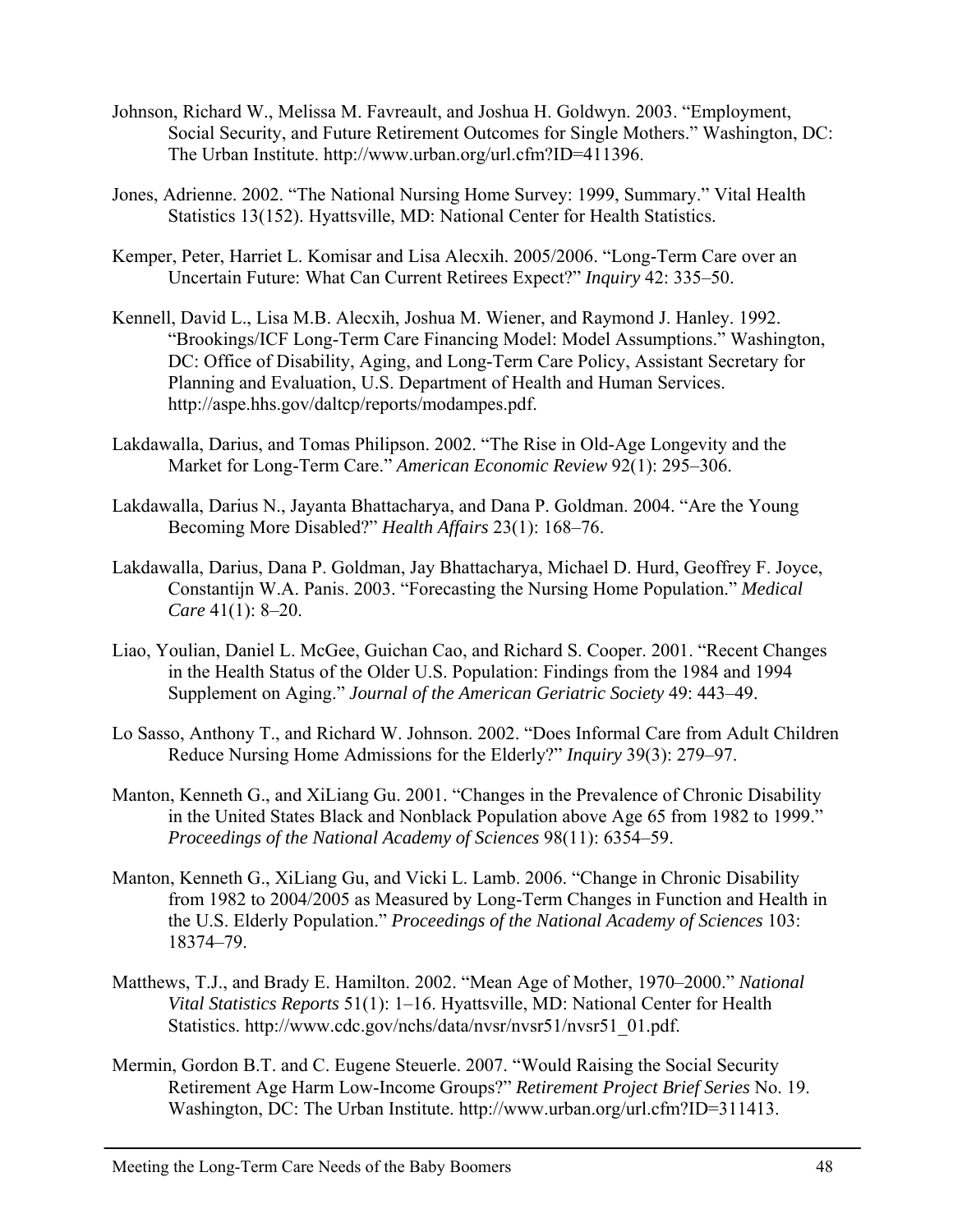- Metlife. 2005. "The MetLife Market Survey of Nursing Home and Home Care Costs." Westport, CT: MetLife. http://www.metlife.com/WPSAssets/41453139101127828650V1F2005%20NH%20and% 20HC%20Market%20Survey.pdf.
- Mokdad, Ali H., Mary K. Serdula, William H. Dietz, Barbara A. Bowman, James S. Marks, and Jeffrey P. Koplan. 2000. "The Continuing Epidemic of Obesity in the United States." *Journal of the American Medical Association* 284(13): 1650–51.
- Mokdad, Ali H., Earl S. Ford, Barbara A. Bowman, David E. Nelson, Michael M. Engelgau, Frank Vinicor, and James S. Marks. 2001. "The Continuing Increase of Diabetes in the U.S." *Diabetes Care* 24(2): 412.
- Redfoot, Donald L., and Sheel M. Pandya. 2002. "Before the Boom: Trends in Long-term Supportive Services for Older Americans with Disabilities." AARP Public Policy Institute Report No. 2002-15. Washington, DC: AARP.
- Rivlin, Alice M. and Joshua M. Wiener. 1988. *Caring for the Disabled Elderly: Who Will Pay?* Washington, DC: The Brookings Institution.
- Schoeni, Robert F., Vicki A. Freedman, and Robert B. Wallace. 2001. "Persistent, Consistent, Widespread, and Robust? Another Look at Recent Trends in Old-Age Disability." *Journal of Gerontology: Social Sciences* 56B(4): S206–18.
- Smith, Karen E. 2000. "The Status of the Retired Population, Now and in the Future." In *Social Security and the Family: Addressing Unmet Needs in an Underfunded System*, edited by Melissa M. Favreault, Frank J. Sammartino, and C. Eugene Steuerle (47–88). Washington, D.C.: Urban Institute Press.
	- ———. 2003. "How Will Recent Patterns of Earnings Inequality Affect Future Retirement Incomes?" Washington, DC: AARP. http://www.urban.org/url.cfm?ID=411164.
- Soldo, Beth J., Olivia S. Mitchell, Rania Tfaily, and John F. McCabe. 2006. "Cross-Cohort Differences in Health on the Verge of Retirement." NBER Working Paper No. 12762. Cambridge, MA: National Bureau of Economic Research.
- Spillman, Brenda, and Kristen Black. 2005. *The Size of The Long-Term Care Population In Residential Care: A Review of Estimates and Methodology.* Washington, DC: U.S. Department of Health and Human Services, Office of the Assistant Secretary for Planning and Evaluation.
- Stone, Robyn I. and Joshua M. Wiener. 2001. *Who Will Care for Us? Addressing the Long-Term Care Workforce Crisis.* Washington, DC: The Urban Institute.
- Stoops, Nicole. 2004. "Educational Attainment in the United States: 2003." Current Population Reports P20-550. Washington, D.C.: U.S. Census Bureau. http://www.census.gov/prod/2004pubs/p20-550.pdf.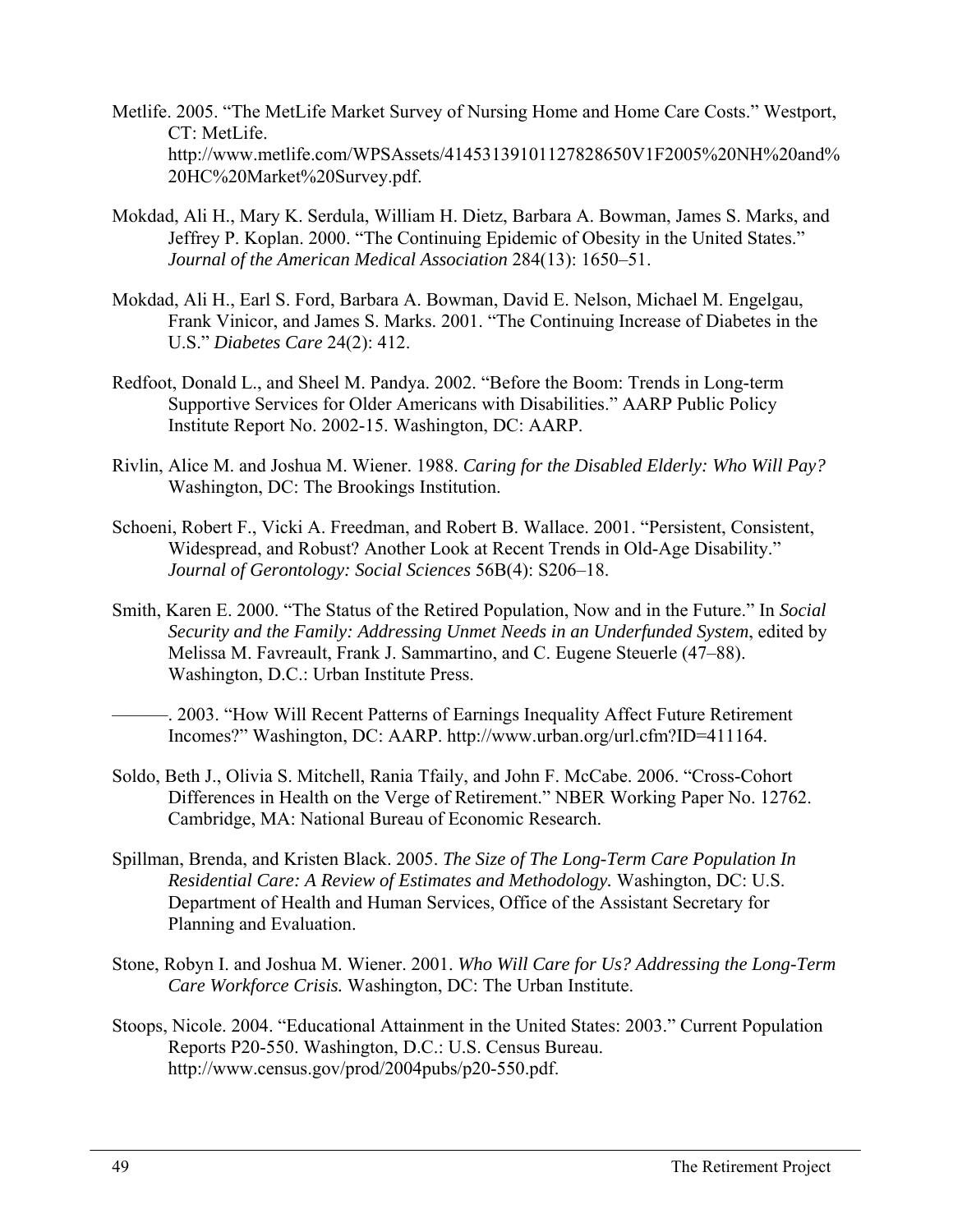- Teachman, Jay, Lucky Tedrow, and Kyle Crowder. 2000. "The Changing Demography of America's Families." *Journal of Marriage and the Family* 62:1234–46.
- Uccello, Cori E., Melissa M. Favreault, Karen E. Smith, Lawrence H. Thompson. 2003. "Simulating the Distributional Consequences of Personal Accounts: Sensitivity to Annuitization Options." Washington, D.C.: The Urban Institute. http://www.urban.org/url.cfm?ID=410960.
- U.S. Administration on Aging. 2007. "2005 National Ombudsman Reporting System Data Tables." Washington, DC: U.S. Administration on Aging. http://www.aoa.gov/prof/aoaprog/elder\_rights/LTCombudsman/National\_and\_State\_Dat a/2005nors/2005nors.asp.
- U.S. Census Bureau. 2002. *Statistical Abstract of the United States*. 122<sup>nd</sup> Edition. Washington, DC: U.S. Department of Commerce.
	- -. 2004. "Projected Population of the United States, by Age and Sex: 2000 to 2050." http://www.census.gov/ipc/www/usinterimproj/natprojtab02a.pdf.
- U.S. Congressional Budget Office. 1999. "Projections of Expenditures for Long-Term Care Services for the Elderly." Washington, DC: U.S. Congressional Budget Office. http://www.cbo.gov/ftpdocs/11xx/doc1123/ltcare.pdf.
	- ———. 2004. "Financing Long-Term Care for the Elderly." Washington, DC: Congressional Budget Office. http://www.cbo.gov/ftpdocs/54xx/doc5400/04-26-LongTermCare.pdf.
- U.S. Government Accountability Office. 2005. *Despite Increased Oversight, Challenges Remain in Ensuring High-Quality Care and Resident Safety* (GAO-06-117).Washington, DC: U.S. Government Accountability Office.
- Waidmann, Timothy A., and Korbin Liu. 2000. "Disability Trends Among the Elderly and Implications for the Future." *Journal of Gerontology: Social Sciences* 55B(5): S298–307.
- Wiener, Joshua M. 2006. "You Can Run, but You Can't Hide: Long-Term Care for Older People and Younger Persons with Disabilities." Testimony presented at a U.S. House of Representatives' Committee on Energy and Commerce hearing on "Planning for Long-Term Care." Washington, DC.
- Wiener, Joshua M. and Jane Tilly. 2003. "Long-Term Care and American Federalism: Can States be the Engine of Reform?" In *Federalism and Health Policy*, edited by John Holahan, Joshua M. Wiener, Randall Bovbjerg, and Alan Weil (249-92). Washington, DC: The Urban Institute.
- Wiener, Joshua M., Laurel H. Illston, and Raymond J. Hanley. 1994. *Sharing the Burden: Strategies for Public and Private Long-Term Care Insurance.* Washington, DC: The Brookings Institution.
- Yee, Jennifer L., and Richard Schulz. 2000. "Gender Differences in Psychiatric Morbidity among Family Caregivers: A Review and Analysis." *The Gerontologist* 40(2): 147-64.